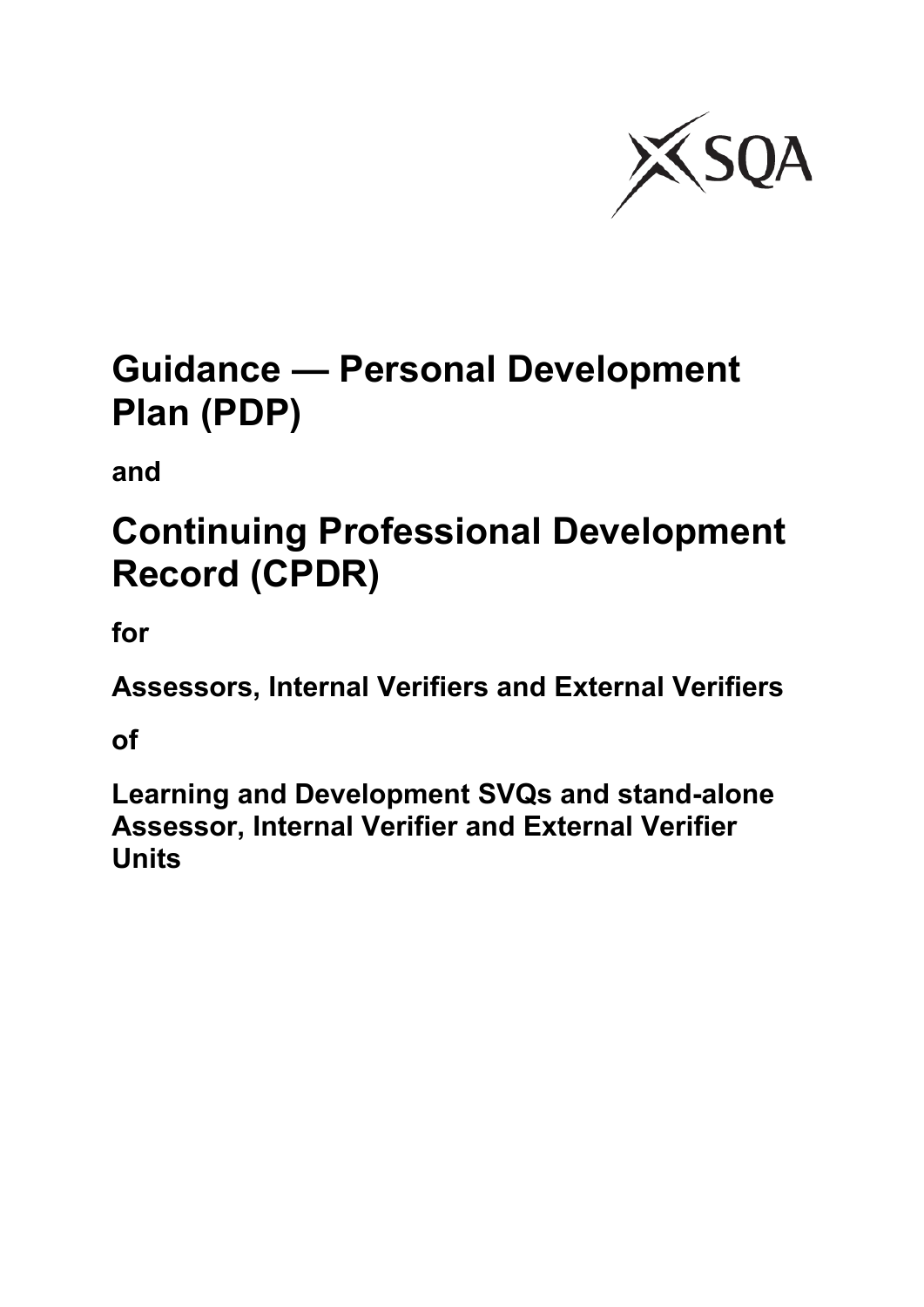# **Contents**

| Personal Development Plan (PDP) and Continuing Professional Development Record                                                                                                                                                                                                |
|-------------------------------------------------------------------------------------------------------------------------------------------------------------------------------------------------------------------------------------------------------------------------------|
| Personal Development Plan (PDP) and Continuing Professional Development Record                                                                                                                                                                                                |
| Advice for submitting your Personal Development Plan (PDP) and Continuing Professional                                                                                                                                                                                        |
| External Verifier Personal Development Plan (PDP) and Continuing Professional                                                                                                                                                                                                 |
| L&D 10 - Reflect on, Develop and Maintain Own Skills and Practice in Learning and                                                                                                                                                                                             |
| Guidance for assessors, lecturers, internal verifiers and external verifiers  6                                                                                                                                                                                               |
|                                                                                                                                                                                                                                                                               |
|                                                                                                                                                                                                                                                                               |
|                                                                                                                                                                                                                                                                               |
|                                                                                                                                                                                                                                                                               |
|                                                                                                                                                                                                                                                                               |
|                                                                                                                                                                                                                                                                               |
| Personal Development Plan (PDP) - External verifiers first year of appointment 17                                                                                                                                                                                             |
| Personal Development Plan (PDP) — Experienced senior external verifiers/external verifiers                                                                                                                                                                                    |
|                                                                                                                                                                                                                                                                               |
|                                                                                                                                                                                                                                                                               |
|                                                                                                                                                                                                                                                                               |
|                                                                                                                                                                                                                                                                               |
|                                                                                                                                                                                                                                                                               |
| Continuing Professional Development Record (CPDR) for assessors, internal verifiers and<br>external verifiers of Learning and Development SVQs and stand-alone assessor, internal                                                                                             |
| Appendix 1 - Personal Development Plan (PDP) and Continuing Professional Development<br>Record (CPDR) for assessors, internal verifiers and external verifiers of Learning and<br>Development SVQs and stand-alone assessor, internal verifier and external verifier units 29 |
| Appendix 2 — History of Changes to: Personal Development Plan (PDP) and Continuing<br>Professional Development Record (CPDR) for assessors, internal verifiers and external<br>verifiers of Learning and Development SVQs and stand-alone assessor, internal verifier and     |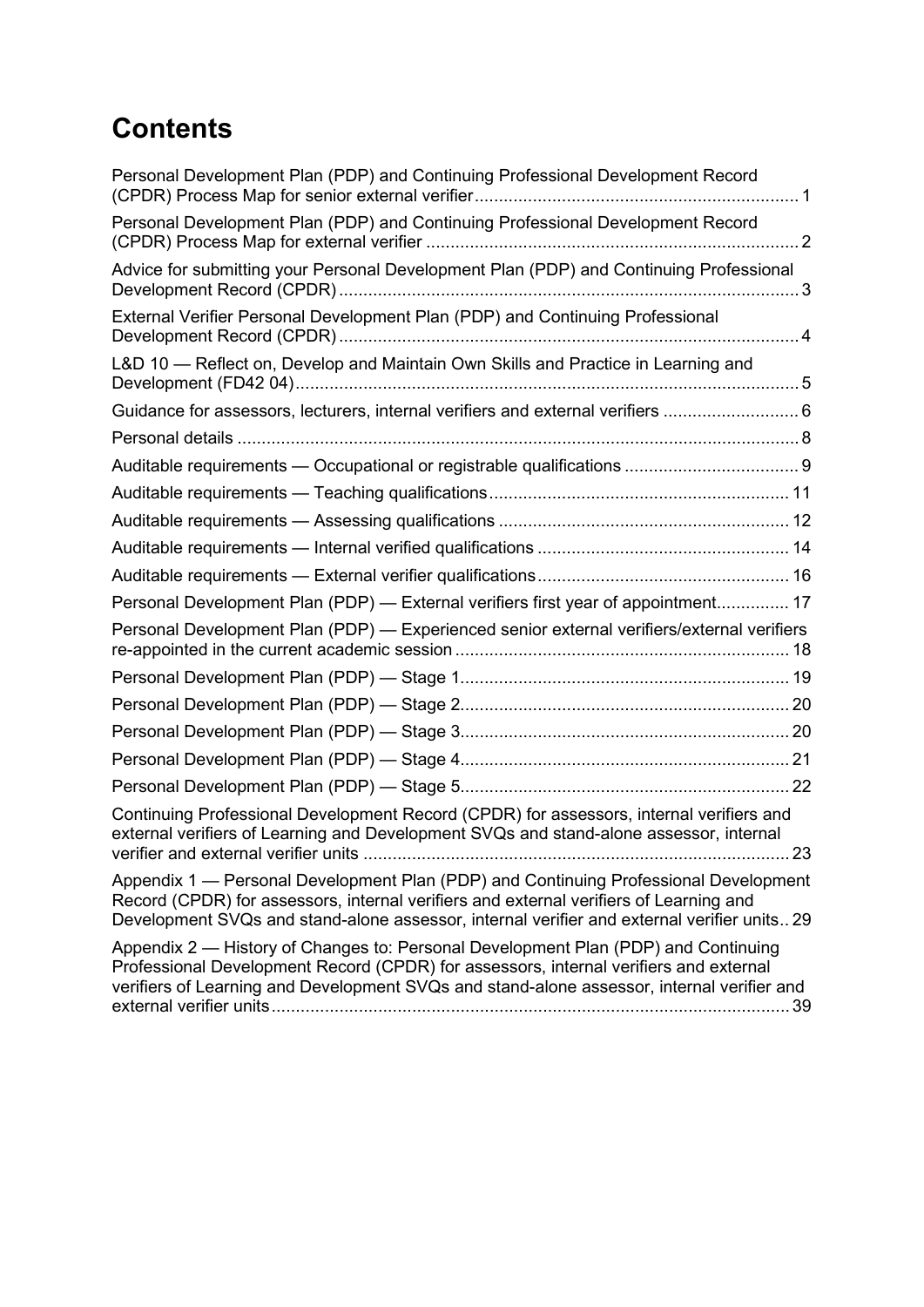### <span id="page-2-0"></span>**Personal Development Plan (PDP) and Continuing Professional Development Record (CPDR) Process Map for senior external verifier**

1 Senior external verifier (SEV) to forward Personal Development Plan (PDP) and Continuing Professional Development Record (CPDR) submission to SQA CPDR mailbox (**[cpdr@sqa.org.uk](mailto:cpdr@sqa.org.uk)**) by 30 June in any given year, at the latest.

Early CPDR submissions are encouraged and strongly advised.

Please ensure that your PDP and CPDR is signed off prior to signing off members of your verification team.

When returning your CPDR, please ensure that you label the subject line with: *Returning Personal Development Plan (PDP)* and *Continuing Professional Development Record (CPDR).*

- 2 Training and Development Manager (TDM) to check PDP and CPDR.
- 3 If PDP and CPDR meets the national requirements, TDM should send an acceptance email to SEV and notify SQA via the CPDR mailbox. One e-mail is required per person.
- 4 If PDP and CPDR does not yet meet national requirements TDM should review the PDP and CPDR and provide constructive comments in writing (e-mail) on what needs to be done to remedy the submission.

A resubmission date should be agreed with the SEV.

- 5 SEV resubmits PDP and CPDR within the agreed timescale.
- 6 TDM signs off to PDP and CPDR. TDM should send an acceptance e-mail to SEV and notify SQA via the CPDR mailbox.
- 7 SEV e-mails signed off copies of their teams PDP and CPDR to CPDR mailbox.
- 8 If SEV does not make a timeous resubmission, TDM should notify SQA via the CPDR mailbox. A copy of all e-mails and submissions should filed for audit purposes.
- 9 If SEV does not make a PDP and CPDR submission TDM should notify SQA via the CPDR mailbox and file a copy of all written communications forwarded to the SEV.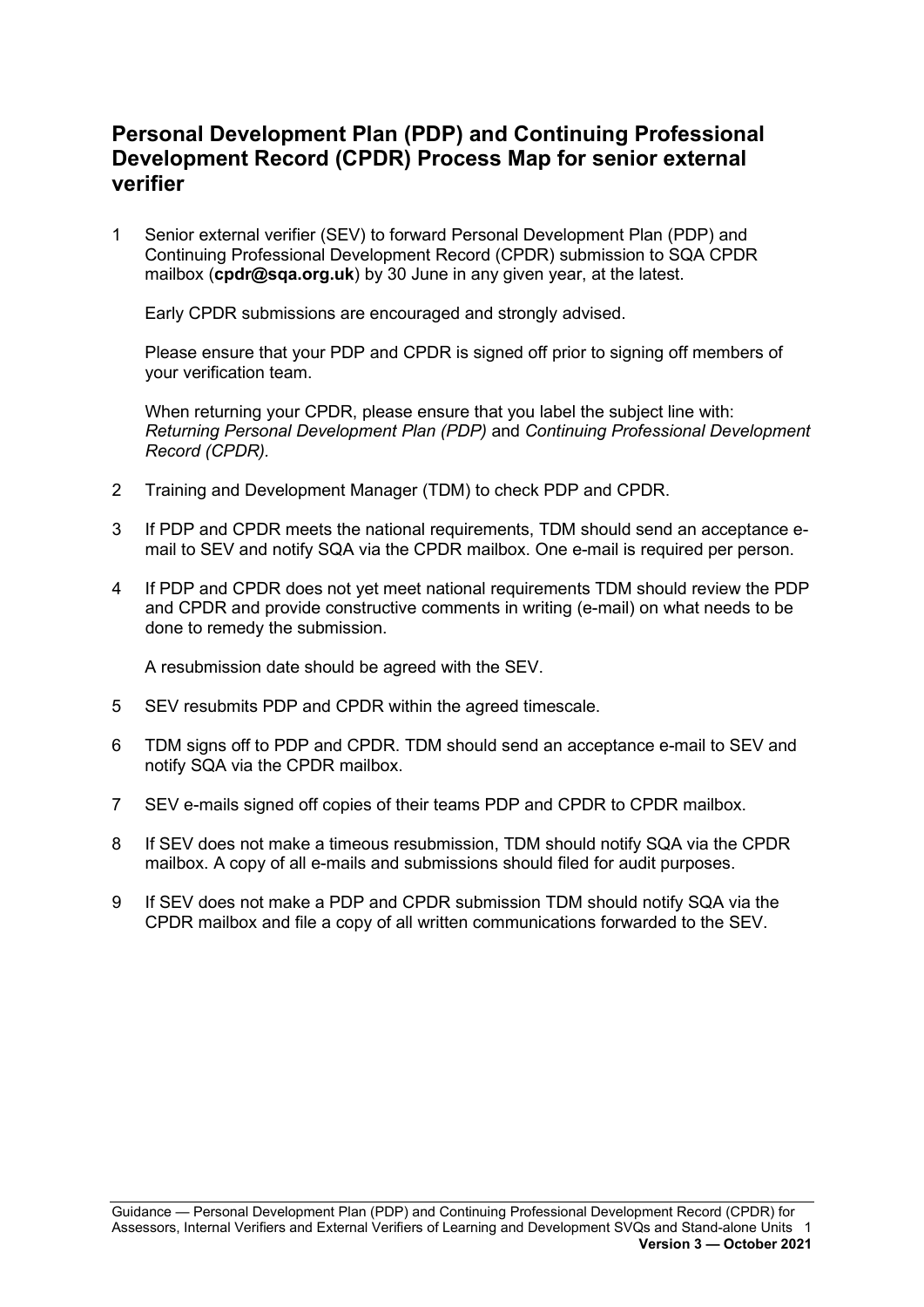### <span id="page-3-0"></span>**Personal Development Plan (PDP) and Continuing Professional Development Record (CPDR) Process Map for external verifier**

1 External Verifier (EV) to forward PDP and CPDR submission to Senior External Verifier (SEV) and SQA CPDR mailbox by 30 June in any given year, at the latest.

Early CPDR submissions are encouraged and strongly advised.

When returning your CPDR, please ensure that you label the subject line with: *Returning Personal Development Plan (PDP)* and *Continuing Professional Development Record (CPDR).*

- 2 SEV to check Personal Development Plan (PDP) and Continuing Professional Development Record (CPDR).
- 3 If PDP and CPDR meets the national requirements, SEV should send an acceptance e-mail to EV and notify SQA via the CPDR mailbox (**[cpdr@sqa.org.uk](mailto:cpdr@sqa.org.uk)**). One e-mail is required per person.
- 4 If PDP and CPDR does not yet meet national requirements SEV should review the PDP and CPDR and provide constructive comments in writing (e-mail) on what needs to be done to remedy the submission.

A resubmission date should be agreed with the EV.

- 5 EV resubmits PDP and CPDR within the agreed timescale.
- 6 SEV signs off to PDP and CPDR and advises EV of this outcome by e-mail. SEV should send an acceptance e-mail along with a copy of their PDP and CPDR to EV and notify SQA via the CPDR mailbox.
- 7 SEV e-mails signed off copies of their teams PDP and CPDR to CPDR mailbox.
- 8 If EV does not make a timeous submission or resubmission, SEV should notify SQA via the CPDR mailbox and forward a copy of all written communications forwarded to the EV.
- 9 If EV does not make a PDP and CPDR submission SEV should notify SQA via the CPDR mailbox and forward a copy of all written communications forwarded to the EV.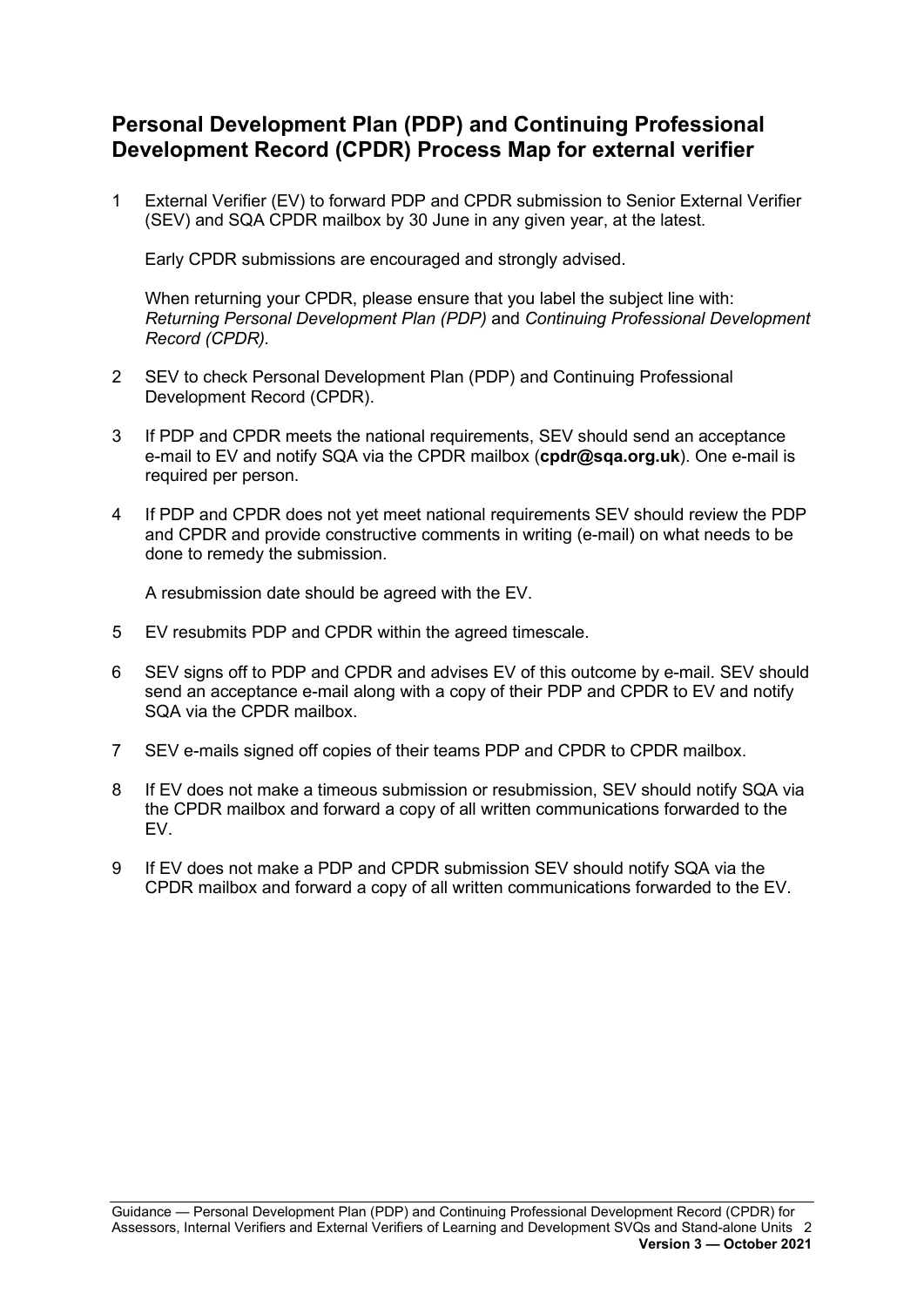### <span id="page-4-0"></span>**Advice for submitting your Personal Development Plan (PDP) and Continuing Professional Development Record (CPDR)**

We strongly advise you to:

- 1 Start your Personal Development Plan (PDP) early maybe complete them at your standardisation events.
- 2 Complete your Continuing Professional Development Record (CPDR) entries throughout the year. Your Senior External Verifier (SEV) will remind you at intervals. Please see timeline below.
- 3 Ensure that every entry makes reference to "standardisation" or "occupational expertise" to ensure relevance.

### **Quality Assurance Support Pack (QASP) — Suggested stages of submission**

| <b>External verifier</b><br>submission date | <b>Description</b>                               | <b>Senior external</b><br>verifier submission<br>date |
|---------------------------------------------|--------------------------------------------------|-------------------------------------------------------|
| 8 November                                  | <b>Submission of Personal Development</b>        | 15 November                                           |
| in any given year                           | <b>Plan (PDP)</b> planned outcomes to be sent to | in any given year                                     |
|                                             | SEV. This should include entries for             |                                                       |
|                                             | occupational and standardisation activities      |                                                       |
|                                             | covering all verification groups.                |                                                       |
| 8 January                                   | Draft submission of standardisation and          | 15 January                                            |
| in any given year                           | occupational entries on the Continuing           | in any given year                                     |
|                                             | <b>Professional Development Record</b>           |                                                       |
|                                             | (CPDR) to be sent to SEV covering all            |                                                       |
|                                             | verification groups.                             |                                                       |
| 8 April                                     | <b>Completed submission of all</b>               | 15 April                                              |
| in any given year                           | standardisation and occupational CPD             | in any given year                                     |
|                                             | entries on Continuing Professional               |                                                       |
|                                             | Development Record (CPDR) to be sent to          |                                                       |
|                                             | SEV covering all verification groups.            |                                                       |
| 8 July                                      | SEV advises if members of verification           | 15 July                                               |
| in any given year                           | groups have met KPM 6 - "Submit a                | in any given year                                     |
|                                             | current Personal Development Plan (PDP)          |                                                       |
|                                             | and CPD record within agreed timescales          |                                                       |
|                                             | where appropriate".                              |                                                       |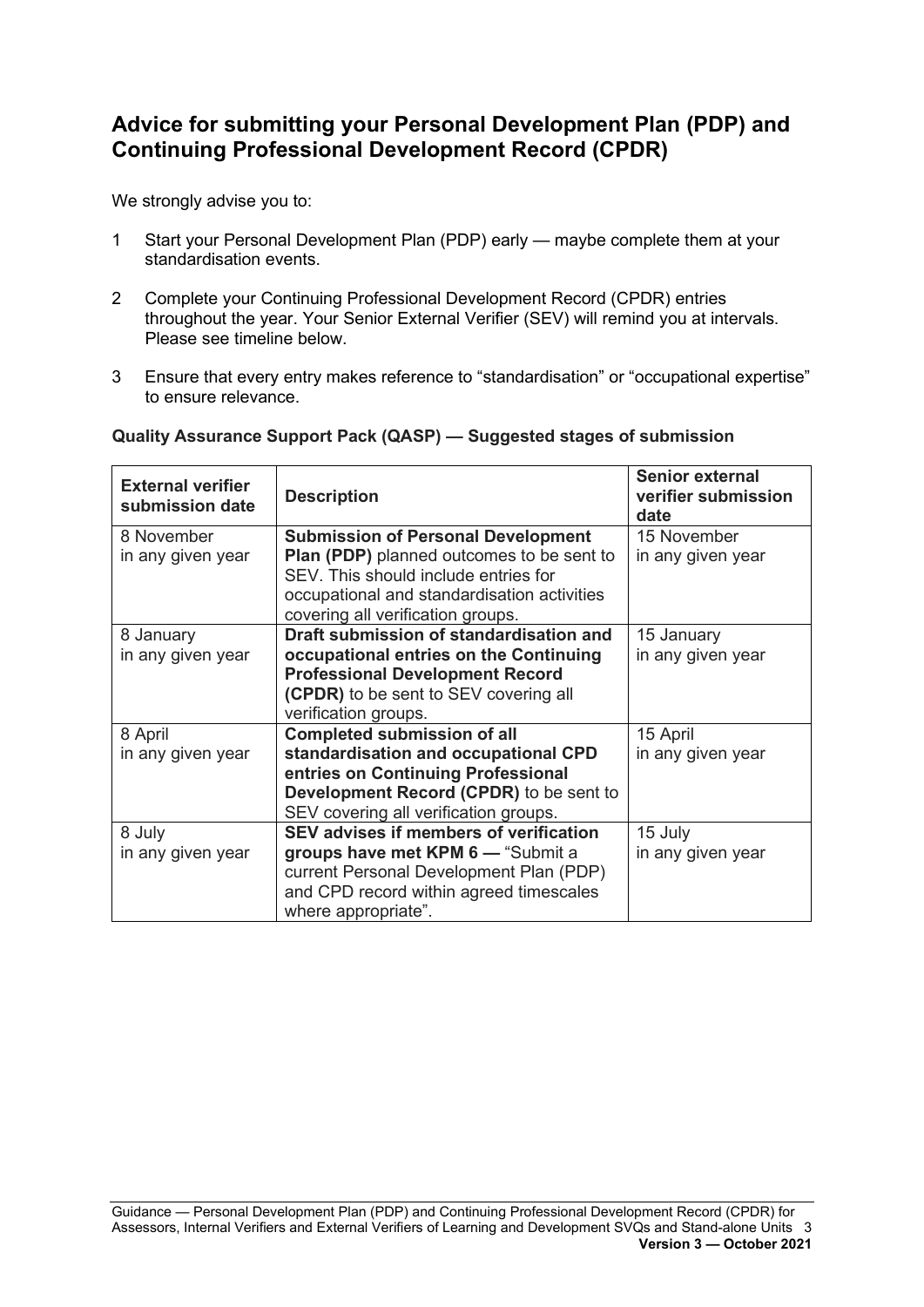### <span id="page-5-0"></span>**External Verifier Personal Development Plan (PDP) and Continuing Professional Development Record (CPDR)**

Quick Guide for access to *EV PDP and CPDR*

What do I have to do to join the course?

1 On the internet, go to:

**External Verifier Personal [Development](https://www.sqa.org.uk/sqa/92059.html) Plan (PDP) and Continuing Professional [Development](https://www.sqa.org.uk/sqa/92059.html) Record (CPDR) — SQA**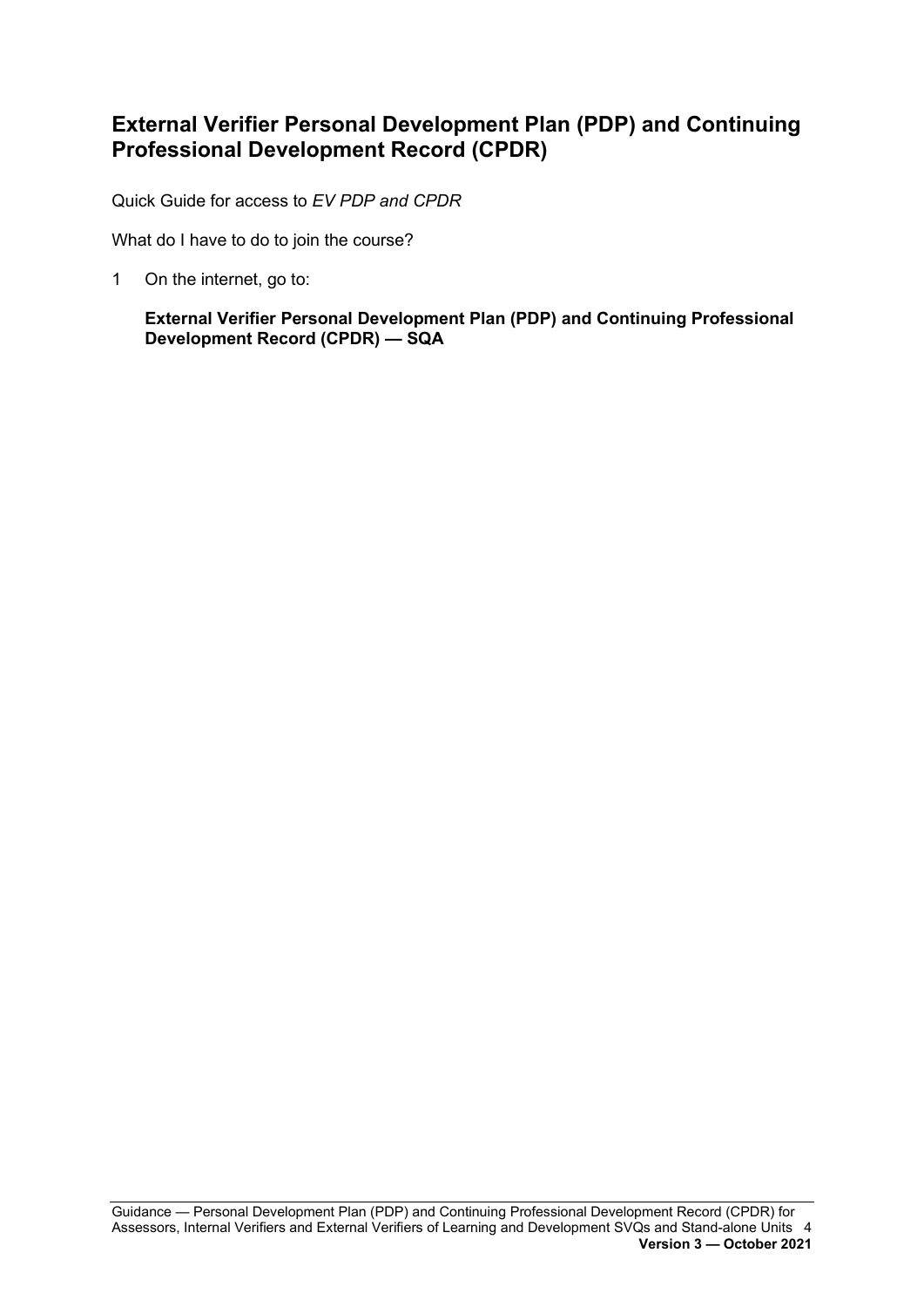### <span id="page-6-0"></span>**L&D 10 — Reflect on, Develop and Maintain Own Skills and Practice in Learning and Development (FD42 04)**

Learning and Development, External Verifiers are expected to reflect on their current practice, identifying their own learning and development needs and taking part in continuing professional development.

The types of activities the learner will be involved in include:

- $\bullet$  Evaluating own performance as a learning and development practitioner
- ♦ Continually developing own practice as a learning and development practitioner

Completed "Personal Development Plans and Continuing Professional Development Records" **must** consider the requirements of the unit, "Reflect on, Develop and Maintain Own Skills and Practice in Learning and Development", when making a submission. SQA has developed paperwork that takes these requirements into account.

For further information please click on the link below:

**[https://www.sqa.org.uk/sqa/files\\_ccc/Reflect\\_on\\_Develop\\_and\\_Maintain\\_Own\\_Skills\\_](https://www.sqa.org.uk/sqa/files_ccc/Reflect_on_Develop_and_Maintain_Own_Skills_and_Practice_in_Learning_and_Development.pdf) [and\\_Practice\\_in\\_Learning\\_and\\_Development.pdf](https://www.sqa.org.uk/sqa/files_ccc/Reflect_on_Develop_and_Maintain_Own_Skills_and_Practice_in_Learning_and_Development.pdf)**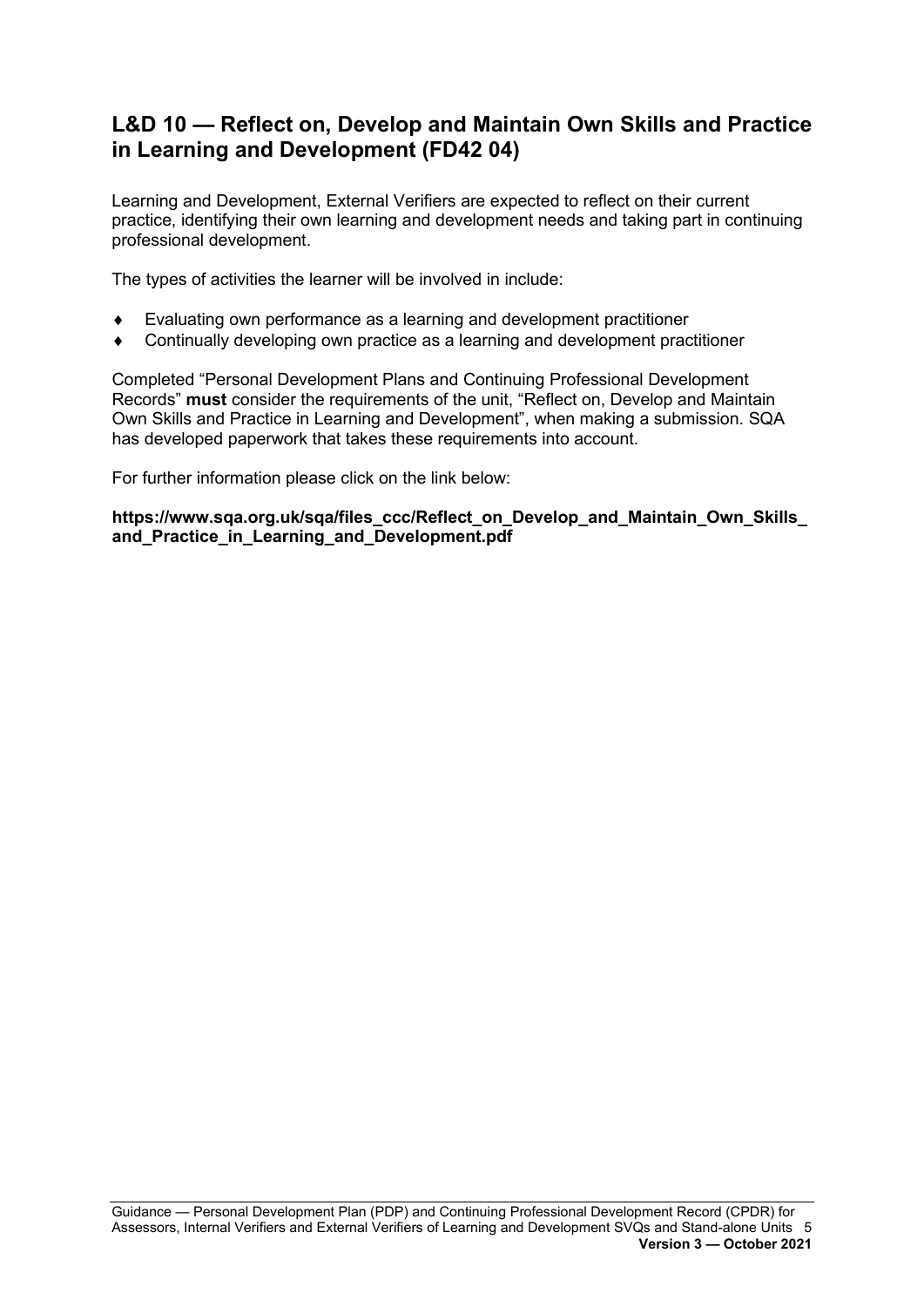### <span id="page-7-0"></span>**Guidance for assessors, lecturers, internal verifiers and external verifiers**

**Personal Development Plan (PDP) and Continuing Professional Development Record (CPDR) for assessors, internal verifiers and external verifiers of Learning and Development SVQs and stand-alone assessor, internal verifier and external verifier units**

The following guidance and templates have been developed to help Learning and Development assessors, lecturers, internal verifiers and external verifiers identify and put forward CPD evidence that shows you work in line with SQA's requirements.

### **Personal details**

On page 8 you will find guidance in terms of possible sources of evidence for each stage. This is not a prescriptive or exhaustive list.

All components of this section must be completed.

#### **Auditable requirements**

On pages 9 to 16 you will find guidance in terms of possible sources of evidence for each stage. This is not a prescriptive or exhaustive list.

All components of this section must be completed.

#### **Personal Development Plan (PDP)**

On pages 17 to 22 you will find guidance in terms of possible sources of evidence for each stage. This is not a prescriptive or exhaustive list. The sequential stages of a Personal Development Plan (PDP) are:

- $\blacklozenge$  What do I want to learn and why?
- What will I do to achieve this?
- What resources or support will I need?
- What will my success criteria be? (How have I implemented my learning and what impact has this had at work or outside of work?)

All components of this section must be completed.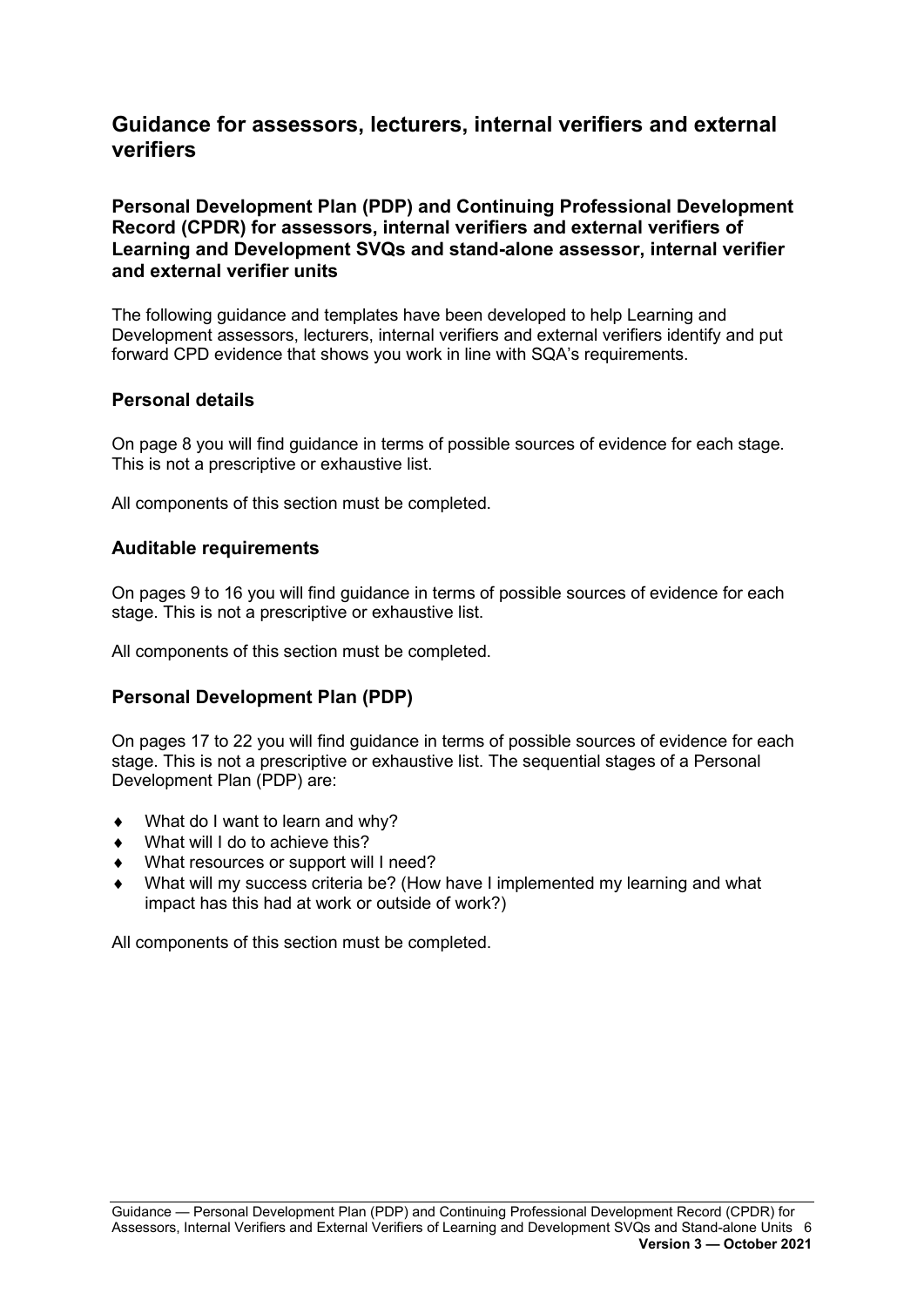### **Continuing Professional Development Record (CPDR) for assessors, internal verifiers and external verifiers of Learning and Development SVQs and standalone assessor, internal verifier and external verifier units**

On pages 23 to 28 you will find guidance in terms of possible sources of evidence for each stage. This is not a prescriptive or exhaustive list. The sequential stages of Continuing Professional Development Record (CPDR) are:

- ♦ Identify what you feel you need to know or do to keep your practice up to date.
- Find out your current levels of performance.
- Plan your future CPD requirements.
- Record your CPD to date and identify any further actions.

The CPDR recording template which accompanies this guidance will provide you with a recording format to assist with planning and recording your actual CPD activities.

All components of this section must be completed.

### **Appendix 1 — Personal Development Plan (PDP) and Continuing Professional Development Record (CPDR) for assessors, internal verifiers and external verifiers of Learning and Development SVQs and stand-alone assessor, internal verifier and external verifier units**

On pages 29 to 38 you will find a blank template of the Personal Development Plan (PDP) and Continuing Professional Development Record (CPDR) for assessors, internal verifiers and external verifiers of Learning and Development SVQs and stand-alone assessor, internal verifier, and external verifier units.

### **Appendix 2 — History of Changes to Personal Development Plan (PDP) and Continuing Professional Development Record (CPDR) for assessors, internal verifiers and external verifiers of Learning and Development SVQs and standalone assessor, internal verifier and external verifier units**

On pages 39 to 43 you will find a description of all the changes to this document.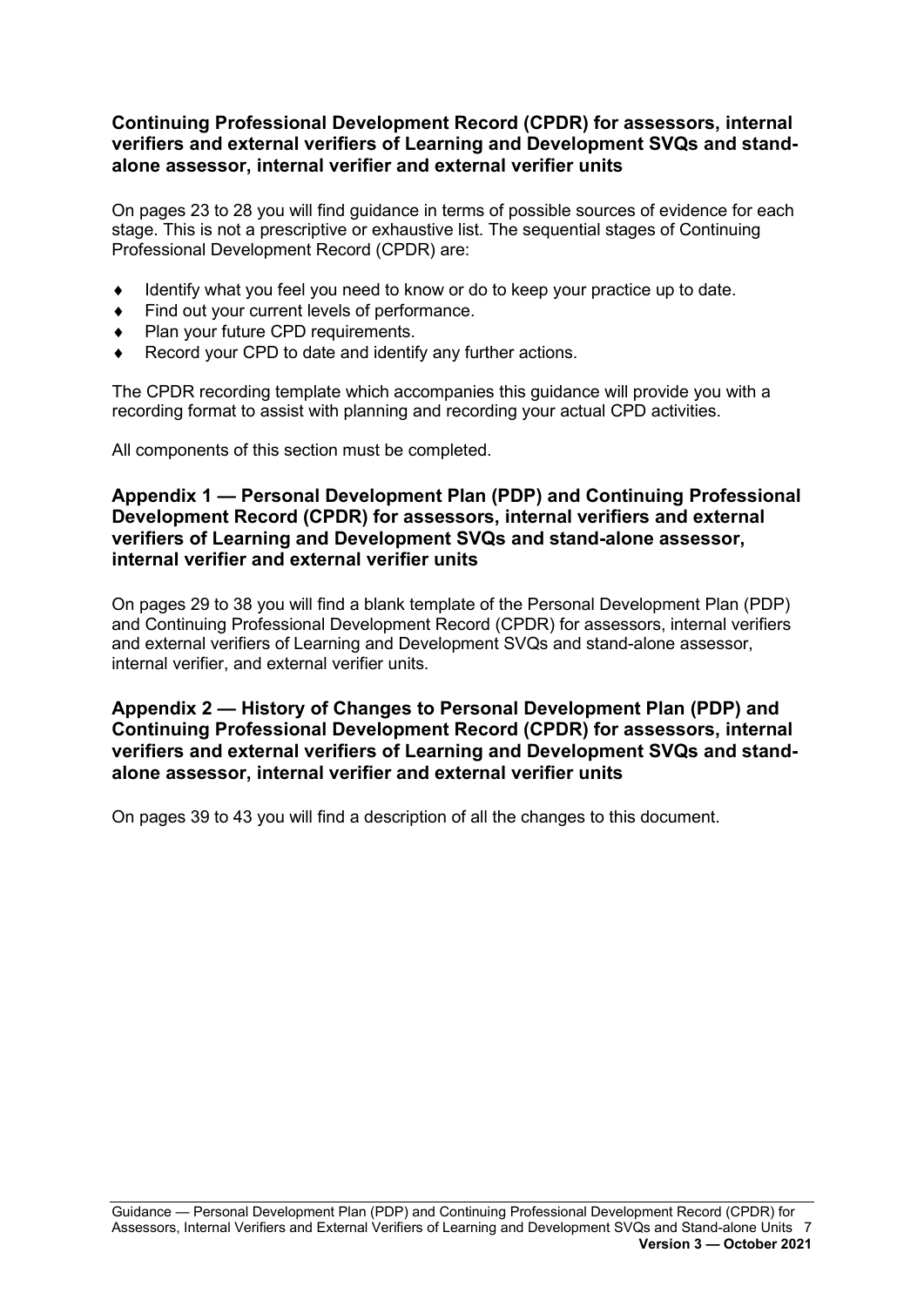### <span id="page-9-0"></span>**Personal details**

| <b>Personal details</b>           | <b>Possible sources of evidence</b>                                                                                                |
|-----------------------------------|------------------------------------------------------------------------------------------------------------------------------------|
| Name:                             | Please insert your first name, second name and<br>surname.                                                                         |
| <b>National Insurance Number:</b> | Please insert your National Insurance Number: This<br>is normally nine characters long made up of three<br>letters and six digits. |
| <b>Covering period from:</b>      | This is the date that your Personal Development<br>Plan (PDP) will commence from.                                                  |
|                                   | For SQA's purposes, this should be from 1 August<br>in any given year - ie the academic session that<br>we are currently in.       |
|                                   | The "Covering Period From" and the "Covering<br>Period To" should relate the same academic<br>session.                             |
| <b>Covering Period to:</b>        | This is the date that your Personal Development<br>Plan (PDP) will reach its conclusion or expire.                                 |
|                                   | For SQA's purposes, this should be 30 June in any<br>given year - ie the academic session that we are<br>currently in.             |
|                                   | The "Covering Period From" and the "Covering<br>Period To" should relate the same academic<br>session.                             |
| Instruction:                      | All components of this section must be completed.                                                                                  |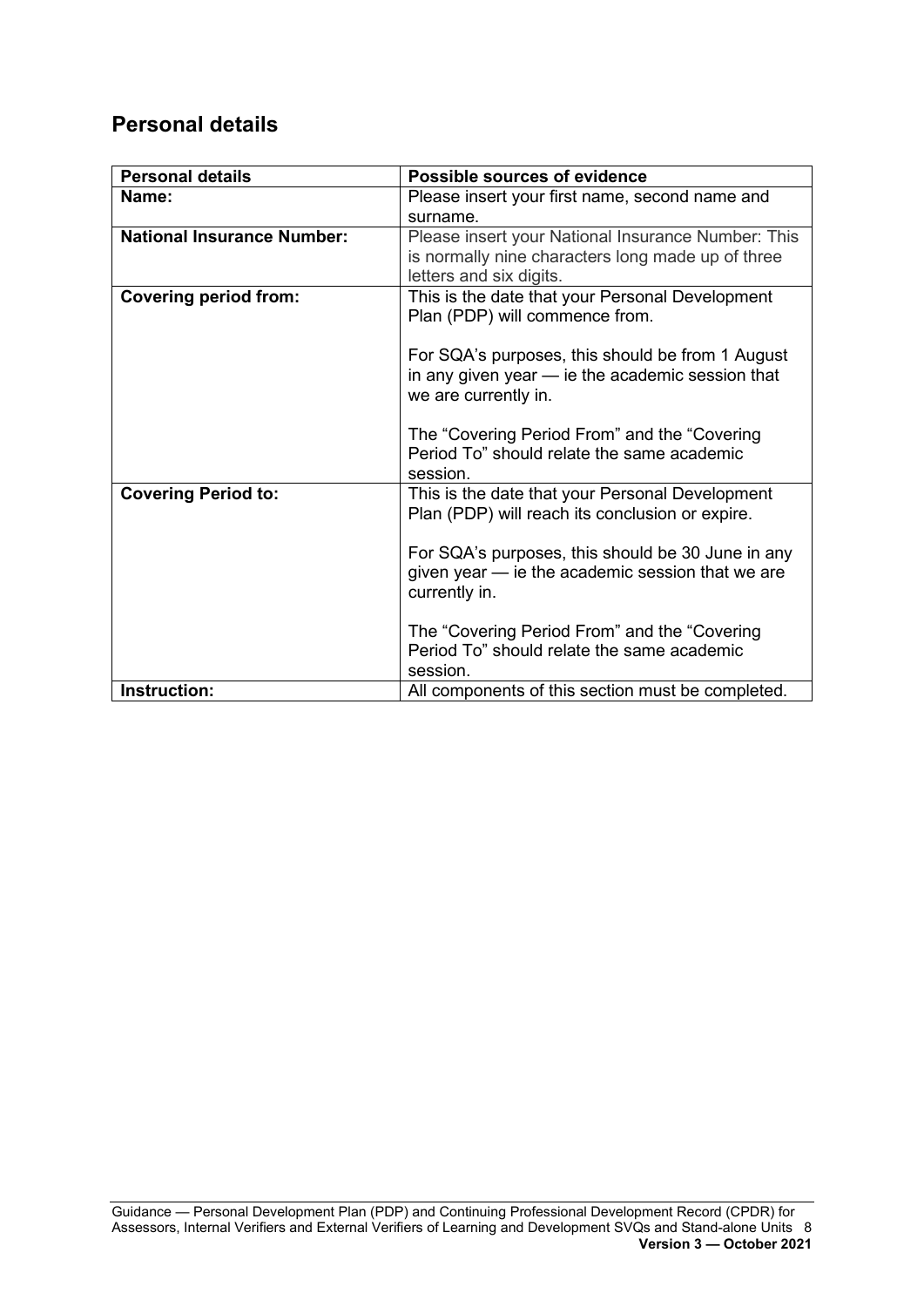### <span id="page-10-0"></span>**Auditable requirements — Occupational or registrable qualifications**

| <b>Auditable requirements</b>                         | Possible sources of evidence                                                                                                                                                                                                                                                                                                                                                                                                   |  |
|-------------------------------------------------------|--------------------------------------------------------------------------------------------------------------------------------------------------------------------------------------------------------------------------------------------------------------------------------------------------------------------------------------------------------------------------------------------------------------------------------|--|
| <b>Occupational or registrable</b><br>qualifications: | Please enter your occupational and/or registrable<br>qualification.                                                                                                                                                                                                                                                                                                                                                            |  |
|                                                       | For those with a Vocational Qualification (VQ) remit.                                                                                                                                                                                                                                                                                                                                                                          |  |
|                                                       | These could be for example:                                                                                                                                                                                                                                                                                                                                                                                                    |  |
|                                                       | SCQF level 12.<br>٠<br>- Professional Apprenticeship.<br>SCQF level 11.<br>٠<br>- Professional Apprenticeship - SVQ 5.<br>SCQF level 10.<br>٠<br>- Professional Apprenticeship.<br>SCQF level 9.<br>٠<br>- Technical Apprenticeship - SVQ 4.<br>SCQF level 8.<br>٠<br>- Technical Apprenticeship - SVQ 4.<br>SCQF level 7.<br>Modern Apprenticeship - SVQ 3.<br>SCQF level 6.<br>$\bullet$<br>— Modern Apprenticeship — SVQ 3. |  |
|                                                       | SCQF level 5.<br>Modern Apprenticeship - SVQ 2.<br>SCQF level 4.<br>٠                                                                                                                                                                                                                                                                                                                                                          |  |
|                                                       | $-$ SVQ 1.                                                                                                                                                                                                                                                                                                                                                                                                                     |  |
| Date obtained:                                        | Please enter the month and the year you obtained<br>your qualification(s).                                                                                                                                                                                                                                                                                                                                                     |  |
| Instruction:                                          | All components of this section must be completed.                                                                                                                                                                                                                                                                                                                                                                              |  |
|                                                       | If you are not in possession of an occupational or<br>registrable qualification, please enter the phrase<br>'Not Applicable'.                                                                                                                                                                                                                                                                                                  |  |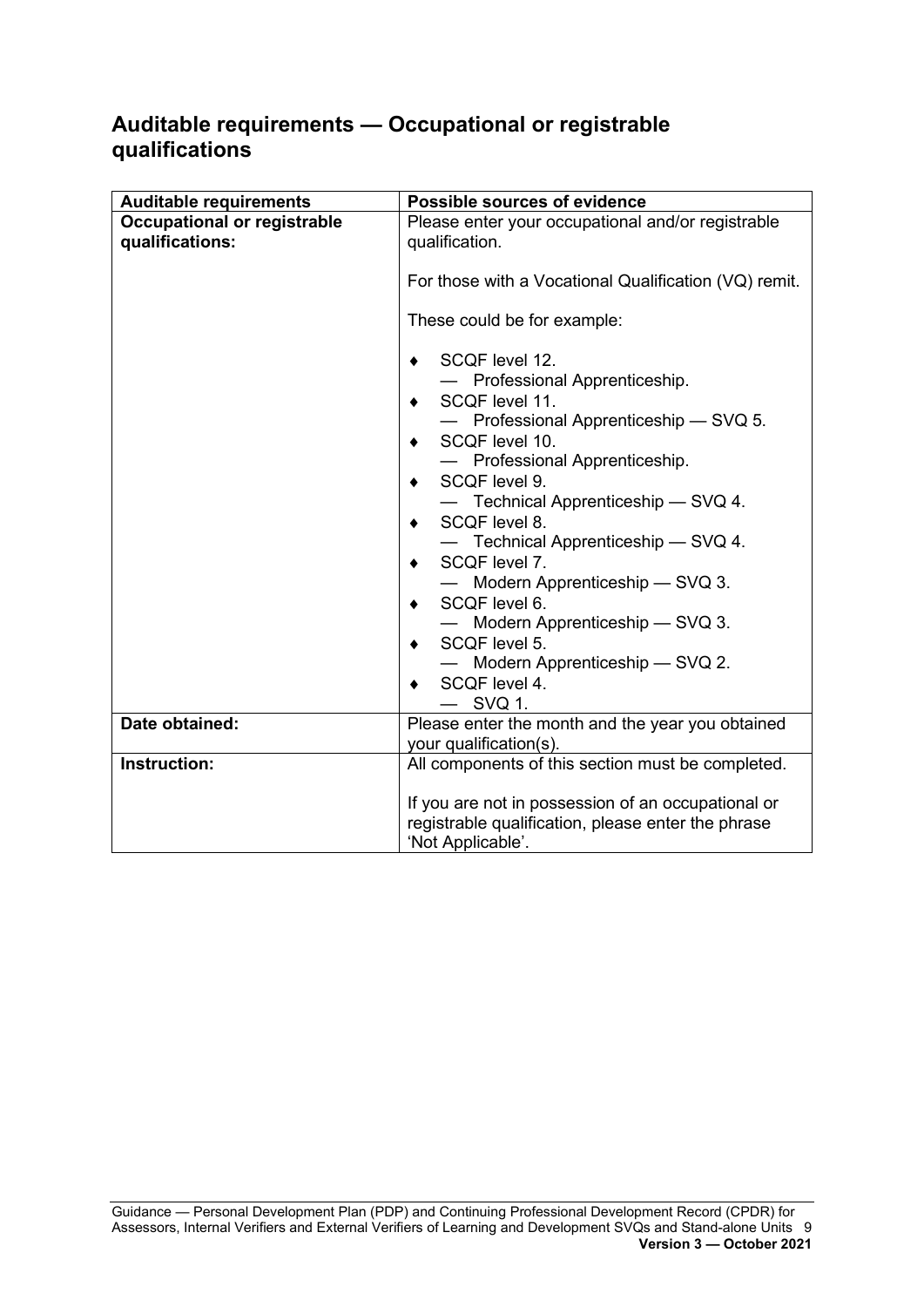| <b>Auditable requirements</b>                         | <b>Possible sources of evidence</b>                                                                                                                                                                                                                                                                                                                                                                                                                          |  |
|-------------------------------------------------------|--------------------------------------------------------------------------------------------------------------------------------------------------------------------------------------------------------------------------------------------------------------------------------------------------------------------------------------------------------------------------------------------------------------------------------------------------------------|--|
| <b>Occupational or registrable</b><br>qualifications: | Please enter your occupational and/or registrable<br>qualification.                                                                                                                                                                                                                                                                                                                                                                                          |  |
|                                                       | For those with a Higher National (HN) remit.                                                                                                                                                                                                                                                                                                                                                                                                                 |  |
|                                                       | Qualifications of Further and Higher Education<br>Institutions                                                                                                                                                                                                                                                                                                                                                                                               |  |
|                                                       | SCQF level 12.<br>٠<br>Doctoral Degree.<br>SCQF level 11.<br>٠<br>— Masters Degree.<br>- Integrated Masters Degree.<br>- Post Graduate Diploma.<br>- Post Graduate Certificate.<br>SCQF level 10.<br>٠<br>- Honours Degree.<br>- Graduate Diploma.<br>- Graduate Certificate.<br>SCQF level 9.<br>٠<br>- Bachelors/Ordinary Degree.<br>- Graduate Diploma.<br>- Graduate Certificate.<br>SCQF level 8.<br>٠<br>Diploma of Higher Education.<br>SCQF level 7. |  |
| Date obtained:                                        | Certificate of Higher Education.<br>Please enter the month and the year you obtained<br>your qualification(s).                                                                                                                                                                                                                                                                                                                                               |  |
| Instruction:                                          | All components of this section must be completed.                                                                                                                                                                                                                                                                                                                                                                                                            |  |
|                                                       | If you are not in possession of an occupational or<br>registrable qualification, please enter the phrase<br>'Not Applicable'.                                                                                                                                                                                                                                                                                                                                |  |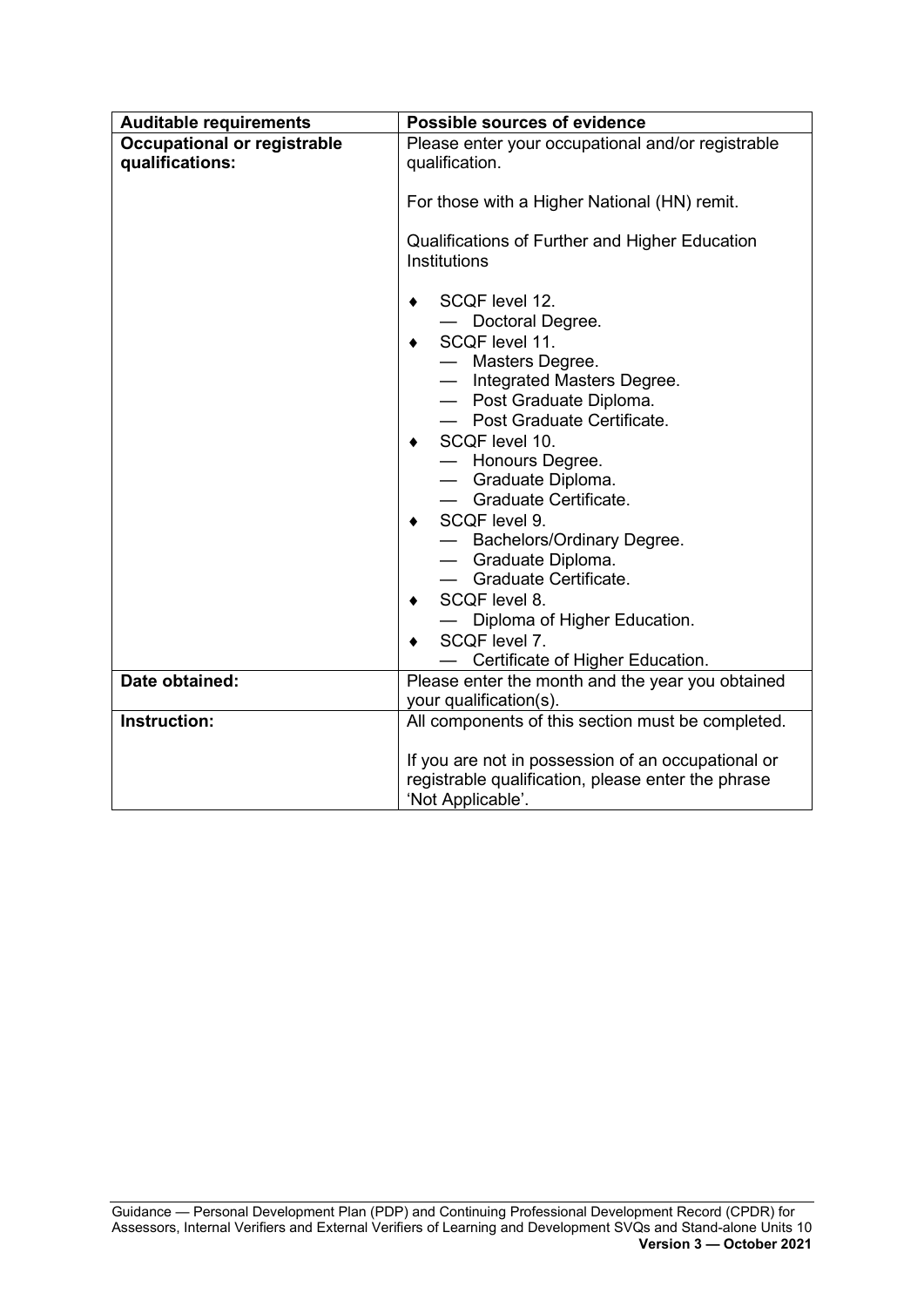# <span id="page-12-0"></span>**Auditable requirements — Teaching qualifications**

| <b>Auditable requirements</b>                                                                 | Possible sources of evidence                                                                                                                                                               |  |
|-----------------------------------------------------------------------------------------------|--------------------------------------------------------------------------------------------------------------------------------------------------------------------------------------------|--|
| Teaching/assessing/internal<br>verification qualifications:<br><b>Teaching qualifications</b> | Below is a list of qualifications. Please enter the<br>qualification that you are working towards or have<br>achieved.<br>For those with a Higher National (HN) remit.<br>2012 to Present. |  |
|                                                                                               | — Scottish Teaching Qualification (Further<br>Education) (TQFE).<br><b>Scottish Teaching Qualification</b><br>(Secondary Education) (TQSE).<br>or                                          |  |
| Date obtained:                                                                                | any predecessor qualifications.<br>Please enter the month and the year you obtained<br>your qualification(s).                                                                              |  |
| Instruction:                                                                                  | All components of this section must be completed.<br>If you are not in possession of a teaching<br>qualification, please enter the phrase 'Not<br>Applicable'.                             |  |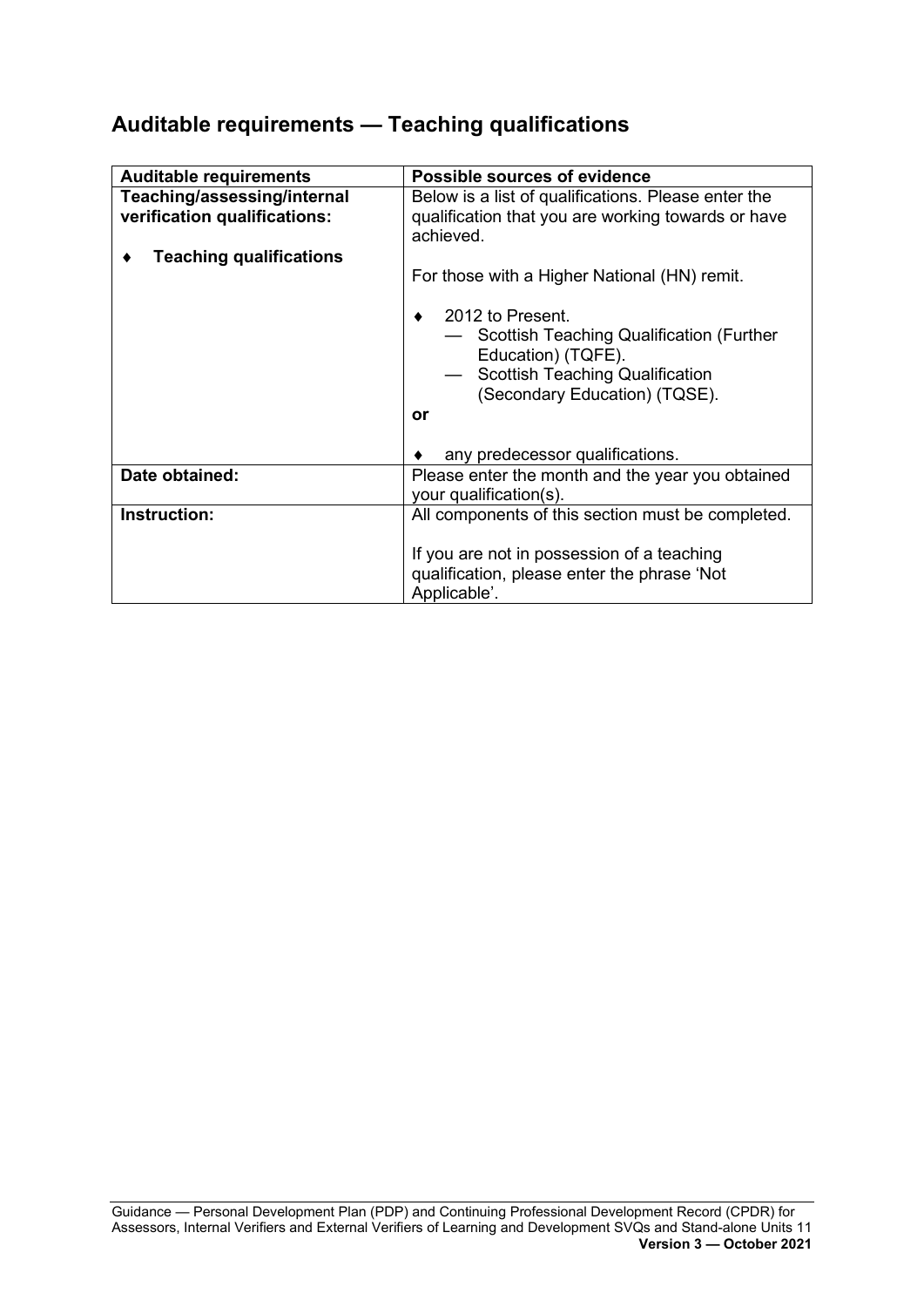# <span id="page-13-0"></span>**Auditable requirements — Assessing qualifications**

| <b>Auditable requirements</b>    | <b>Possible sources of evidence</b>                                                                                                                                                                                                                                                                                                                                                                                                                                                                                                                                                                                                                                                                                                                                                                                                                                                                          |  |
|----------------------------------|--------------------------------------------------------------------------------------------------------------------------------------------------------------------------------------------------------------------------------------------------------------------------------------------------------------------------------------------------------------------------------------------------------------------------------------------------------------------------------------------------------------------------------------------------------------------------------------------------------------------------------------------------------------------------------------------------------------------------------------------------------------------------------------------------------------------------------------------------------------------------------------------------------------|--|
| Teaching/assessing/internal      | Below is a list of qualifications. Please enter the                                                                                                                                                                                                                                                                                                                                                                                                                                                                                                                                                                                                                                                                                                                                                                                                                                                          |  |
| verification qualifications:     | qualification that you are working towards or have<br>achieved.                                                                                                                                                                                                                                                                                                                                                                                                                                                                                                                                                                                                                                                                                                                                                                                                                                              |  |
| <b>Assessing qualifications:</b> | For those with a Vocational Qualification (VQ)<br>remit.                                                                                                                                                                                                                                                                                                                                                                                                                                                                                                                                                                                                                                                                                                                                                                                                                                                     |  |
|                                  | 2011 to Present.<br>Assess Workplace Competence Using<br>Direct and Indirect Methods Unit (FD41<br>(04).<br>- Workplace Assessment Using Direct and<br>Indirect Methods PDA (GA2E 48).<br>2010 to Present.<br>- Assess Workplace Competence Using<br>Direct Methods Unit (FD40 0D).<br><b>Workplace Assessment Using Direct</b><br>Methods PDA (GA28 47).<br>2010 to Present.<br>Level 3 Certificate Assessing Vocational<br>Achievement (GA2X 70).<br>2002 to 2014.<br>Assess Learners Using A Range of<br>Methods Unit (D94L 04).<br>Assessing Learners Using A Range of<br>Methods PDA (G7ET 15).<br>2002 to 2014.<br>Assess Learners Performance Through<br>Observation Unit (D94M 04).<br><b>Assessing Learners Through Observation</b><br>PDA (G7EV 15).<br>1995 to 2015.<br>Assess Learner Performance (B2WH 04).<br>1995 to 2014<br>Assess Learner Using Differing Sources of<br>Evidence (B2WJ 04). |  |
| Instruction:                     | All components of this section must be completed.                                                                                                                                                                                                                                                                                                                                                                                                                                                                                                                                                                                                                                                                                                                                                                                                                                                            |  |
|                                  | If you are not in possession of an assessor<br>qualification, please enter the phrase 'Not<br>Applicable'.                                                                                                                                                                                                                                                                                                                                                                                                                                                                                                                                                                                                                                                                                                                                                                                                   |  |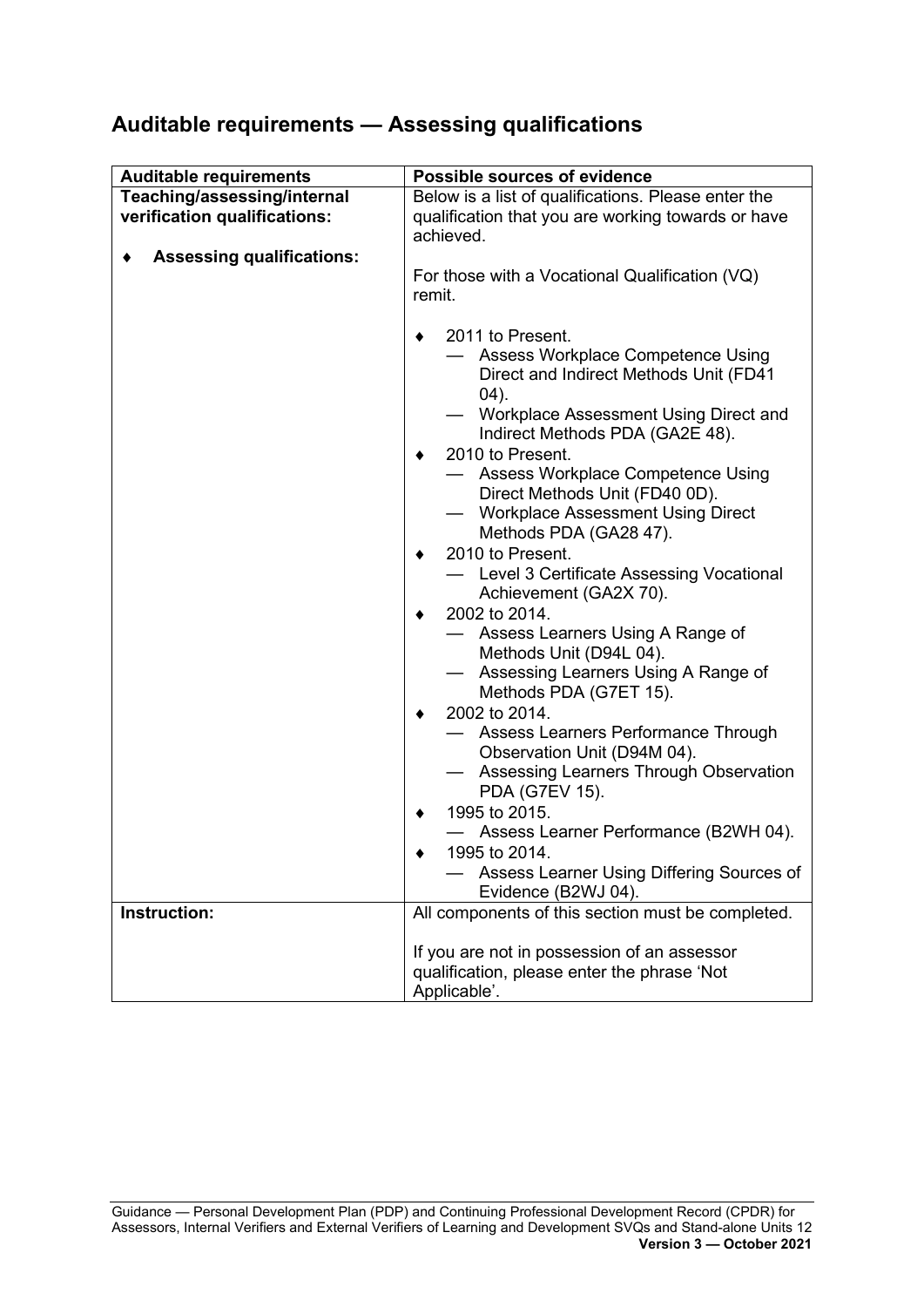| <b>Auditable requirements</b>                               | Possible sources of evidence                                                                                                                                                                                                                                                                                                                                                                                                                                                                                        |  |
|-------------------------------------------------------------|---------------------------------------------------------------------------------------------------------------------------------------------------------------------------------------------------------------------------------------------------------------------------------------------------------------------------------------------------------------------------------------------------------------------------------------------------------------------------------------------------------------------|--|
| Teaching/assessing/internal<br>verification qualifications: | For those with a Higher National (HN) remit.                                                                                                                                                                                                                                                                                                                                                                                                                                                                        |  |
| <b>Assessing qualifications</b>                             | 2011 to Present.<br><b>Conduct the Assessment Process PDA</b><br>(GF8P 48).<br><b>Conduct the Assessment Process Unit</b><br>(H <sub>290</sub> 35).<br>2011 to 2014.<br>- Carry Out the Assessment Process PDA<br>(G9DA 47).<br>Carry Out the Assessment Process Unit<br>(F7BV 34).<br>2010 to Present.<br>Level 3 Award - Assessing Vocationally<br>Related Achievement (GA2N 69).<br>2008 to 2014.<br>Carry Out the Assessment Process PDA<br>(G9DA 47).<br>- Carry Out the Assessment Process Unit<br>(F7BV 34). |  |
| Date obtained:                                              | Please enter the month and the year you obtained<br>your qualification(s).                                                                                                                                                                                                                                                                                                                                                                                                                                          |  |
| Instruction:                                                | All components of this section must be completed.<br>If you are not in possession of an assessor<br>qualification, please enter the phrase 'Not<br>Applicable'.                                                                                                                                                                                                                                                                                                                                                     |  |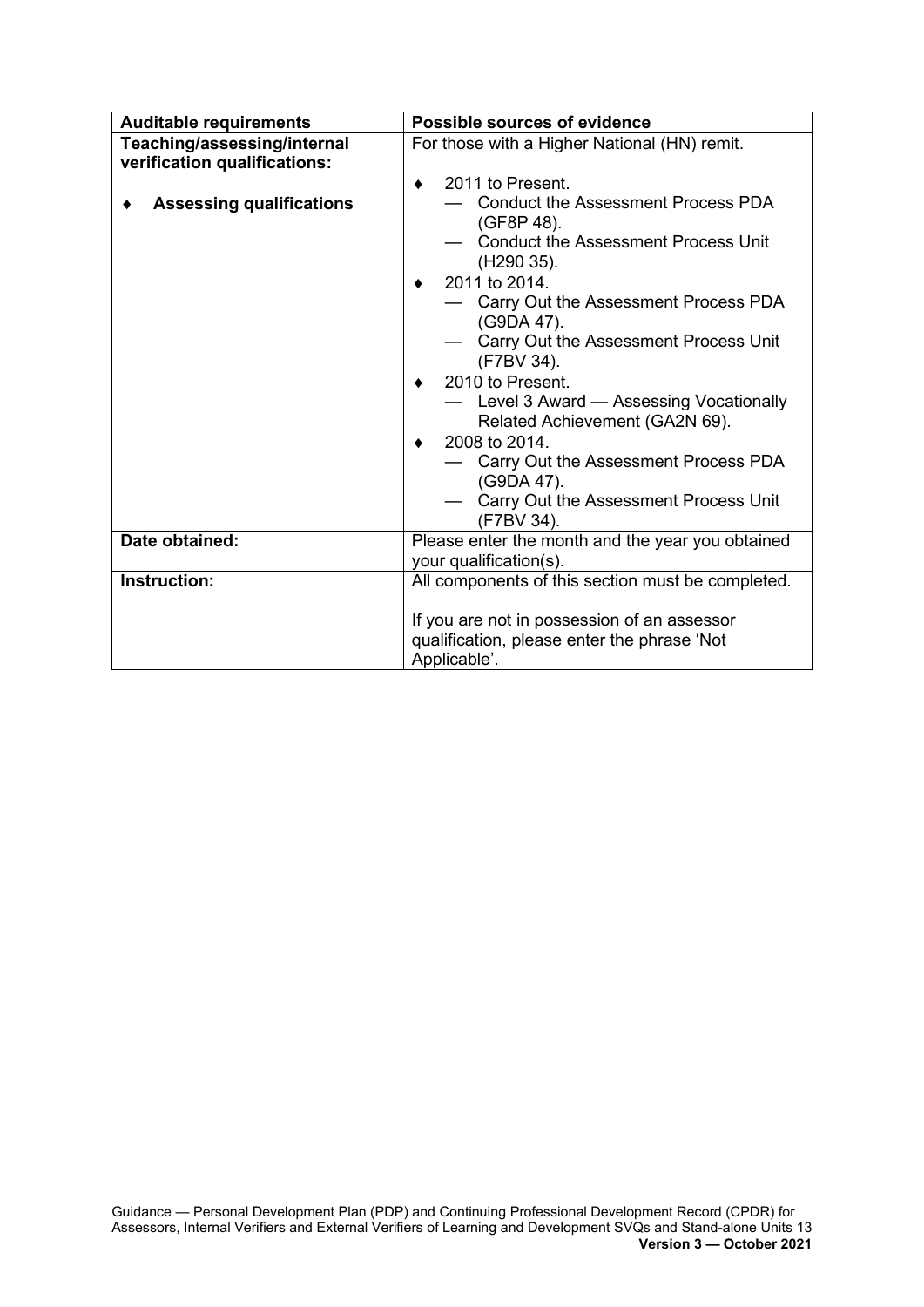### <span id="page-15-0"></span>**Auditable requirements — Internal verified qualifications**

| <b>Auditable requirements</b>                                                                                  | Possible sources of evidence                                                                                                                                                                                                                                                                                                                                                                                                                                                                                                                                                                                                                                                                                                               |  |
|----------------------------------------------------------------------------------------------------------------|--------------------------------------------------------------------------------------------------------------------------------------------------------------------------------------------------------------------------------------------------------------------------------------------------------------------------------------------------------------------------------------------------------------------------------------------------------------------------------------------------------------------------------------------------------------------------------------------------------------------------------------------------------------------------------------------------------------------------------------------|--|
| Teaching/assessing/internal<br>verification qualifications:<br><b>Internal verification</b><br>qualifications: | Below is a list of qualifications. Please enter the<br>qualification that you are working towards or have<br>achieved.<br>For those with a Vocational Qualification (VQ)<br>remit.                                                                                                                                                                                                                                                                                                                                                                                                                                                                                                                                                         |  |
|                                                                                                                | 2011 to Present.<br>- Internally Monitor and Maintain the Quality<br>of Workplace Assessment Unit (FD43 04).<br>Internal Verification of Workplace<br>Assessment PDA (GA2F 48).<br>2010 to Present.<br>- Level 4 Award - The Internal Quality<br>Assurance of the Assessment Processes<br>and Practice (GA2P 78).<br>2010 to 2018.<br>Level 4 Certificate - Leading the Internal<br><b>Quality Assurance of the Assessment</b><br>Processes and Practice (GA2Y 63).<br>2002 to 2014.<br>- Conduct Internal Quality Assurance of the<br>Assessment Process Unit (D94P 04).<br>Conducting Internal Quality Assurance of<br>the Assessment Process (G7ER 15).<br>1993 to 2013.<br>Internally Verify the Assessment Process<br>Unit (B08W 04). |  |
| Instruction:                                                                                                   | All components of this section must be completed.                                                                                                                                                                                                                                                                                                                                                                                                                                                                                                                                                                                                                                                                                          |  |
|                                                                                                                | If you are not in possession of an internal verifier<br>qualification, please enter the phrase 'Not<br>Applicable'.                                                                                                                                                                                                                                                                                                                                                                                                                                                                                                                                                                                                                        |  |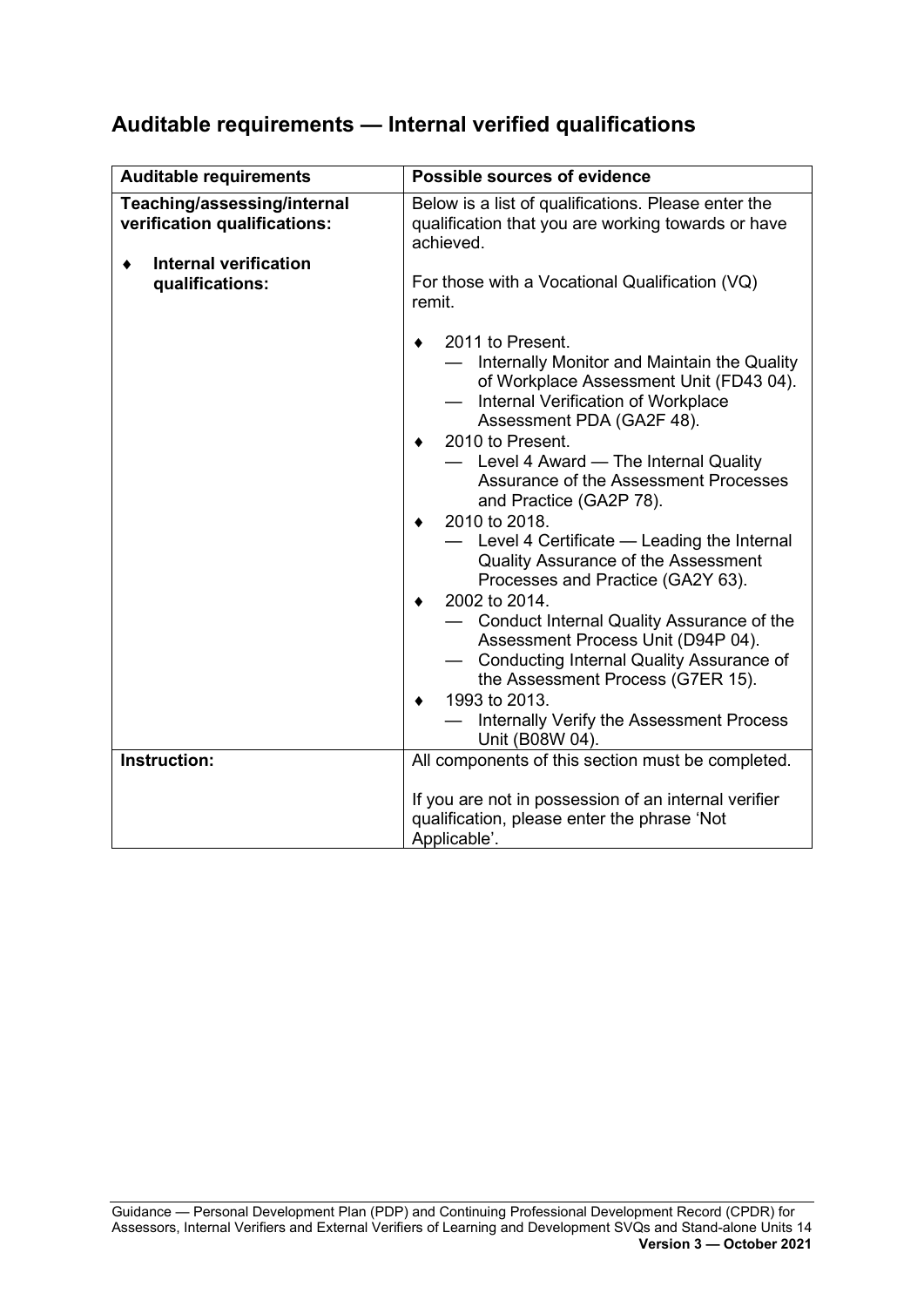| <b>Auditable requirements</b>                                                  | <b>Possible sources of evidence</b>                                                                                                                                                                                                                                                                                                                                                                                                                                                                                                                                                                                                                                              |  |
|--------------------------------------------------------------------------------|----------------------------------------------------------------------------------------------------------------------------------------------------------------------------------------------------------------------------------------------------------------------------------------------------------------------------------------------------------------------------------------------------------------------------------------------------------------------------------------------------------------------------------------------------------------------------------------------------------------------------------------------------------------------------------|--|
| Teaching/assessing/internal                                                    | For those with a Higher National (HN) remit.                                                                                                                                                                                                                                                                                                                                                                                                                                                                                                                                                                                                                                     |  |
| verification qualifications:<br><b>Internal verification</b><br>qualifications | 2011 to present.<br>٠<br><b>Conduct the Internal Verification Process</b><br>PDA (GF8R 48).<br><b>Conduct the Internal Verification Process</b><br>Unit — $(H291 35)$ .<br>2010 to present.<br>- Level 4 Award - Internal Quality<br>Assurance of the Assessment Processes<br>and Practice (GA2P 78).<br>2010 to 2018.<br>Level 4 Certificate - Leading the Internal<br>$\qquad \qquad$<br><b>Quality Assurance of Assessment</b><br>Processes and Practice (GA2Y 63).<br>2008 to 2014.<br>Internally Verify the Assessment Process<br>PDA (G9DC 48).<br>Internally Verify the Assessment Process<br>Unit (F7BW 37).<br>2008 to 2014<br>Internally Verify the Assessment Process |  |
|                                                                                | PDA (G9DC 48).<br>Internally Verify the Assessment Process<br>Unit (F7BW 35).                                                                                                                                                                                                                                                                                                                                                                                                                                                                                                                                                                                                    |  |
|                                                                                | There are other suitable qualifications. If yours is<br>not listed above, please enter the title of your<br>award.                                                                                                                                                                                                                                                                                                                                                                                                                                                                                                                                                               |  |
| Date obtained:                                                                 | Please enter the month and the year you obtained<br>your qualification(s).                                                                                                                                                                                                                                                                                                                                                                                                                                                                                                                                                                                                       |  |
| <b>Instruction:</b>                                                            | All components of this section must be completed.                                                                                                                                                                                                                                                                                                                                                                                                                                                                                                                                                                                                                                |  |
|                                                                                | If you are not in possession of an internal verifier<br>qualification, please enter the phrase 'Not<br>Applicable'.                                                                                                                                                                                                                                                                                                                                                                                                                                                                                                                                                              |  |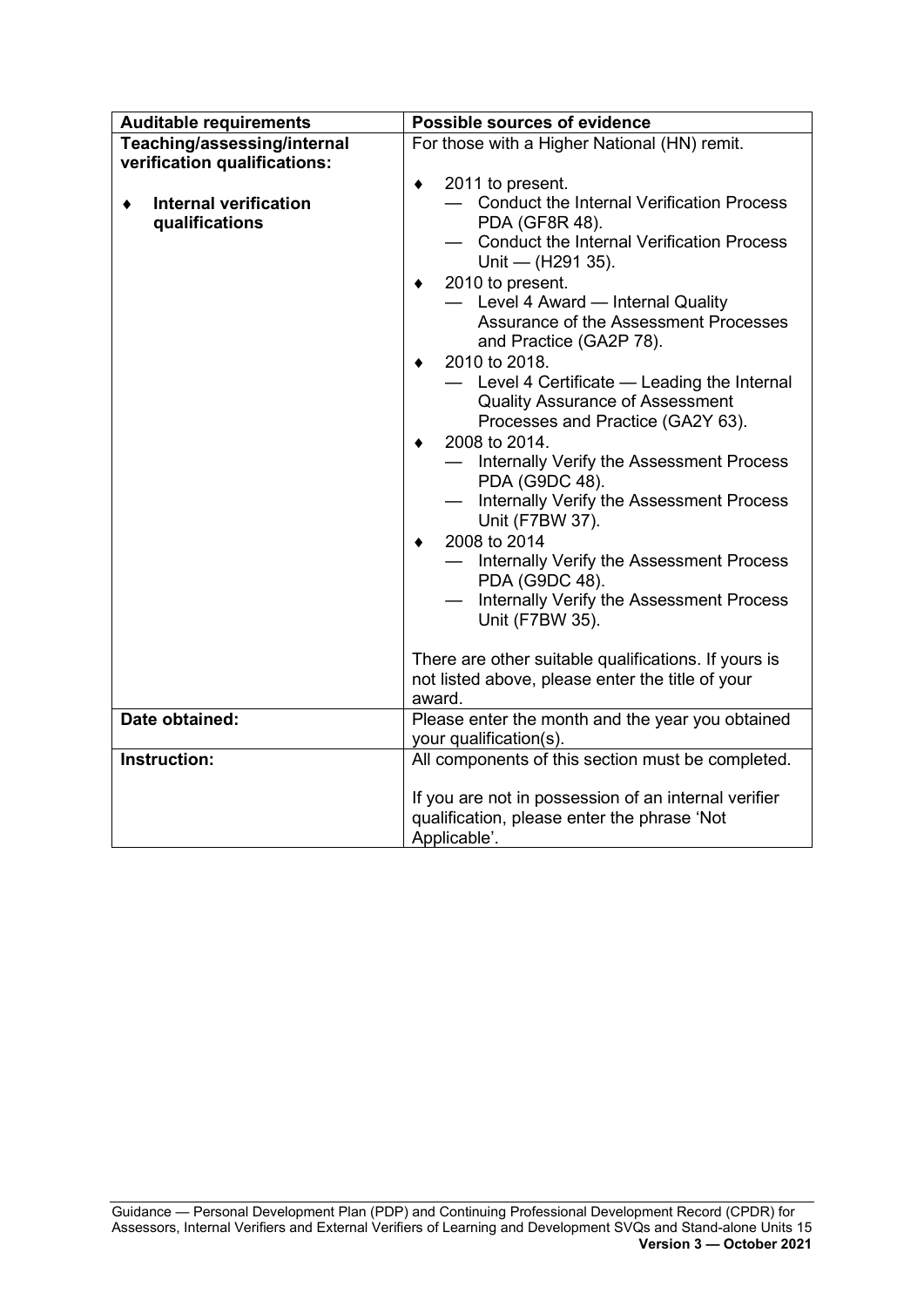## <span id="page-17-0"></span>**Auditable requirements — External verifier qualifications**

| <b>Auditable requirements</b>            | Possible sources of evidence                                                                                                                                                                                                                                                                                                                                                                                                                                                                                                                                                                                                                                                                                                                                                                         |  |
|------------------------------------------|------------------------------------------------------------------------------------------------------------------------------------------------------------------------------------------------------------------------------------------------------------------------------------------------------------------------------------------------------------------------------------------------------------------------------------------------------------------------------------------------------------------------------------------------------------------------------------------------------------------------------------------------------------------------------------------------------------------------------------------------------------------------------------------------------|--|
| <b>External verifier qualifications:</b> | Below is a list of external verifier qualifications.<br>Please enter the qualification that you are working<br>towards or have achieved.                                                                                                                                                                                                                                                                                                                                                                                                                                                                                                                                                                                                                                                             |  |
|                                          | For those with a Vocational Qualification (VQ) remit.                                                                                                                                                                                                                                                                                                                                                                                                                                                                                                                                                                                                                                                                                                                                                |  |
|                                          | 2011 to Present.<br>٠<br>Professional Development Award External<br>Verification of Workplace Assessment PDA<br>(GA2G 49).<br><b>Externally Monitor and Maintain the Quality</b><br>of Workplace Assessment Unit (FD44 04).<br>2010 to 2016.<br>- Level 4 Certificate - Externally Assure the<br>Quality of Assessment (FD4F 63).<br>2002 to 2014.<br>٠<br><b>Conducting External Quality Assurance of</b><br>the Assessment Process PDA (G7EP 15).<br>Conduct External Quality Assurance of the<br>Assessment Process Unit (D94N 04).<br>1997 to 2013.<br>٠<br>- Certificate External Verifiers (G2NW 15).<br>- Externally Verify the Assessment Process<br>Unit (B59N 04).<br>Certificate External Verifiers (G2NN 15).<br>1994 to 2013.<br>٠<br>Verify the Assessment Process Unit (B062<br>(04). |  |
|                                          | For those with a Higher National (HN) remit.                                                                                                                                                                                                                                                                                                                                                                                                                                                                                                                                                                                                                                                                                                                                                         |  |
|                                          | 2015 to present.<br>٠<br>- Conduct External Verification of the<br>Assessment Process Unit (H7VG 36).<br>2011 to 2016.<br><b>Externally Verify the Assessment Process</b><br>in Non-Workplace Contexts Unit (FX33 36).                                                                                                                                                                                                                                                                                                                                                                                                                                                                                                                                                                               |  |
|                                          | There are other suitable qualifications. If yours is<br>not listed above, please enter the title of your<br>award.                                                                                                                                                                                                                                                                                                                                                                                                                                                                                                                                                                                                                                                                                   |  |
| Date obtained:                           | Please enter the month and the year you obtained<br>your qualification(s).                                                                                                                                                                                                                                                                                                                                                                                                                                                                                                                                                                                                                                                                                                                           |  |
| Instruction:                             | All components of this section must be completed.                                                                                                                                                                                                                                                                                                                                                                                                                                                                                                                                                                                                                                                                                                                                                    |  |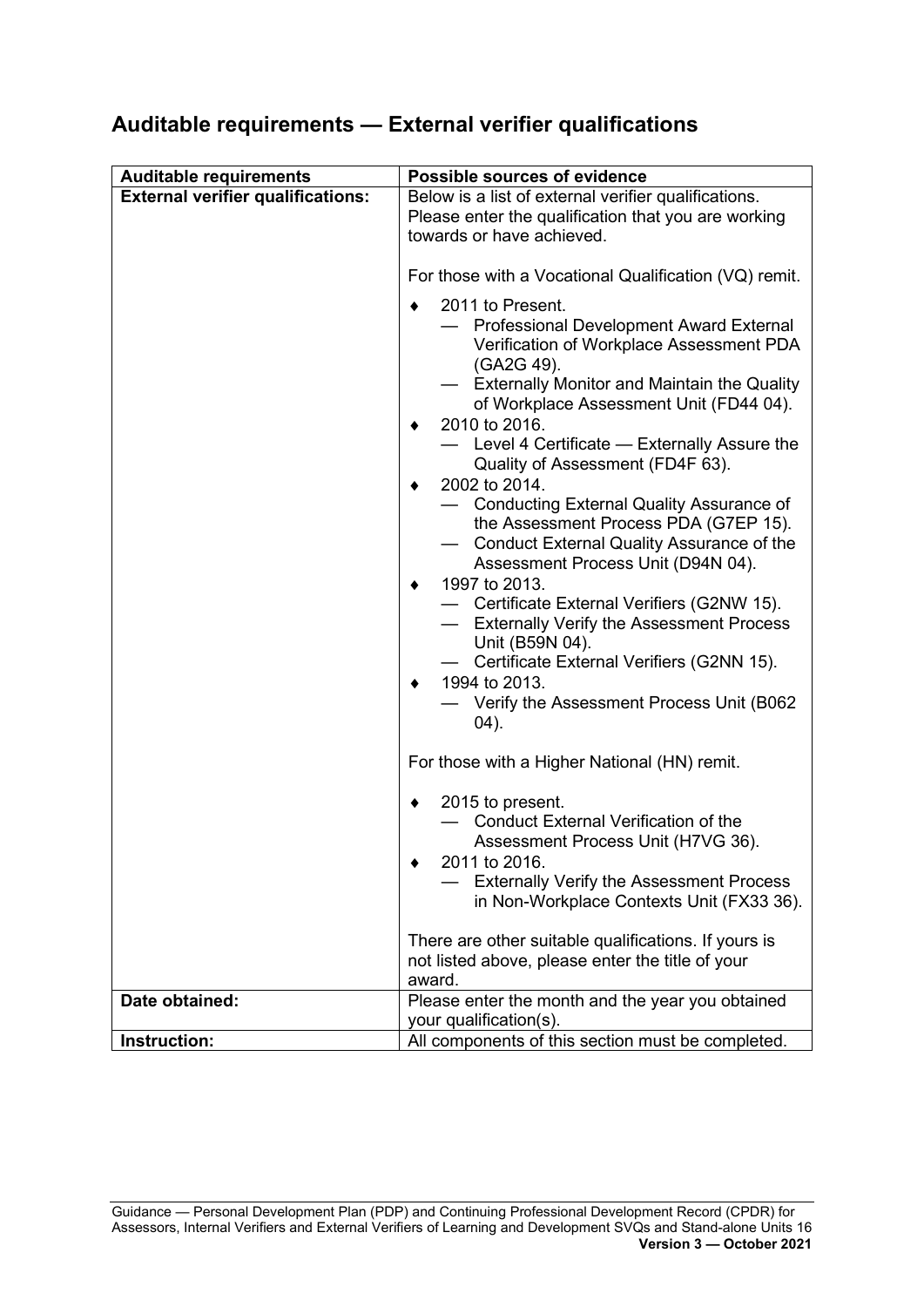### <span id="page-18-0"></span>**Personal Development Plan (PDP) — External verifiers first year of appointment**

| One entry advising how you kept your<br>standardised with your senior external<br>One entry advising that you understand<br>and are working to national standards for<br>your external verifier qualification. This<br>applies to those with a Customised<br>Award (CA), Higher National (HN) and<br>Vocational Qualification (VQ) remit.<br>Please ensure that your PDP covers all<br>of the verification groups that you have |
|---------------------------------------------------------------------------------------------------------------------------------------------------------------------------------------------------------------------------------------------------------------------------------------------------------------------------------------------------------------------------------------------------------------------------------|
|                                                                                                                                                                                                                                                                                                                                                                                                                                 |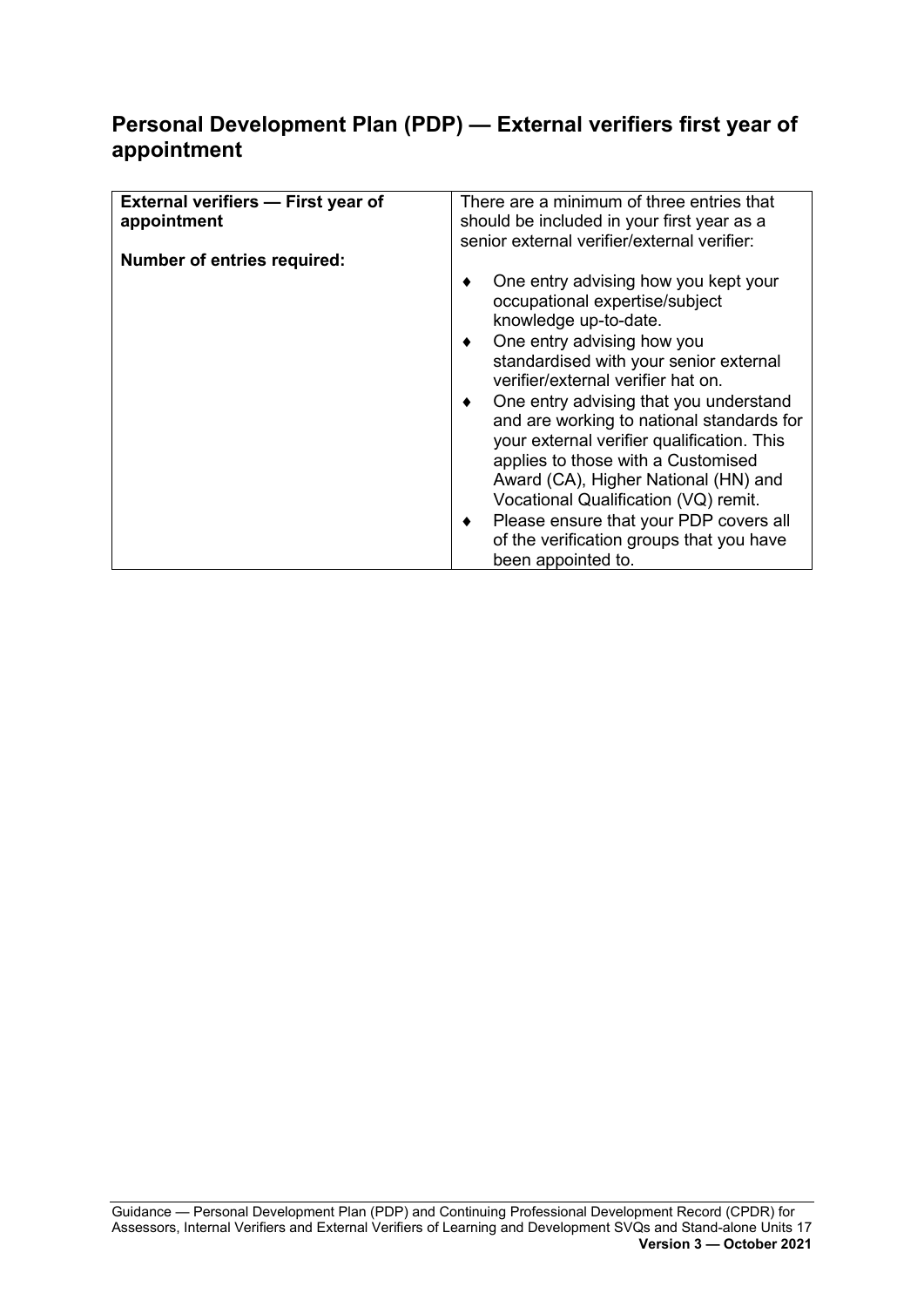### <span id="page-19-0"></span>**Personal Development Plan (PDP) — Experienced senior external verifiers/external verifiers re-appointed in the current academic session**

| <b>Experienced senior external</b><br>verifiers/external verifiers re-appointed<br>in the current academic session | There are a minimum of two entries that<br>should be included year on year, as a senior<br>external verifier/external verifier:                                                                                                                                             |
|--------------------------------------------------------------------------------------------------------------------|-----------------------------------------------------------------------------------------------------------------------------------------------------------------------------------------------------------------------------------------------------------------------------|
| <b>Number of entries required</b>                                                                                  | One entry advising how you kept your<br>٠<br>occupational expertise/subject<br>knowledge up-to-date.<br>One entry advising how you<br>٠<br>standardised with your senior external<br>verifier/external verifier hat on.                                                     |
|                                                                                                                    | Periodically, there will be a third entry that<br>you may have to include. This will only<br>happen when the national standards for your<br>external verifier qualification have been<br>revised/updated.                                                                   |
|                                                                                                                    | In this instance, you will be required to add:                                                                                                                                                                                                                              |
|                                                                                                                    | One entry advising that you understand<br>٠<br>and are working to the revised national<br>standards for your external verifier<br>qualification. This applies to those with a<br>Customised Award (CA), Higher<br>National (HN) and Vocational<br>Qualification (VQ) remit. |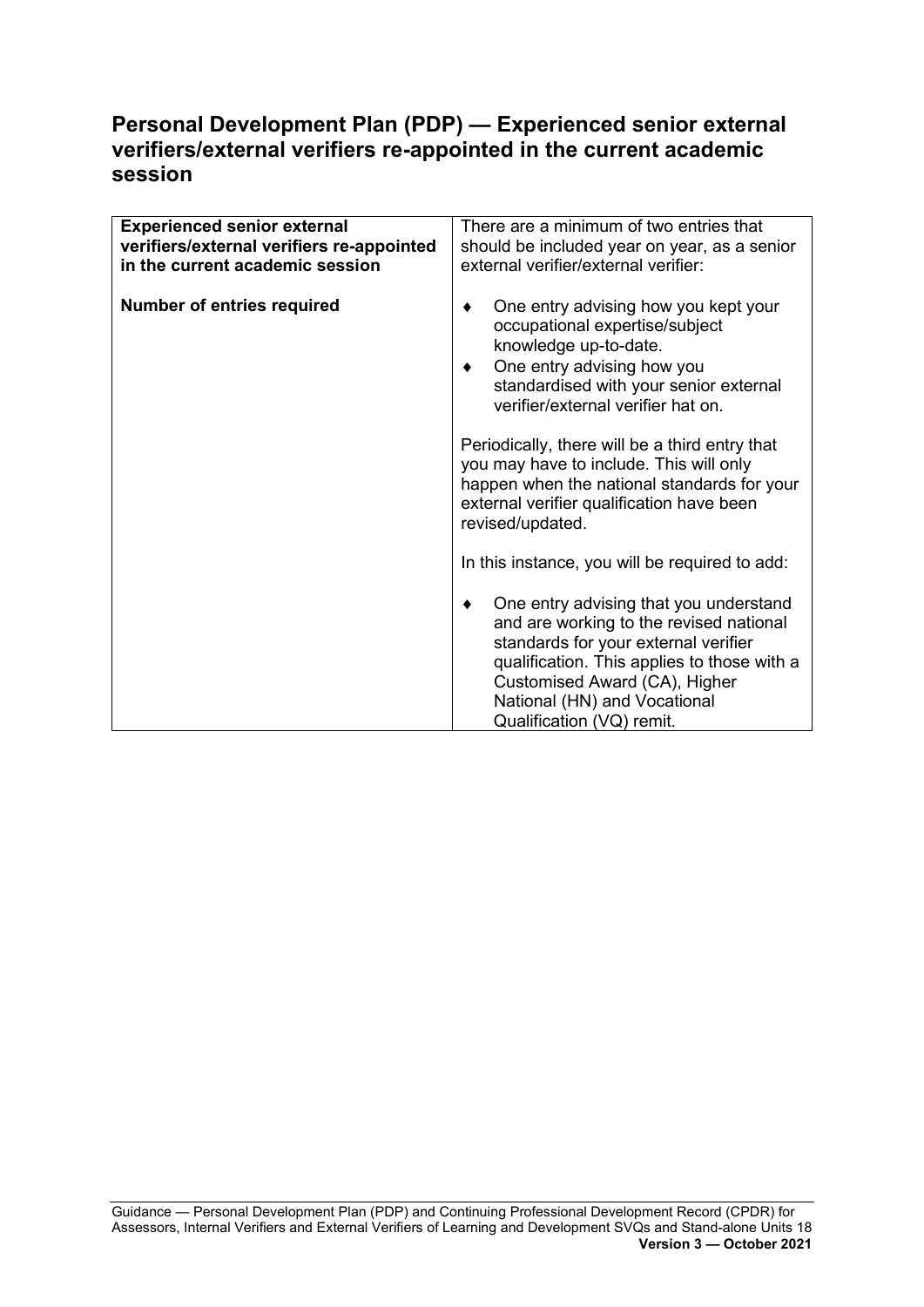<span id="page-20-0"></span>

| <b>Stages of Personal Development Plan</b> | <b>Possible sources of evidence</b>                                                                                                                                                                                                                                                                                                                                                                                                       |
|--------------------------------------------|-------------------------------------------------------------------------------------------------------------------------------------------------------------------------------------------------------------------------------------------------------------------------------------------------------------------------------------------------------------------------------------------------------------------------------------------|
| What do I want/need to learn and why?      | By considering the main area or topics<br>that you wish to develop in the next 12<br>months on a professional and personal<br>basis.<br>By acknowledging that your senior<br>external verifier or external verifier role is<br>part of your overall development plan.<br>By considering the learning that you do<br>٠<br>within and out with the workplace that<br>relates to your senior external verifier or<br>external verifier role. |
| Instruction:                               | Remember there are two parts to this<br>question.<br>What do I want/need to learn?<br>And why?<br>All components of this section must be<br>completed.                                                                                                                                                                                                                                                                                    |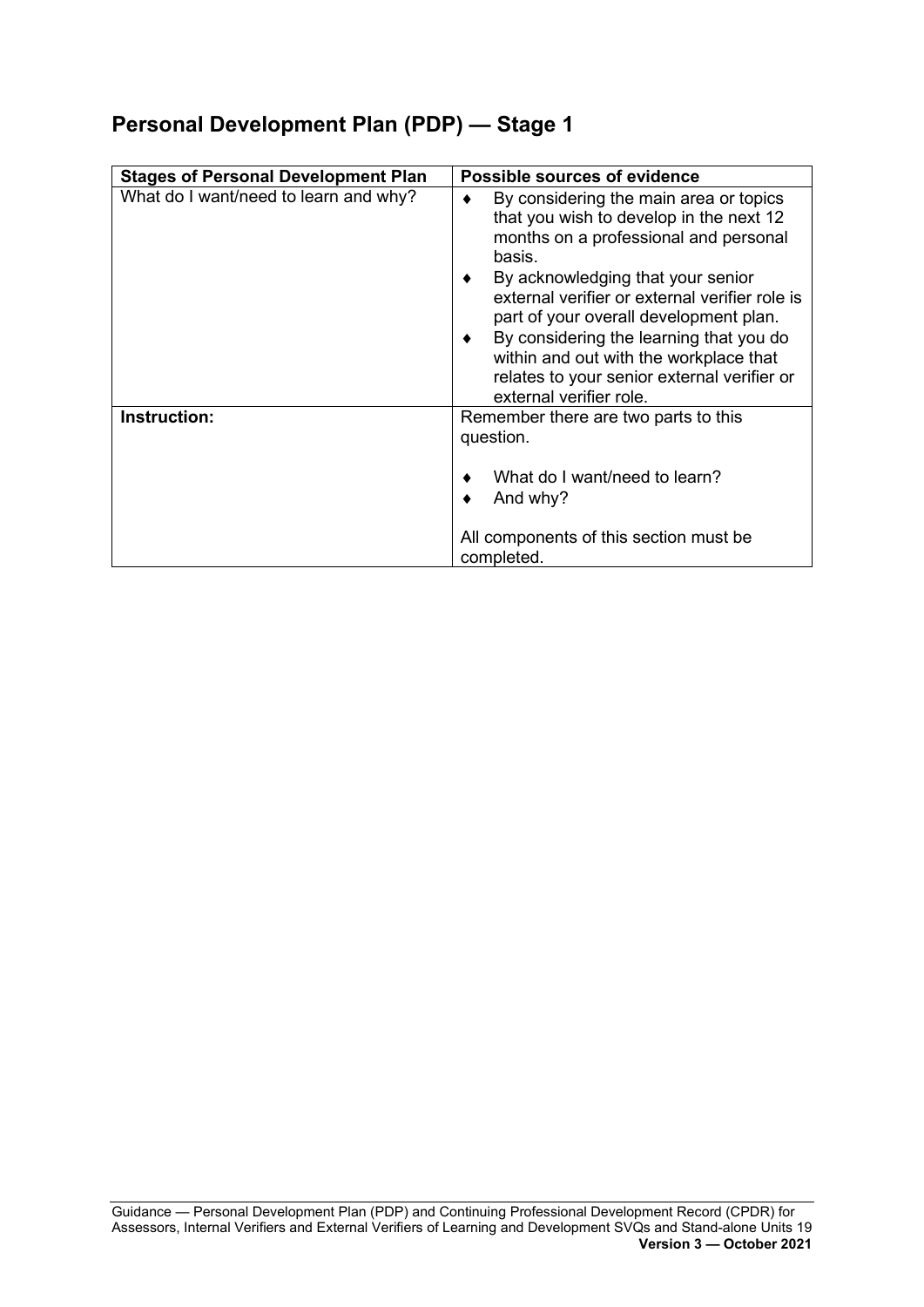<span id="page-21-0"></span>

| <b>Stages of Personal Development Plan</b> | Possible sources of evidence                                                                                                                                                                                                                                                                              |
|--------------------------------------------|-----------------------------------------------------------------------------------------------------------------------------------------------------------------------------------------------------------------------------------------------------------------------------------------------------------|
| What will I do to achieve this?            | The Personal Development Plan is your<br>opportunity to focus on your development<br>needs and agree actions for the<br>forthcoming year. A well-formed plan can<br>help improve overall performance in your<br>current role, help achieve your objectives,<br>and prepare you for your next career move. |
|                                            | Think carefully about how you might want to<br>develop. This may not always be a training<br>course, but could be: working with others,<br>being coached to do tasks more effectively,<br>or studying for a qualification.                                                                                |
| Instruction:                               | All components of this section must be<br>completed.                                                                                                                                                                                                                                                      |

<span id="page-21-1"></span>

| <b>Stages of Personal Development Plan</b> | <b>Possible sources of evidence</b>                                               |
|--------------------------------------------|-----------------------------------------------------------------------------------|
| What resources or support will I need?     | Written material — professional journals,<br>manuals, SQA guidance documentation. |
|                                            | Research material — internet.                                                     |
|                                            | Support from colleagues in workplace.                                             |
|                                            | Support from SQA Officer(s)                                                       |
|                                            | Standardising with fellow professionals in<br>your field of expertise.            |
| Instruction:                               | All components of this section must be<br>completed.                              |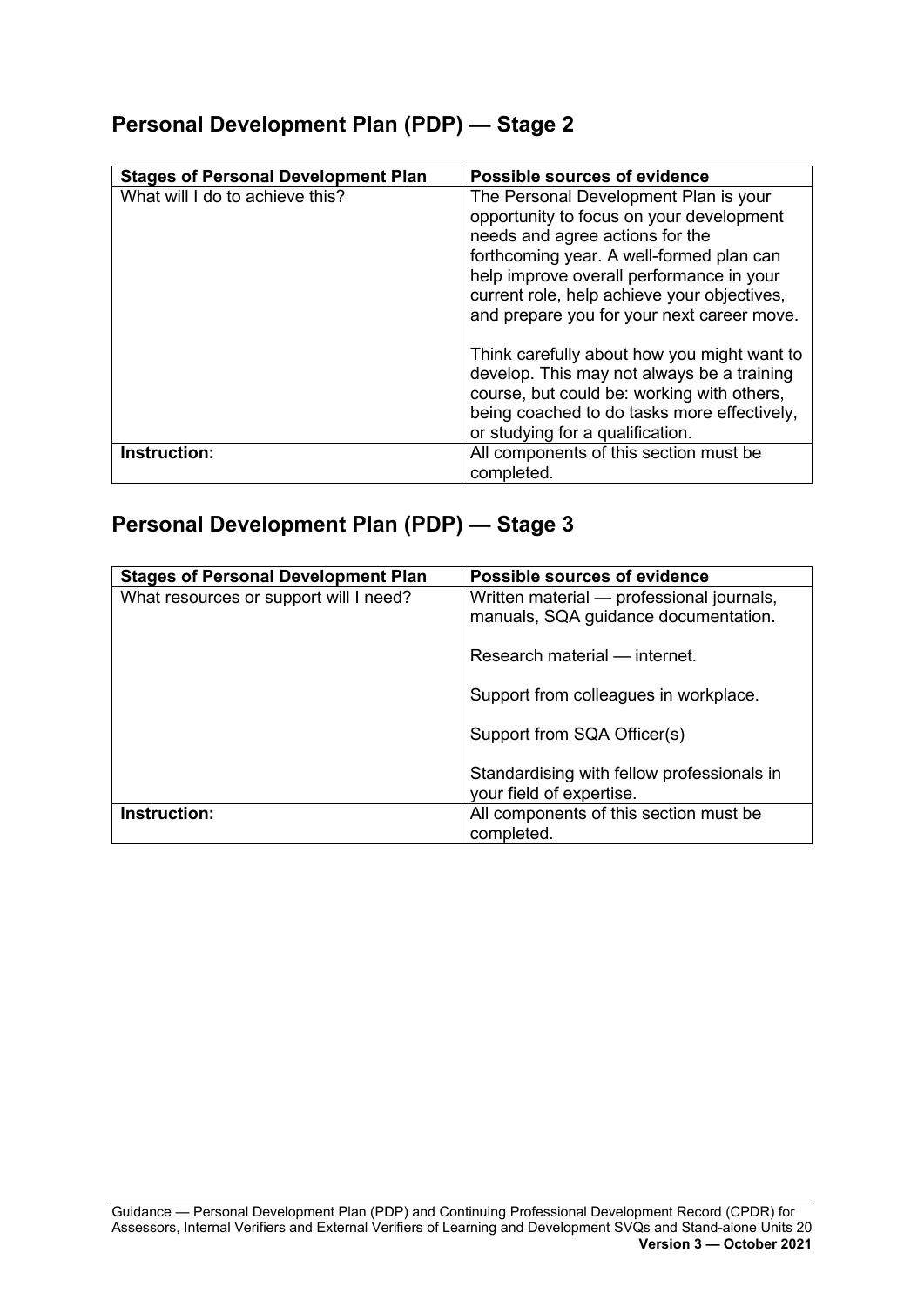<span id="page-22-0"></span>

| <b>Stages of Personal Development Plan</b>                                                                                          | Possible sources of evidence                                                                                                                                                                                                                                                                                                                                                                                                                                                                                                                                           |
|-------------------------------------------------------------------------------------------------------------------------------------|------------------------------------------------------------------------------------------------------------------------------------------------------------------------------------------------------------------------------------------------------------------------------------------------------------------------------------------------------------------------------------------------------------------------------------------------------------------------------------------------------------------------------------------------------------------------|
| What will my success criteria be? How have<br>I implemented my learning and what impact<br>has this had at work or outside of work? | Successful performance may include:<br>Records of your work on keeping up to<br>date on the requirements of your<br>external verifier role.<br>Records of how you keep abreast of<br>developments in their subject area.<br>Feedback that you have stimulated<br>from learners and colleagues.<br>Self-evaluations of your own practice in<br>their subject area.<br>Your personal development plan and<br>evidence of how this has been updated<br>over time.<br>Records of continuing professional<br>development activities.<br>Evidence of how you have shared new |
|                                                                                                                                     | knowledge and skills with colleagues.                                                                                                                                                                                                                                                                                                                                                                                                                                                                                                                                  |
| Instruction:                                                                                                                        | All components of this section must be<br>completed.                                                                                                                                                                                                                                                                                                                                                                                                                                                                                                                   |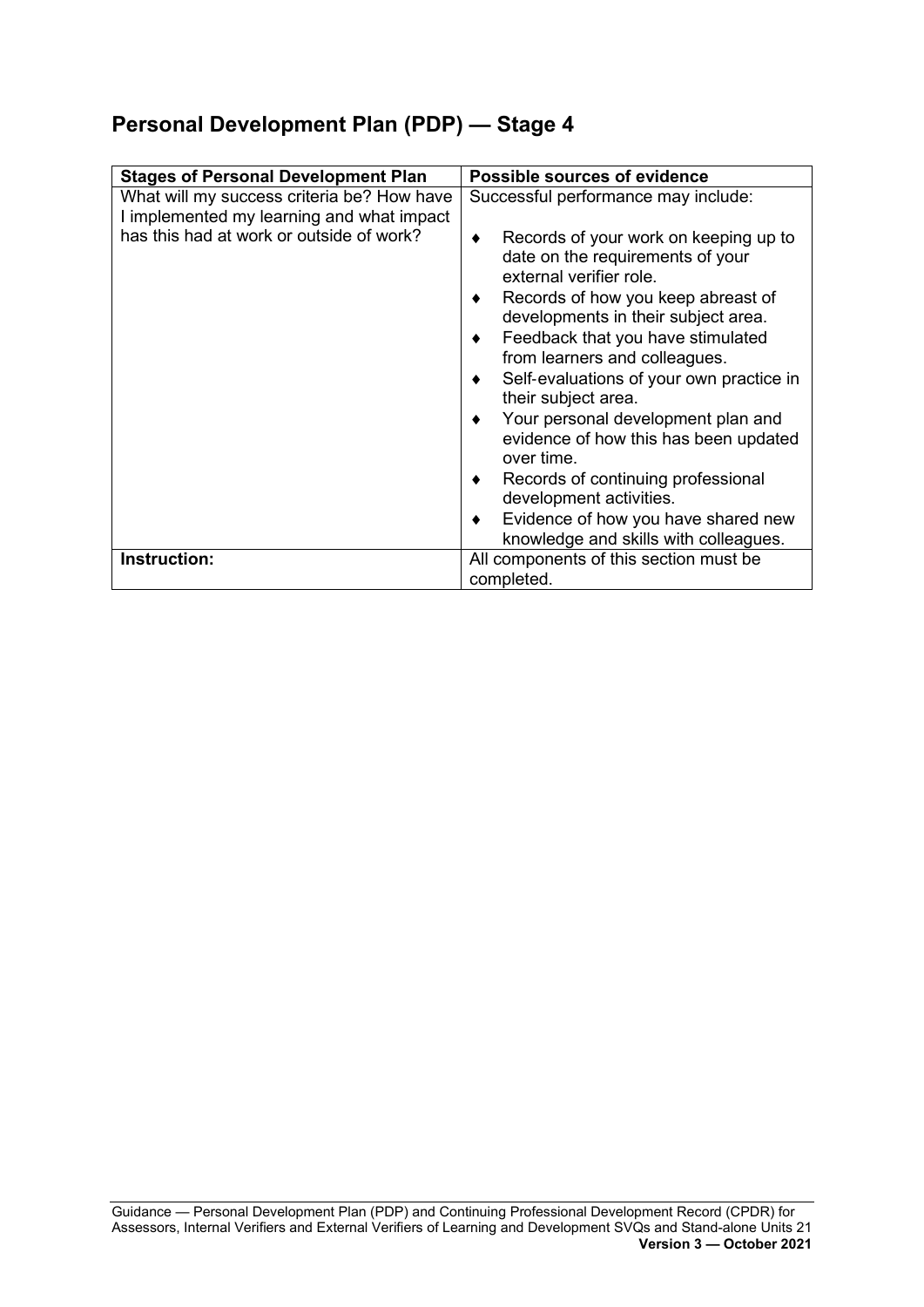<span id="page-23-0"></span>

| <b>Stages of Personal Development Plan</b> | <b>Possible sources of evidence</b>                                                                                                                                                                                                 |
|--------------------------------------------|-------------------------------------------------------------------------------------------------------------------------------------------------------------------------------------------------------------------------------------|
| Target dates, review, and completion.      | Normally a timeline set within a 12-month<br>period.<br>Target dates relate to the current<br>academic session.<br>Review of performance periodically.<br>٠<br>Some entries on the personal<br>development plan are carried forward |
|                                            | to the following academic session.<br>Some entries may not be immediately<br>٠<br>relevant (ie they are put on the back<br>burner).<br>Some entries will be completed<br>timeously.                                                 |
| Instruction:                               | All components of this section must be<br>completed.                                                                                                                                                                                |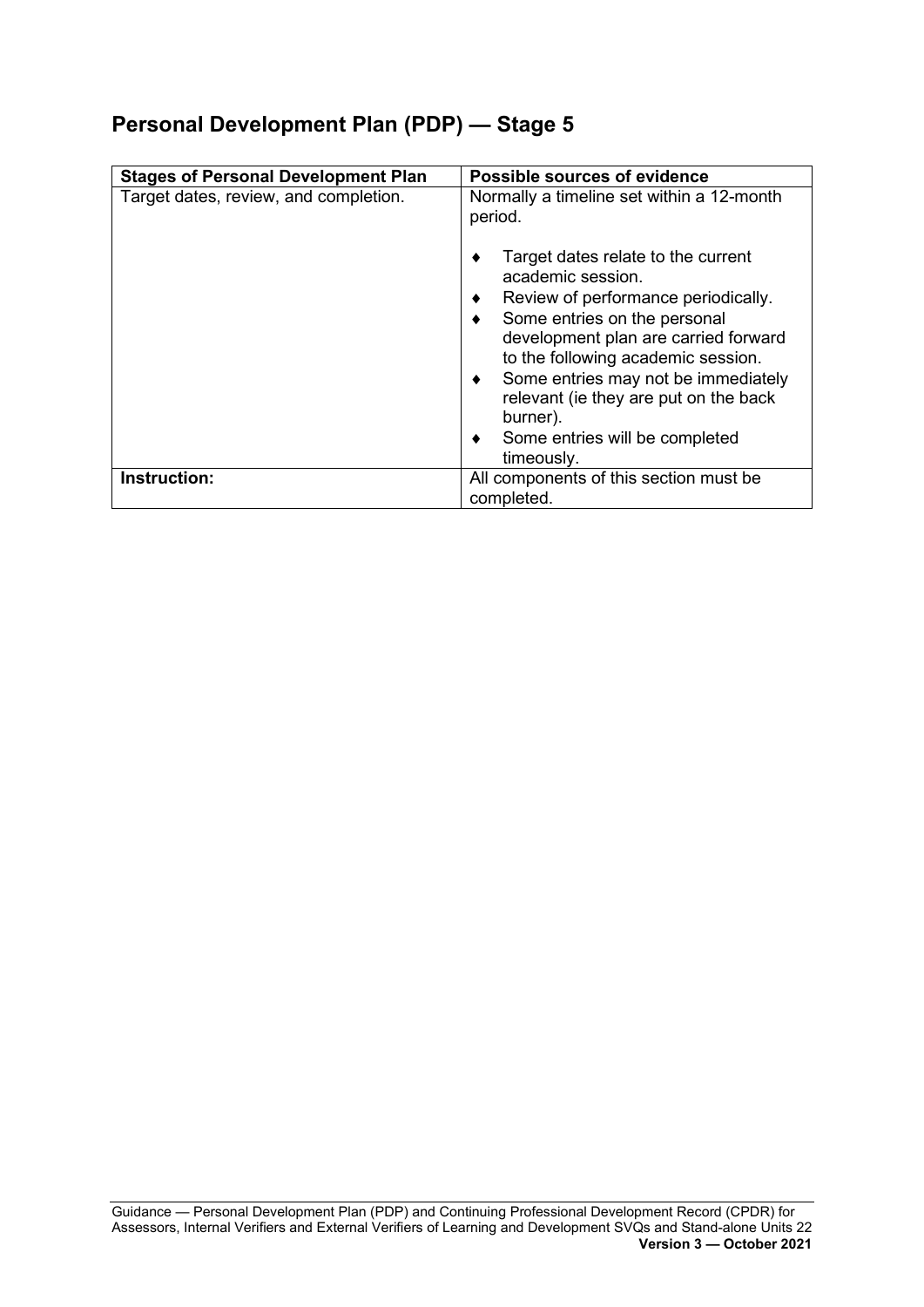<span id="page-24-0"></span>**Continuing Professional Development Record (CPDR) for assessors, internal verifiers and external verifiers of Learning and Development SVQs and stand-alone assessor, internal verifier and external verifier units**

**1 Identify what you need to know or do to keep your practice up to date.**

| <b>Stages of CPD</b>                           | <b>Possible sources of evidence</b>         |
|------------------------------------------------|---------------------------------------------|
| Identify own current performance               | Requirements can be found in job            |
| requirements.                                  | descriptions/role profiles, performance     |
|                                                | indicators, assessment strategies, National |
|                                                | Occupational Standards and awarding body    |
|                                                | requirements.                               |
| Identify trends and developments relevant      | Keeping up to date with new standards in    |
| to your skills, knowledge and practice.        | learning and development/assessment/        |
|                                                | verification by: researching professional   |
|                                                | body websites, attending update events or   |
|                                                | discussions with colleagues.                |
| Specify the role that your CPD relates to.     | Tick or check the box specifying, advising  |
|                                                | which role you undertook for your entries:  |
|                                                | Assessor/lecturer CPD.                      |
|                                                | Internal verifier CPD.                      |
|                                                | External verifier CPD.                      |
|                                                | Occupational CPD*.                          |
|                                                |                                             |
|                                                | *You may also wish to think this as subject |
|                                                | expertise                                   |
| Insert the number of CPD hours completed.      | Advise on the number of hours you have      |
|                                                | spent on each activity entered on your      |
|                                                | CPDR.                                       |
|                                                |                                             |
|                                                | This field is mandatory.                    |
| Identify and critically reflect on own beliefs | What are the beliefs and attitudes you      |
| and attitudes, and how these influence your    | consider important for you to do your job   |
| own practice.                                  | well? Compare this against your             |
|                                                | organisation's values and beliefs - how do  |
|                                                | you measure up?                             |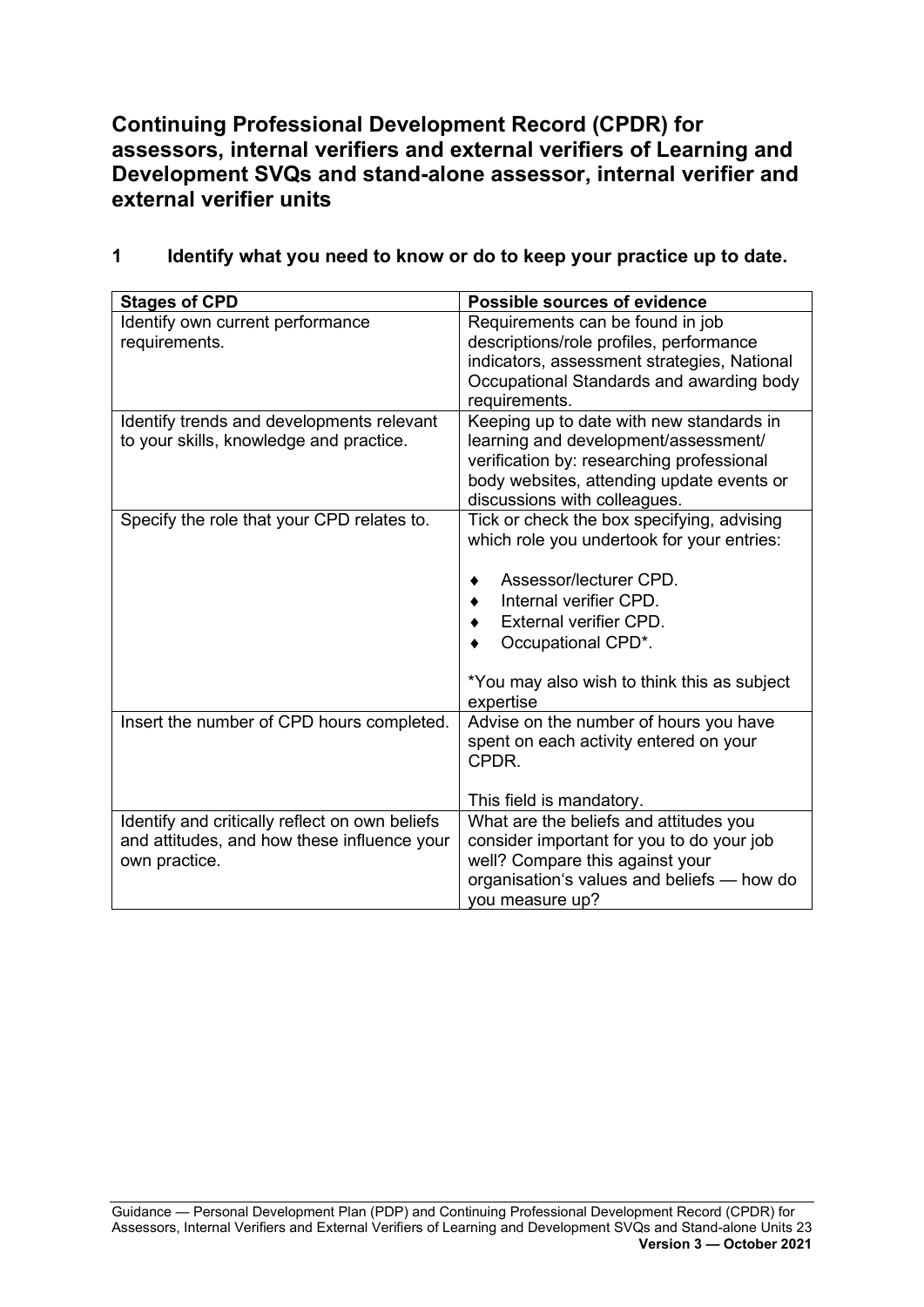### **2 Find out about your current levels of employment.**

| <b>Stages of CPD</b>                       | <b>Possible sources of evidence</b>             |
|--------------------------------------------|-------------------------------------------------|
| Seek feedback, collect information and     | Information could come from internal and        |
| reflect this against your own performance. | external verification records, annual           |
|                                            | appraisal record, centre feedback,              |
|                                            | colleague/manager feedback, course              |
|                                            | satisfaction reviews or learner feedback.       |
| Assess the extent your own practice is     | How well do you apply your                      |
| inclusive and how well you promote         | organisation's/centre's equality and diversity  |
| equality and diversity.                    | policies and procedures. Research up to         |
|                                            | date legislation, or carry out self-evaluation. |
| Review and evaluate your own skills,       | Self-evaluation records may be used to          |
| knowledge and practice against available   | identify areas where you have met               |
| information.                               | performance requirements and listing areas      |
|                                            | where you feel further development would        |
|                                            | be beneficial. Refer to job descriptions, role  |
|                                            | profiles, performance indicators, appraisal     |
|                                            | documentation, etc.                             |
| Specify the role that your CPD relates to. | Tick or check the box specifying, advising      |
|                                            | which role you undertook for your entries:      |
|                                            |                                                 |
|                                            | Assessor/lecturer CPD                           |
|                                            | Internal verifier CPD                           |
|                                            | <b>External verifier CPD</b>                    |
|                                            | Occupational CPD*                               |
|                                            | *You may also wish to think this as subject     |
|                                            | expertise.                                      |
| Insert the number of CPD hours completed.  | Advise on the number of hours you have          |
|                                            | spent on each activity entered on your          |
|                                            | CPDR.                                           |
|                                            |                                                 |
|                                            | This field is mandatory.                        |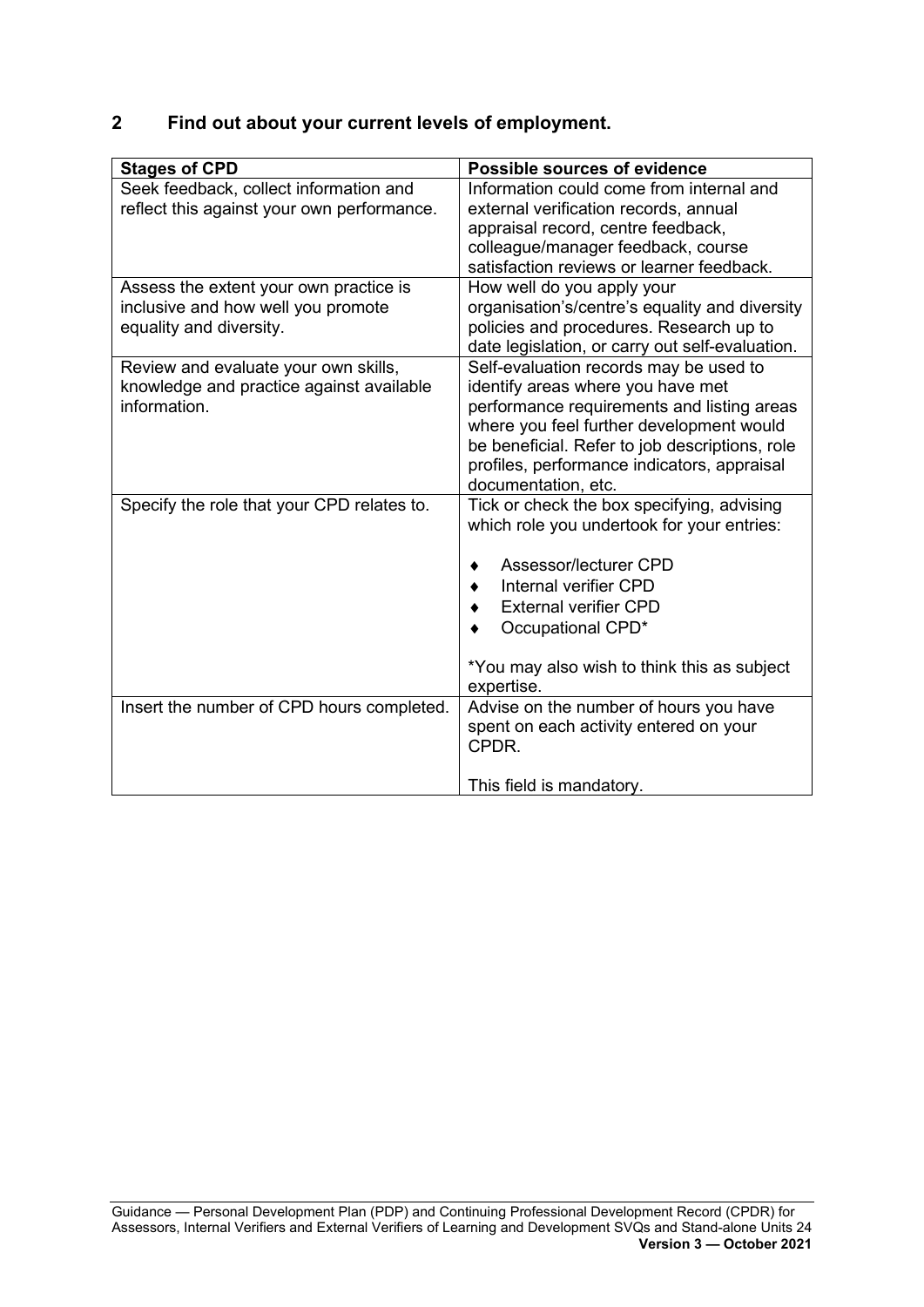### **3 Plan your future CPD requirements.**

| <b>Stages of CPD</b>                              | <b>Possible sources of evidence</b>         |
|---------------------------------------------------|---------------------------------------------|
| Prioritise areas for development and plan         | Priorities could be agreed at team/review   |
| how learning and development will be<br>achieved. | meetings, appraisals, etc.                  |
|                                                   | Recorded in Personal Development Plan       |
|                                                   | (PDP) or Continuing Professional            |
|                                                   | Development Record (CPDR).                  |
| Inform relevant individuals and use               | Informing could be achieved through         |
| appropriate systems to report and address         | standardisation meetings, staff development |
| factors that impact negatively on own             | meetings, course reviews, internal          |
| practice.                                         | verification sessions or e-mail             |
|                                                   | communication to individuals/departments.   |
| Specify the role that your CPD relates to.        | Tick or check the box specifying, advising  |
|                                                   | which role you undertook for your entries:  |
|                                                   | Assessor/lecturer CPD.                      |
|                                                   | Internal verifier CPD.                      |
|                                                   | External verifier CPD.                      |
|                                                   | Occupational CPD*.                          |
|                                                   |                                             |
|                                                   | *You may also wish to think this as subject |
|                                                   | expertise.                                  |
| Insert the number of CPD hours completed.         | Advise on the number of hours you have      |
|                                                   | spent on each activity entered on your      |
|                                                   | CPDR.                                       |
|                                                   | There are three activities in the section.  |
|                                                   |                                             |
|                                                   | This field is mandatory.                    |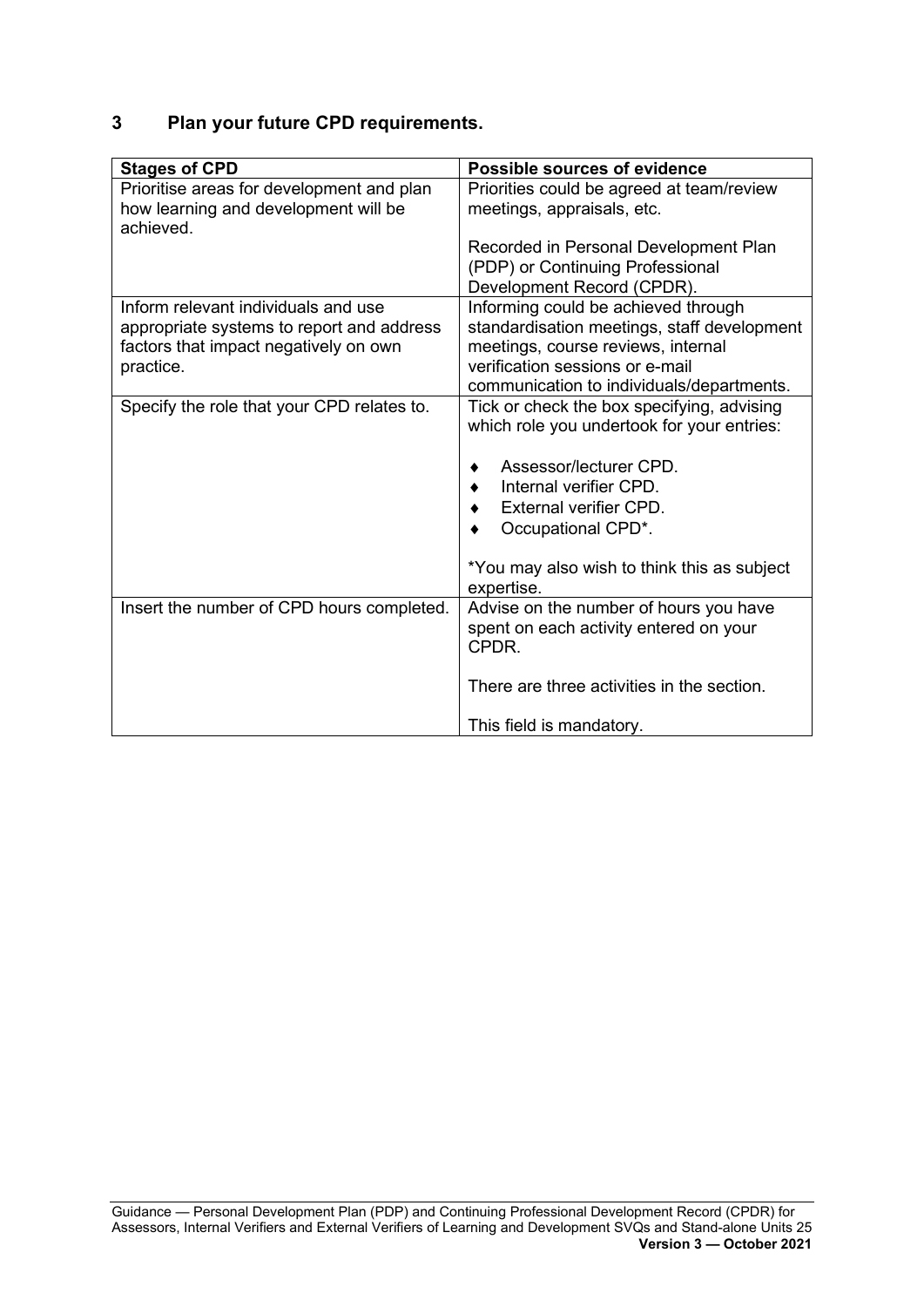### **4 Record your CPD to date and identify any further actions.**

| <b>Stages of CPD</b>                                                                                                                                                                     | <b>Possible sources of evidence</b>                                                                                                                                                                                                                                                                                                                                                                                                                                      |
|------------------------------------------------------------------------------------------------------------------------------------------------------------------------------------------|--------------------------------------------------------------------------------------------------------------------------------------------------------------------------------------------------------------------------------------------------------------------------------------------------------------------------------------------------------------------------------------------------------------------------------------------------------------------------|
| Access personal development required to<br>carry out own work more effectively, and<br>continually use a range of resources to<br>keep own knowledge, skills and practice up<br>to date. | List your development sources, ie internet,<br>attendance at awarding body workshops,<br>various online forums, professional/trade<br>magazines, etc.                                                                                                                                                                                                                                                                                                                    |
| Keep records of own actions, development<br>plans and progress, use them to support<br>and inform on-going reflective practice.                                                          | Show CPD activities you undertake relating<br>to all stages of CPD as defined in this<br>record. Reflect on impact CPD is having on<br>your practice.                                                                                                                                                                                                                                                                                                                    |
| Apply knowledge and skills to consolidate<br>learning, improve own practice and review<br>their effectiveness.                                                                           | Sources could include annual appraisal,<br>performance indicators, internal and<br>external verification feedback,<br>colleague/manager feedback, course<br>satisfaction reviews, or learner feedback<br>records.                                                                                                                                                                                                                                                        |
| Share knowledge, skills and improvements<br>to practice with colleagues where it is likely<br>to be beneficial to all concerned.                                                         | Standardisation meetings, internal and<br>external verification sessions, staff<br>meetings, course reviews or online forums.                                                                                                                                                                                                                                                                                                                                            |
| External verifiers - First year of<br>appointment                                                                                                                                        | There are a minimum of three entries that<br>should be included in your first year as a<br>senior external verifier/external verifier:                                                                                                                                                                                                                                                                                                                                   |
| Number of entries required:                                                                                                                                                              | One entry advising how you kept your<br>occupational expertise/subject<br>knowledge up-to-date.<br>One entry advising how you<br>standardised with your senior external<br>verifier/external verifier hat on.<br>One entry advising that you understand<br>and are working to national standards<br>for your external verifier qualification.<br>This applies to those with a Customised<br>Award (CA), Higher National (HN) and<br>Vocational Qualification (VQ) remit. |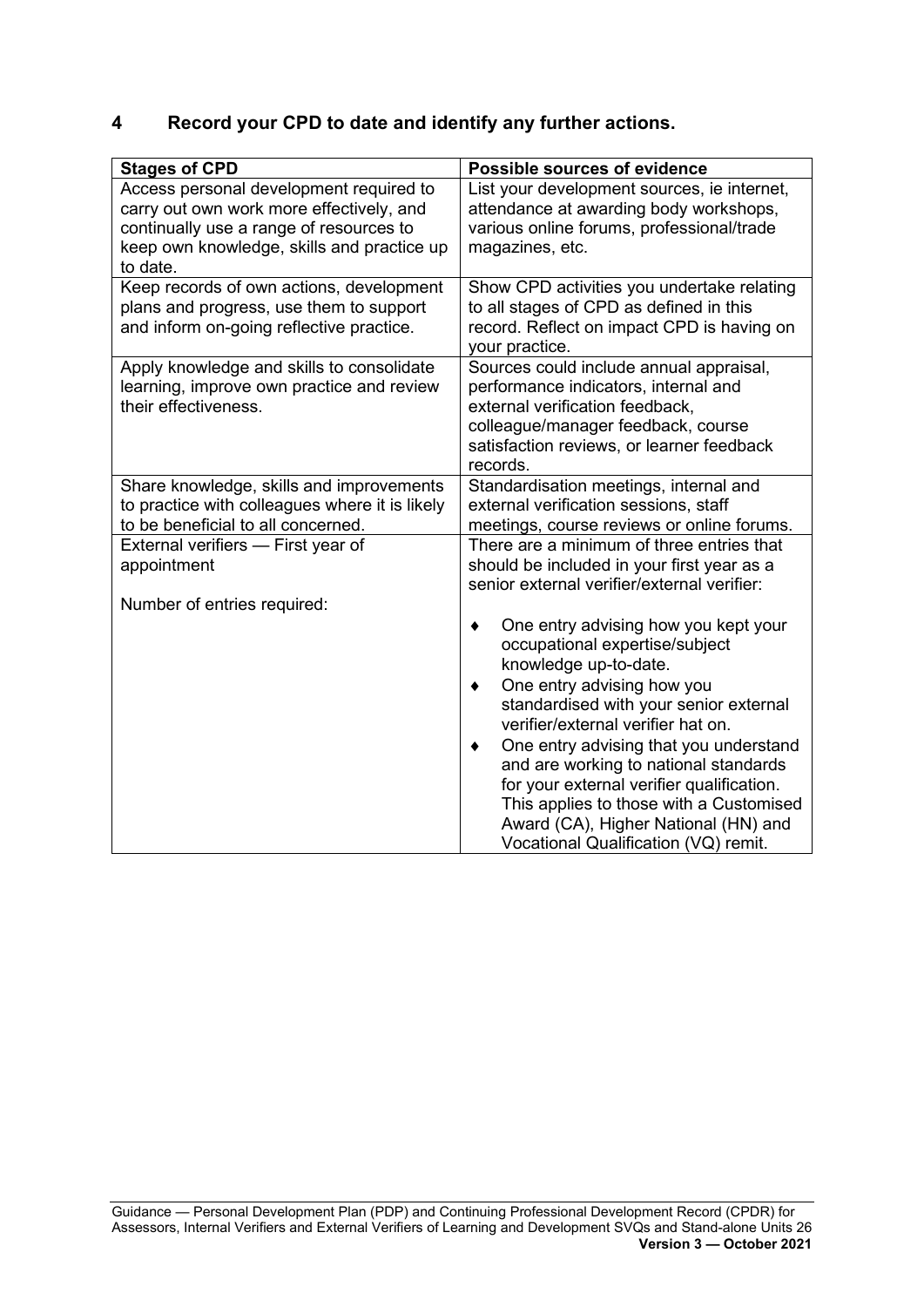| <b>Stages of CPD</b>                         | <b>Possible sources of evidence</b>                                                                                                                                                                                                                                    |
|----------------------------------------------|------------------------------------------------------------------------------------------------------------------------------------------------------------------------------------------------------------------------------------------------------------------------|
| Experienced senior external                  | There are a minimum of two entries that                                                                                                                                                                                                                                |
| verifiers/external verifiers re-appointed in | should be included year on year, as a                                                                                                                                                                                                                                  |
| the current academic session.                | senior external verifier/external verifier:                                                                                                                                                                                                                            |
| Number of entries required:                  | One entry advising how you kept your<br>occupational expertise/subject<br>knowledge up-to-date.<br>One entry advising how you<br>standardised with your senior external<br>verifier/external verifier hat on.                                                          |
|                                              | Periodically, there will be a third entry that<br>you may have to include. This will only<br>happen when the national standards for<br>your external verifier qualification have been<br>revised/updated.                                                              |
|                                              | In this instance, you will be required to add:                                                                                                                                                                                                                         |
|                                              | One entry advising that you understand<br>and are working to the revised national<br>standards for your external verifier<br>qualification. This applies to those with<br>a Customised Award (CA), Higher<br>National (HN) and Vocational<br>Qualification (VQ) remit. |
| Insert the number of CPD hours completed.    | Advise on the number of hours you have<br>spent on each activity entered on your<br>CPDR.                                                                                                                                                                              |
|                                              | This field is mandatory.                                                                                                                                                                                                                                               |
| Specify the role that your CPD relates to.   | Tick or check the box specifying, advising<br>which role you undertook for your entries:                                                                                                                                                                               |
|                                              | Assessor/lecturer CPD.                                                                                                                                                                                                                                                 |
|                                              | Internal verifier CPD.<br>External verifier CPD.                                                                                                                                                                                                                       |
|                                              | Occupational CPD*.                                                                                                                                                                                                                                                     |
|                                              |                                                                                                                                                                                                                                                                        |
|                                              | *You may also wish to think this as subject<br>expertise.                                                                                                                                                                                                              |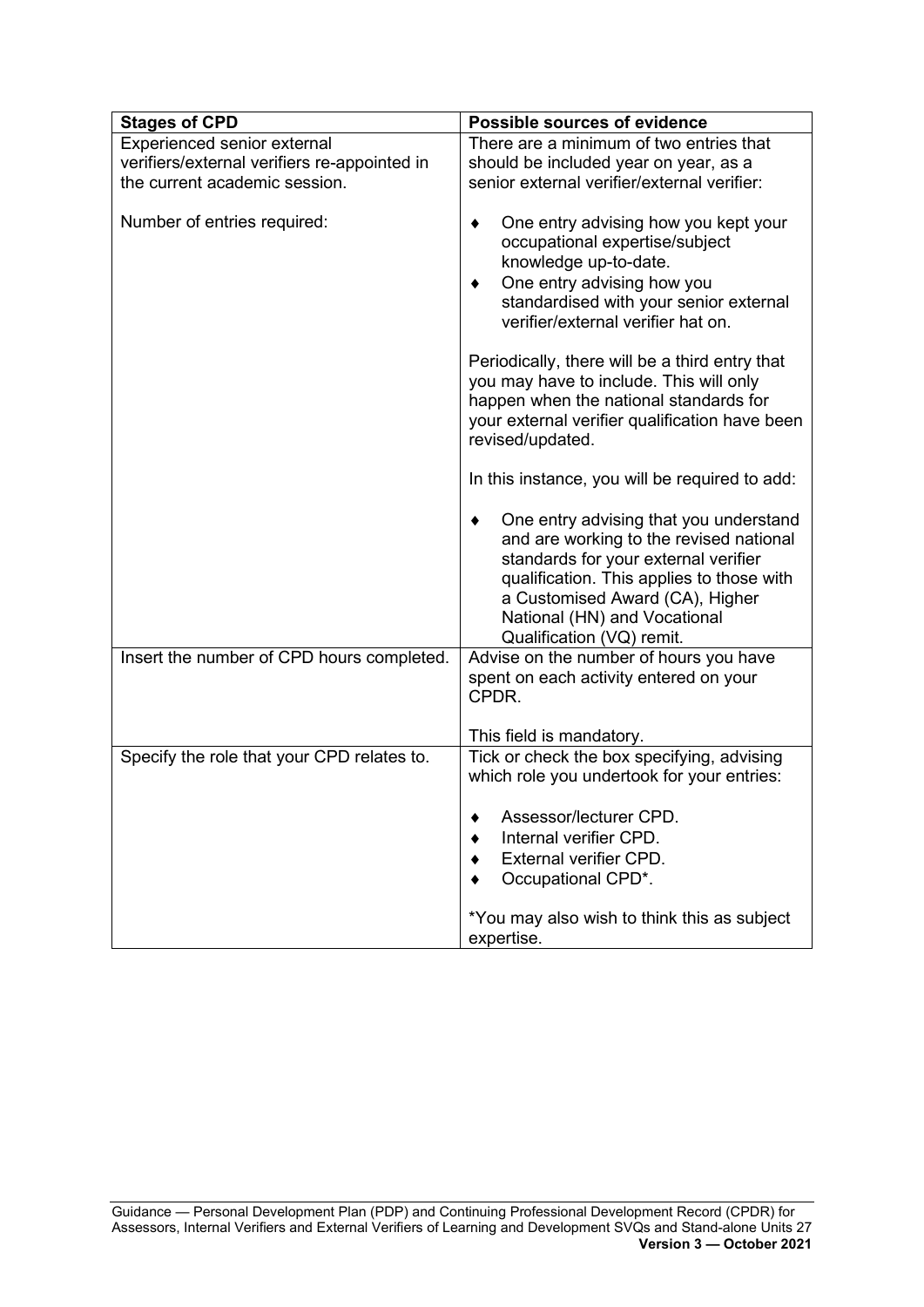### **Assessment strategy requirement**

| <b>Assessment strategy requirement</b>                             | Possible sources of evidence                                                                                                |
|--------------------------------------------------------------------|-----------------------------------------------------------------------------------------------------------------------------|
| Assessors/lecturers with a vocational<br>qualification remit.      | The external verifier has made an entry on<br>their CPDR taking into account their<br>assessor or lecturer role,            |
|                                                                    | The external verifier should tick the box to<br>advise that they have met the requirements<br>of their assessment strategy. |
| Internal verifiers with a vocational<br>qualification remit.       | The external verifier has made an entry on<br>their CPDR taking into account their<br>internal verifier role,               |
|                                                                    | The external verifier should tick the box to<br>advise that they have met the requirements<br>of their assessment strategy. |
| External verifiers with a vocational<br>qualification appointment. | The external verifier has made an entry on<br>their CPDR taking into account their<br>external verifier role,               |
|                                                                    | The external verifier should tick the box to<br>advise that they have met the requirements<br>of their assessment strategy. |
| Instruction:                                                       | All components of this section must be<br>completed.                                                                        |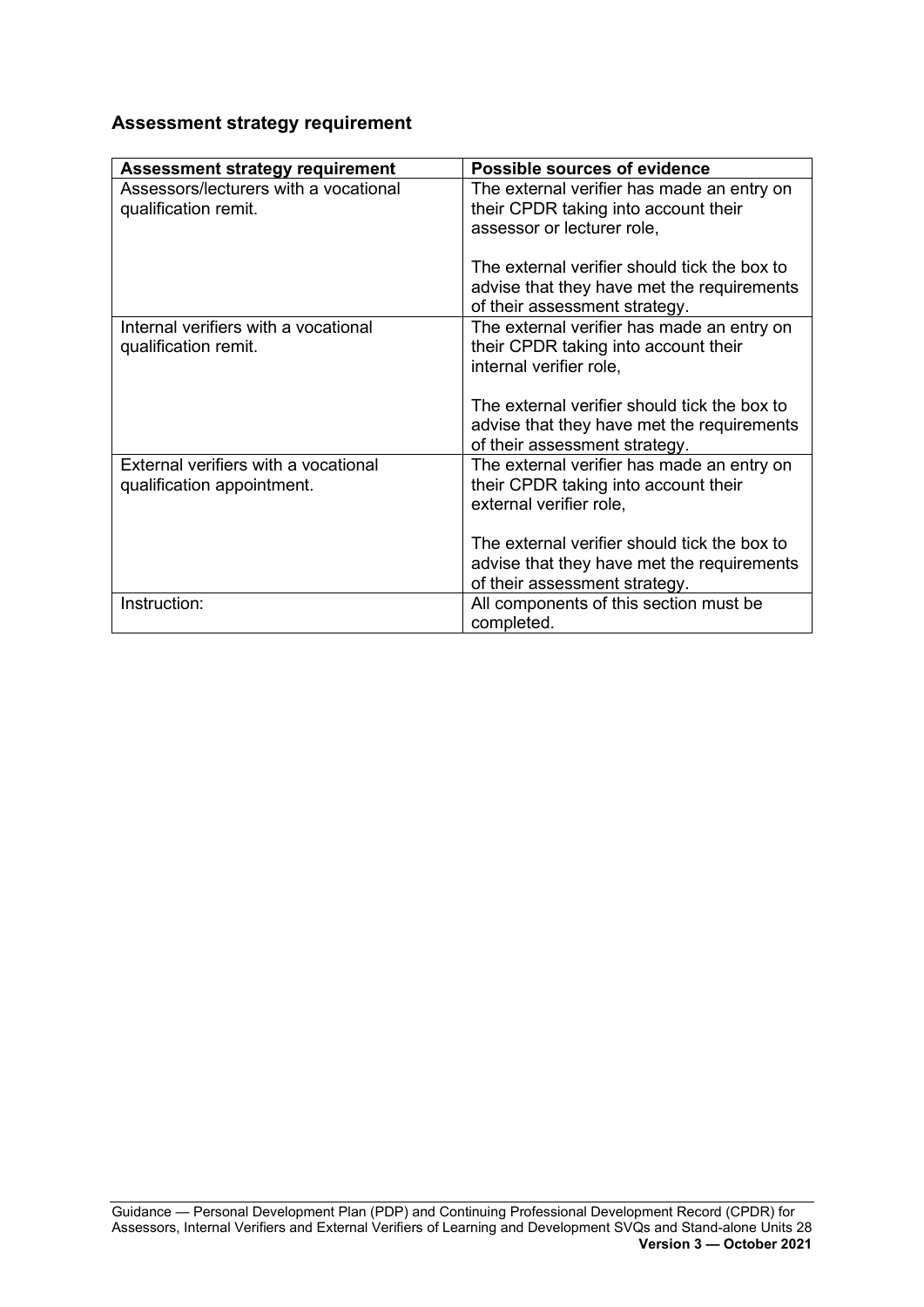<span id="page-30-0"></span>**Appendix 1 — Personal Development Plan (PDP) and Continuing Professional Development Record (CPDR) for assessors, internal verifiers and external verifiers of Learning and Development SVQs and stand-alone assessor, internal verifier and external verifier units**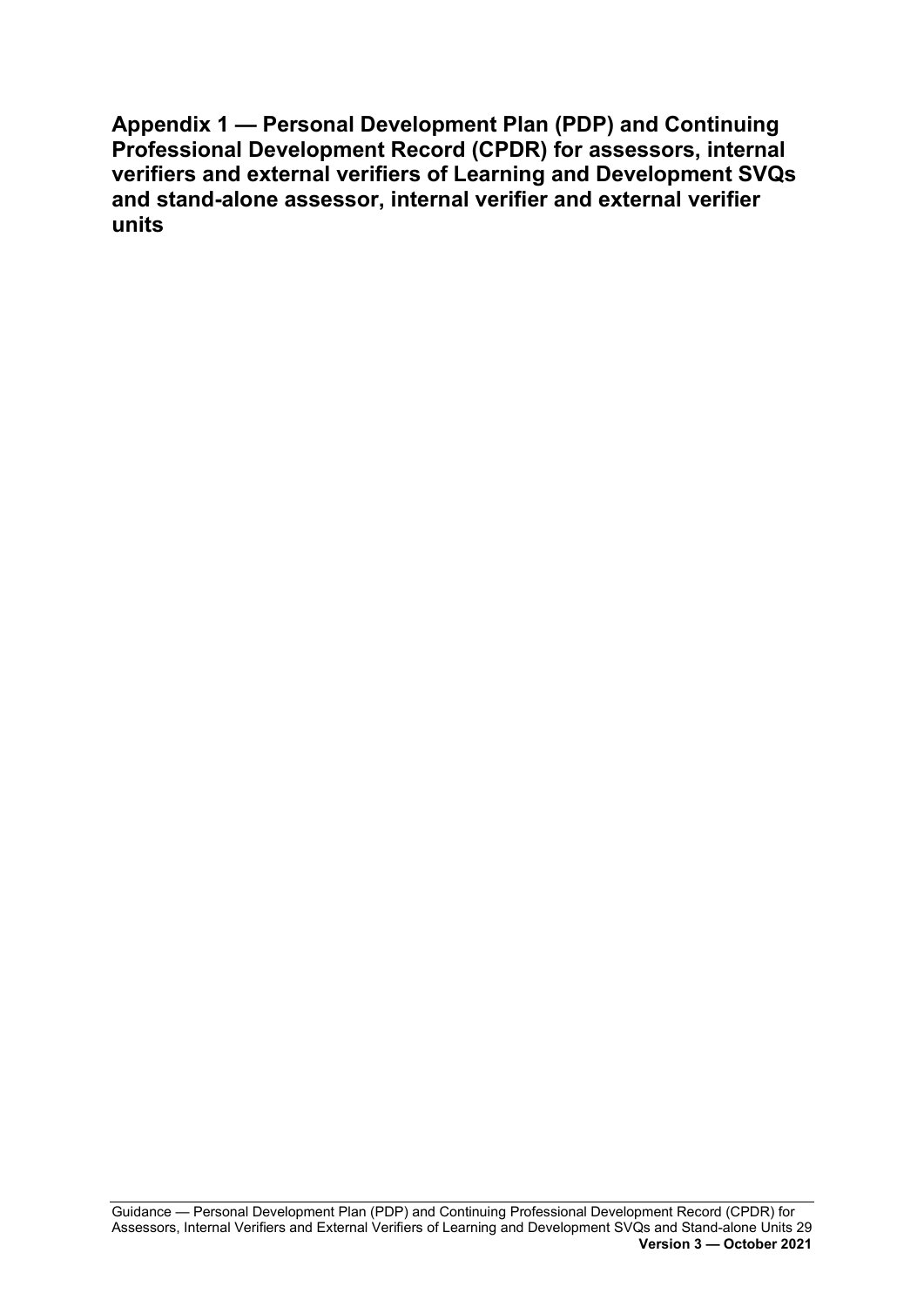**Personal Development Plan (PDP) and Continuing Professional Development Record (CPDR) for assessors, internal** verifiers and external verifiers of Learning and Development SVQs and stand-alone assessor, internal verifier and external **verifier units**

**Personal details**

| Name:                             |  |
|-----------------------------------|--|
| <b>National Insurance Number:</b> |  |
| <b>Covering period from:</b>      |  |
| <b>Covering period to:</b>        |  |

#### **Auditable requirements**

| <b>Occupational or</b>     |  |
|----------------------------|--|
| Registrable qualifications |  |
| Date obtained:             |  |

| <br>⊺eachinɑ<br>auslitications<br><b>QUAIN</b><br>cauons<br>$\sim$ uullilu $\sim$ |  |
|-----------------------------------------------------------------------------------|--|
| Date<br>.<br><b>optained</b>                                                      |  |

| <br>aliticationl<br>Λc<br>$-$<br>55111 |  |
|----------------------------------------|--|
| <b>Date</b><br>.<br>- ODIA             |  |

| $\sim$<br><br>--------<br>ln‡o<br>veritier<br><b>qualitiv</b><br>ча |  |
|---------------------------------------------------------------------|--|
| Date<br>------<br>`optaineg.                                        |  |

| ---<br><b>External</b><br>' qualification(s)<br>. veritier |  |
|------------------------------------------------------------|--|
| Date<br>obtained:                                          |  |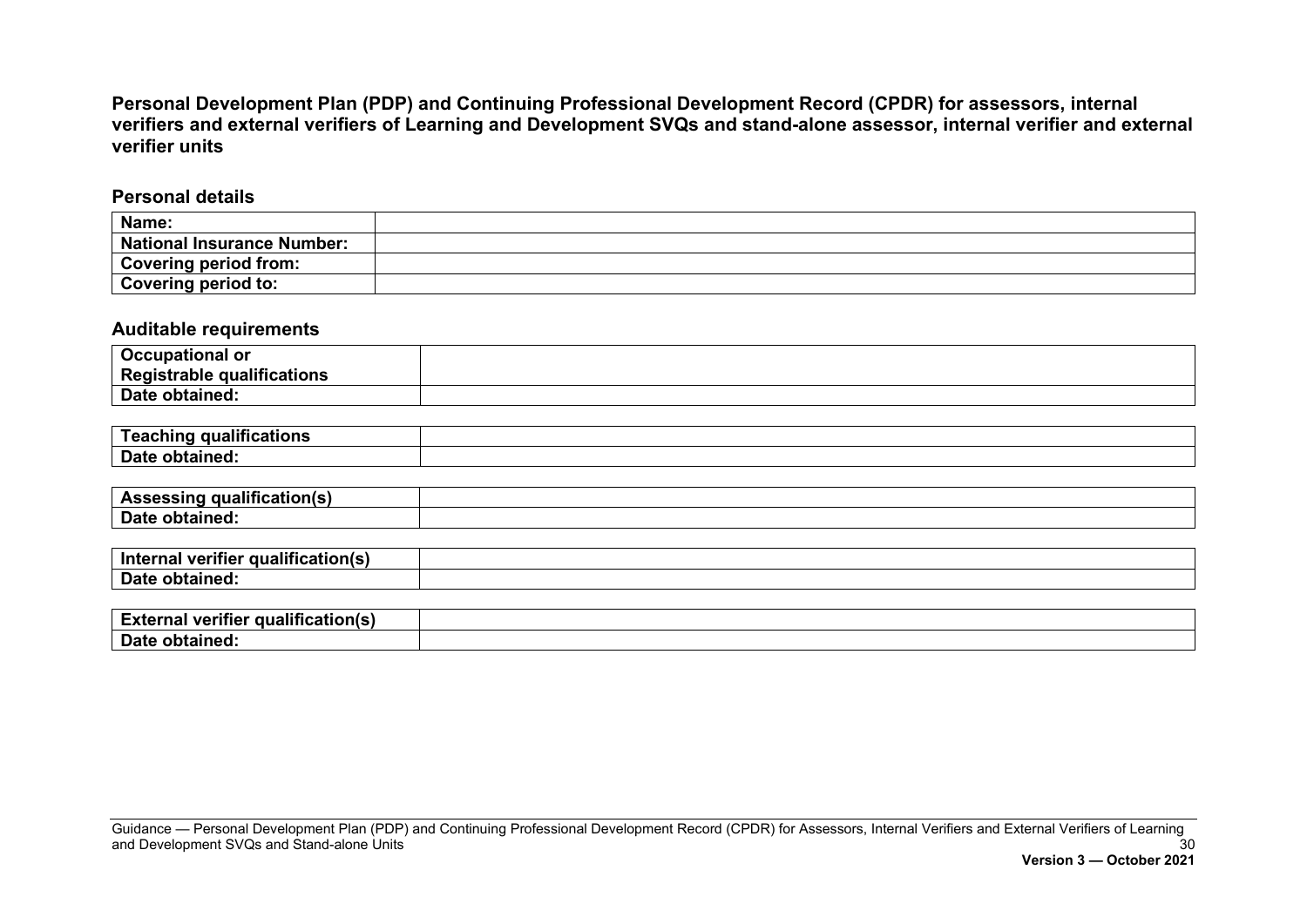### **Personal Development Plan (PDP)**

### **Planned outcome**

Where do I want to be by the end of this period? What do I want to be doing? (This may be evolutionary or 'more of the same').

| Stage 1                                  | <b>Stage 2</b>                     | Stage 3                                   | Stage 4                                                                                                                                  | Stage 5                                             |
|------------------------------------------|------------------------------------|-------------------------------------------|------------------------------------------------------------------------------------------------------------------------------------------|-----------------------------------------------------|
| What do I want/need<br>to learn and why? | What will I do to achieve<br>this? | What resources or support will<br>I need? | What will my success<br>criteria be? (How have I<br>implemented my<br>learning and what<br>impact has this had at<br>work/outside work)? | <b>Target dates for</b><br>review and<br>completion |
|                                          |                                    |                                           |                                                                                                                                          |                                                     |
|                                          |                                    |                                           |                                                                                                                                          |                                                     |
|                                          |                                    |                                           |                                                                                                                                          |                                                     |
|                                          |                                    |                                           |                                                                                                                                          |                                                     |
|                                          |                                    |                                           |                                                                                                                                          |                                                     |
|                                          |                                    |                                           |                                                                                                                                          |                                                     |

Guidance — Personal Development Plan (PDP) and Continuing Professional Development Record (CPDR) for Assessors, Internal Verifiers and External Verifiers of Learning and Development SVQs and Stand-alone Units 31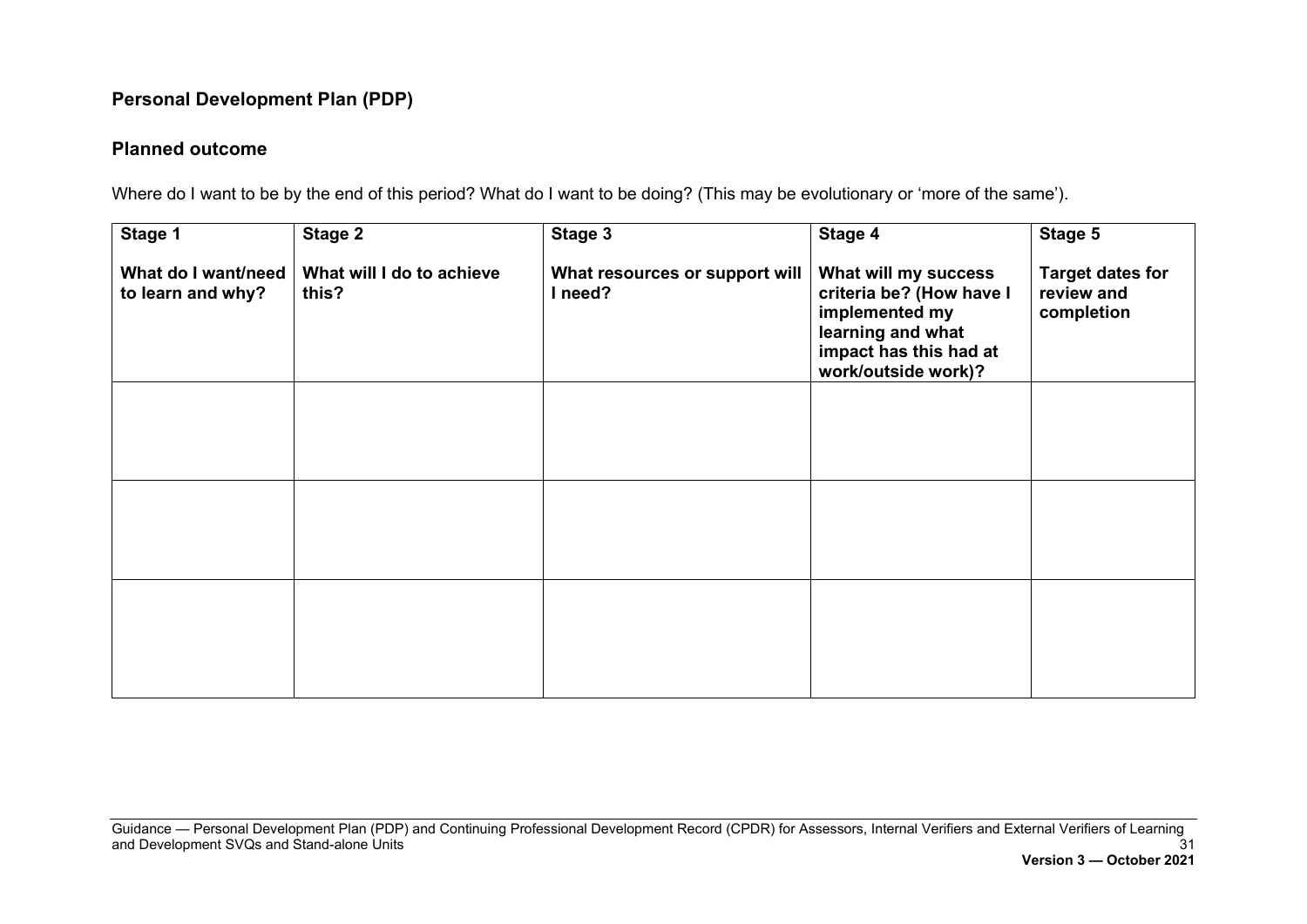**Continuing Professional Development Record for assessors, internal verifiers and external verifiers of Learning and Development SVQs and stand-alone assessor, internal verifier and external verifier units**

#### **1 — Identify what you need to know or do to keep your practice up-to-date**

| Date of activity                              |  |
|-----------------------------------------------|--|
| Identify own current performance requirements |  |
| What did you do that contributed to your CPD? |  |
| Insert the number of CPD hours completed      |  |

#### **Please select what role(s) you undertook for this entry**

| חחי<br><b>CDF</b><br>חמי<br>$\cap$ DF<br>. .<br>$rr\alpha r$<br>:xte<br>_____<br>erifier 1<br>rifier<br>nationa<br>.)CCI<br>Accaccori<br>ınternal<br>'U<br>на<br>auuduu .<br>ושפכ<br>$\cdot$ $\cdot$ $\cdot$<br>$\sim$ $\sim$ $\sim$<br>.uu u<br>זנ<br>$\cdot$<br>$\cdot$<br>- |
|--------------------------------------------------------------------------------------------------------------------------------------------------------------------------------------------------------------------------------------------------------------------------------|
|--------------------------------------------------------------------------------------------------------------------------------------------------------------------------------------------------------------------------------------------------------------------------------|

| Date of activity                                             |  |
|--------------------------------------------------------------|--|
| Identifying trends and developments relevant to your skills, |  |
| knowledge and practice                                       |  |
| What did you do that contributed to your CPD?                |  |
| Insert the number of CPD hours completed                     |  |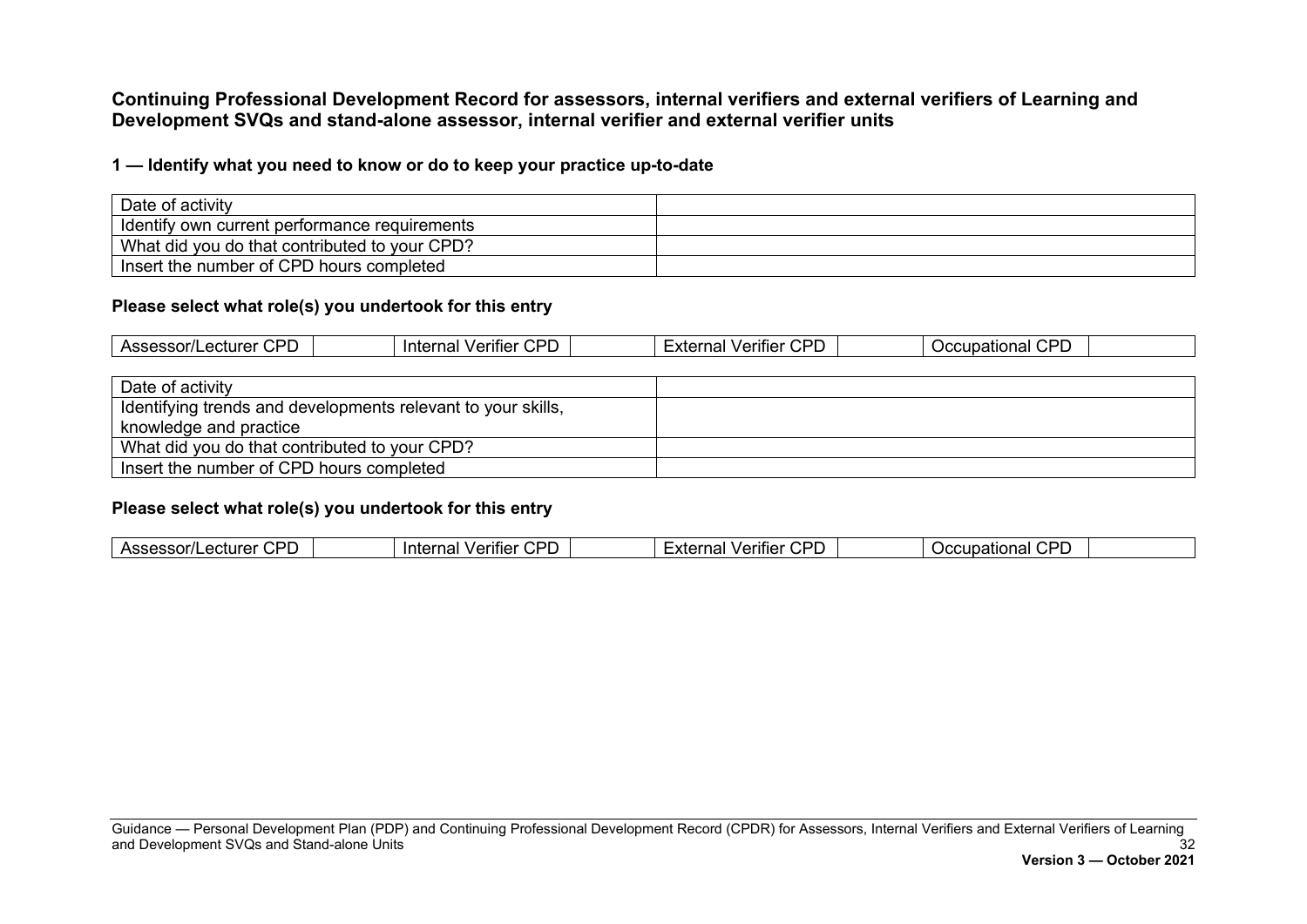#### **1 — Identify what you need to know or do to keep your practice up-to-date**

| Date of activity                                                      |  |
|-----------------------------------------------------------------------|--|
| Identify and critically reflect on own beliefs and attitudes, and how |  |
| these influence your own practice                                     |  |
| What did you do that contributed to your CPD?                         |  |
| Insert the number of CPD hours completed                              |  |

#### **Please select what role(s) you undertook for this entry**

| חמי<br>$\cap$<br>∩nr<br>וםר<br>'nt∈.<br>' ⊔ro<br>$\sim$<br><br>erifie<br>batlonal<br>∵ urler ات<br>. idi<br>на<br><br>⊷ • ⊏<br>.<br>Guuci<br>31 J I I<br>$\sim$<br>- |
|----------------------------------------------------------------------------------------------------------------------------------------------------------------------|
|----------------------------------------------------------------------------------------------------------------------------------------------------------------------|

### **2 — Find out about your current levels of performance**

| Date of activity                                                     |  |
|----------------------------------------------------------------------|--|
| Seek feedback, collect information and reflect this against your own |  |
| performance                                                          |  |
| What did you do that contributed to your CPD?                        |  |
| Insert the number of CPD hours completed                             |  |

| ndocdou.<br><u>. лет</u><br>◡┎<br>ᄉᄕ<br>المنت | חמי<br>.ecturer<br>$N$ cc<br>$\sim$ |  | חמי<br>. .<br>Verifier<br>'nte.<br>naı |  | ---<br>וכזי<br>'erifier √<br>$\mathbf{v}$<br>. |  | ാറ | $- -$<br>⊸upational ⊆ |  |
|-----------------------------------------------|-------------------------------------|--|----------------------------------------|--|------------------------------------------------|--|----|-----------------------|--|
|-----------------------------------------------|-------------------------------------|--|----------------------------------------|--|------------------------------------------------|--|----|-----------------------|--|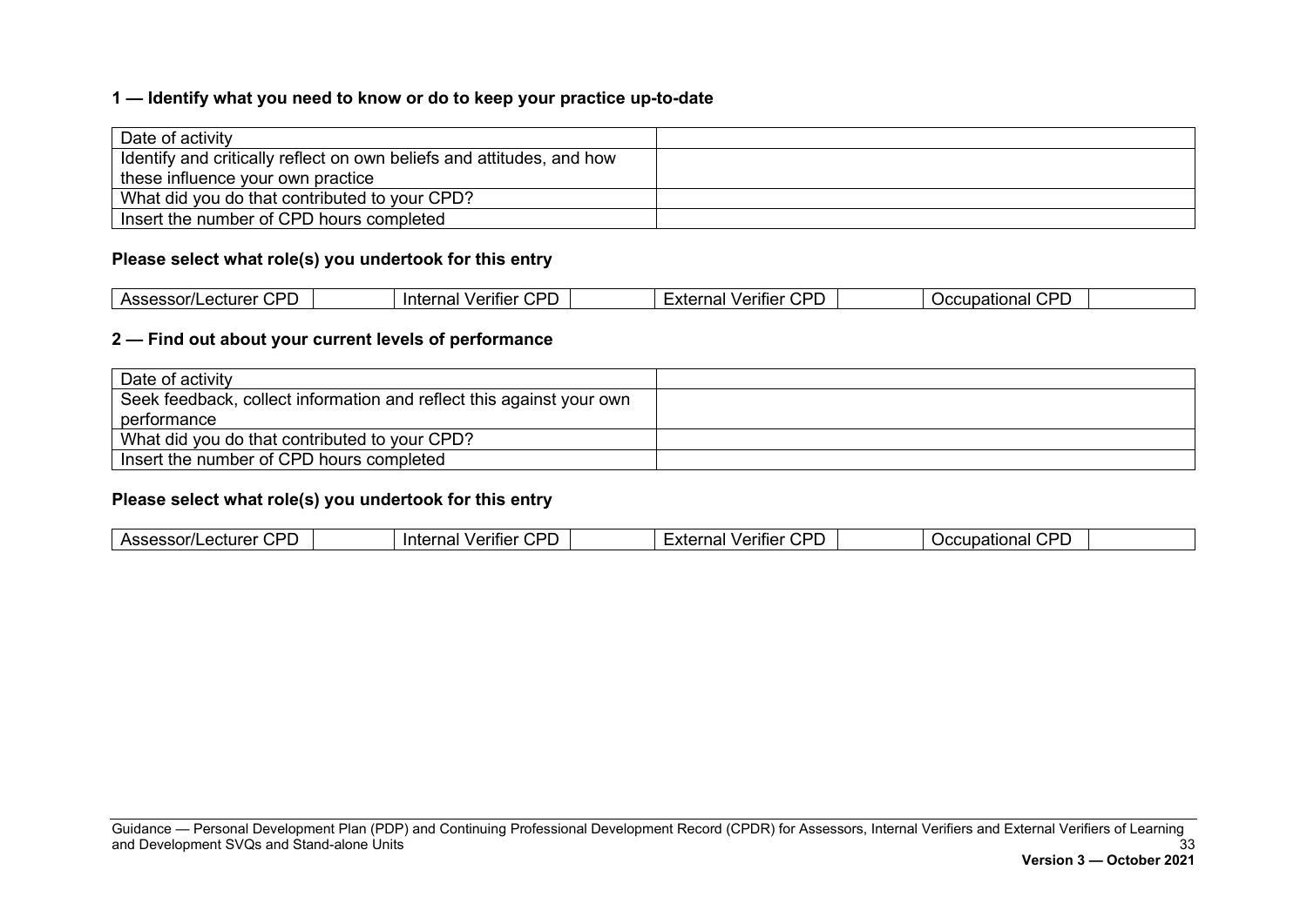### **2 — Find out about your current levels of performance**

| Date of activity                                                     |  |
|----------------------------------------------------------------------|--|
| Assess the extent of your own practice is inclusive and how well you |  |
| promote equality and diversity                                       |  |
| What did you do that contributed to your CPD?                        |  |
| Insert the number of CPD hours completed                             |  |

### **Please select what role(s) you undertook for this entry**

| חממ<br>Assessor/Lecturer<br>ັບເ<br>້ | חמי<br>. .<br>Internal<br>Verifier<br>◡┌ | <b>CDL</b><br>.<br>_∠xtern<br>Verifier<br>ı idi<br>◡ | CDD<br>Occupational<br>◡<br>- |
|--------------------------------------|------------------------------------------|------------------------------------------------------|-------------------------------|
|                                      |                                          |                                                      |                               |

| Date of Activity                                                    |  |
|---------------------------------------------------------------------|--|
| Review and evaluate your own skills, knowledge and practice against |  |
| available information                                               |  |
| Possible Sources of Evidence                                        |  |
| Insert the number of CPD hours completed                            |  |

| ror<br>חי<br>ப<br>. .<br>.<br>$\cdots$<br>Int<br>ecturer<br>יי<br>шег<br>люн<br><b>curel</b><br>.<br>.<br>$\sim$ 1 $\sim$<br>,,,,,<br>۰^۰<br>.<br>- |
|-----------------------------------------------------------------------------------------------------------------------------------------------------|
|-----------------------------------------------------------------------------------------------------------------------------------------------------|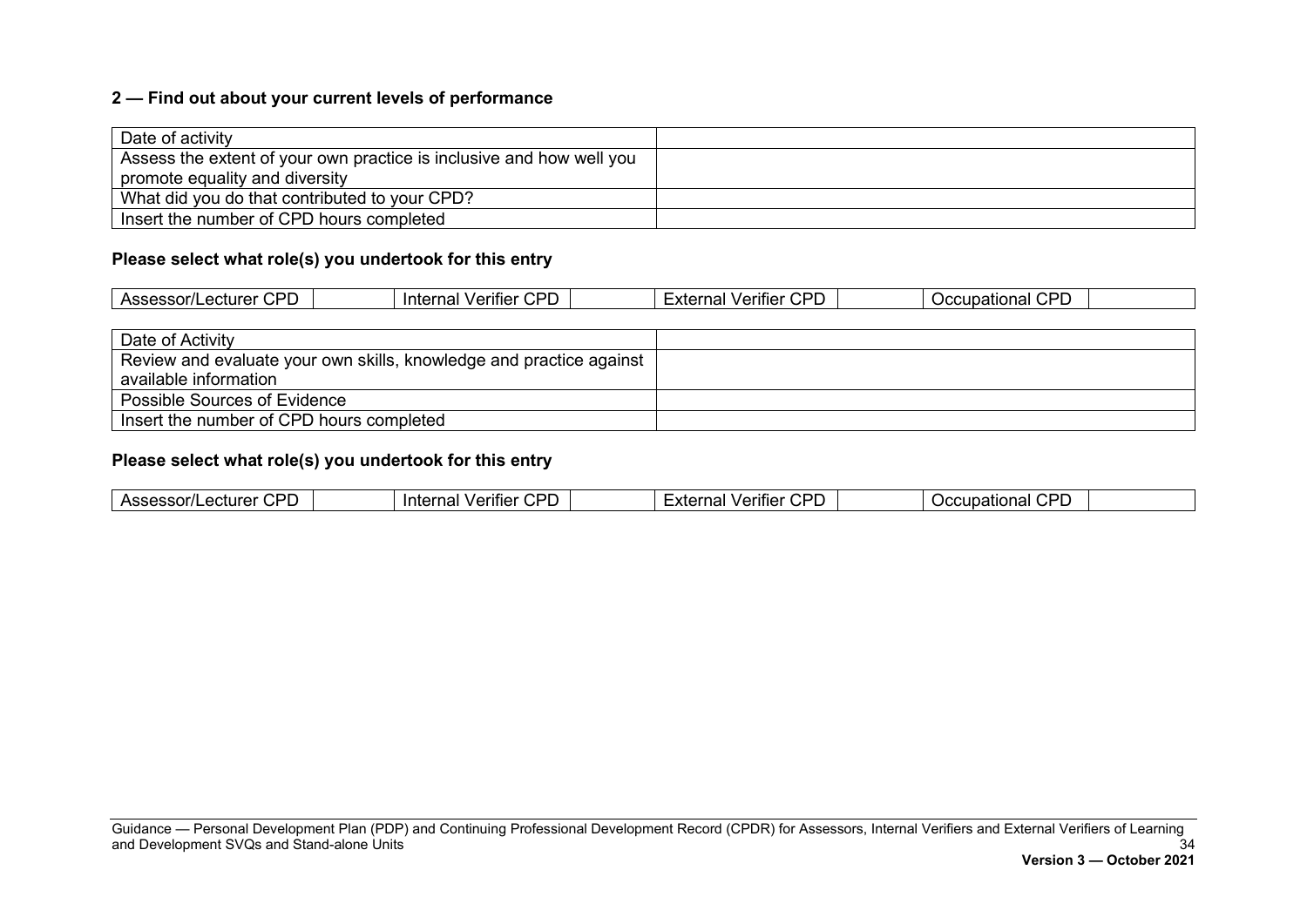### **3 — Plan your future CPD requirements**

| Date of activity                                           |  |
|------------------------------------------------------------|--|
| Prioritise areas for development and plan how learning and |  |
| development will be achieved.                              |  |
| What did you do that contributed to your CPD?              |  |
| Insert the number of CPD hours completed                   |  |

### **Please select what role(s) you undertook for this entry**

| $\cap$<br>Acc<br>50001<br>Assessor/Lecturer<br>. .<br>ັ<br>. . | חמי<br>. .<br>lnter.<br>/∆r<br>erifier/<br>$\cdot$<br>، احا<br> | <b>CDL</b><br>$-1/1$<br>Verifier<br>----<br>--<br>EXLEI<br>٦a<br>◡ ◡ | CDD<br>$$ in otion $-$<br>Occupational<br>ັບເ<br>- |  |
|----------------------------------------------------------------|-----------------------------------------------------------------|----------------------------------------------------------------------|----------------------------------------------------|--|
|                                                                |                                                                 |                                                                      |                                                    |  |

| Date of activity                                                      |  |
|-----------------------------------------------------------------------|--|
| Inform relevant individuals and use appropriate systems to report and |  |
| address factors that impact negatively on own practice                |  |
| What did you do that contributed to your CPD?                         |  |
| Insert the number of CPD hours completed                              |  |

| <b>CDF</b><br>$n$ cc<br>In<br>$\cdot$<br><b>BAT.</b><br>$\overline{\phantom{a}}$<br>∵ ⊔liler ات<br>יי<br>næ<br>ााए<br>. iai<br>. ліпант<br>. . г<br>v<br>$\ldots$<br><u>\ Ji</u><br>. A L<br>$\cdots$<br>.<br>$\overline{\phantom{a}}$<br>. .<br>. . |
|------------------------------------------------------------------------------------------------------------------------------------------------------------------------------------------------------------------------------------------------------|
|------------------------------------------------------------------------------------------------------------------------------------------------------------------------------------------------------------------------------------------------------|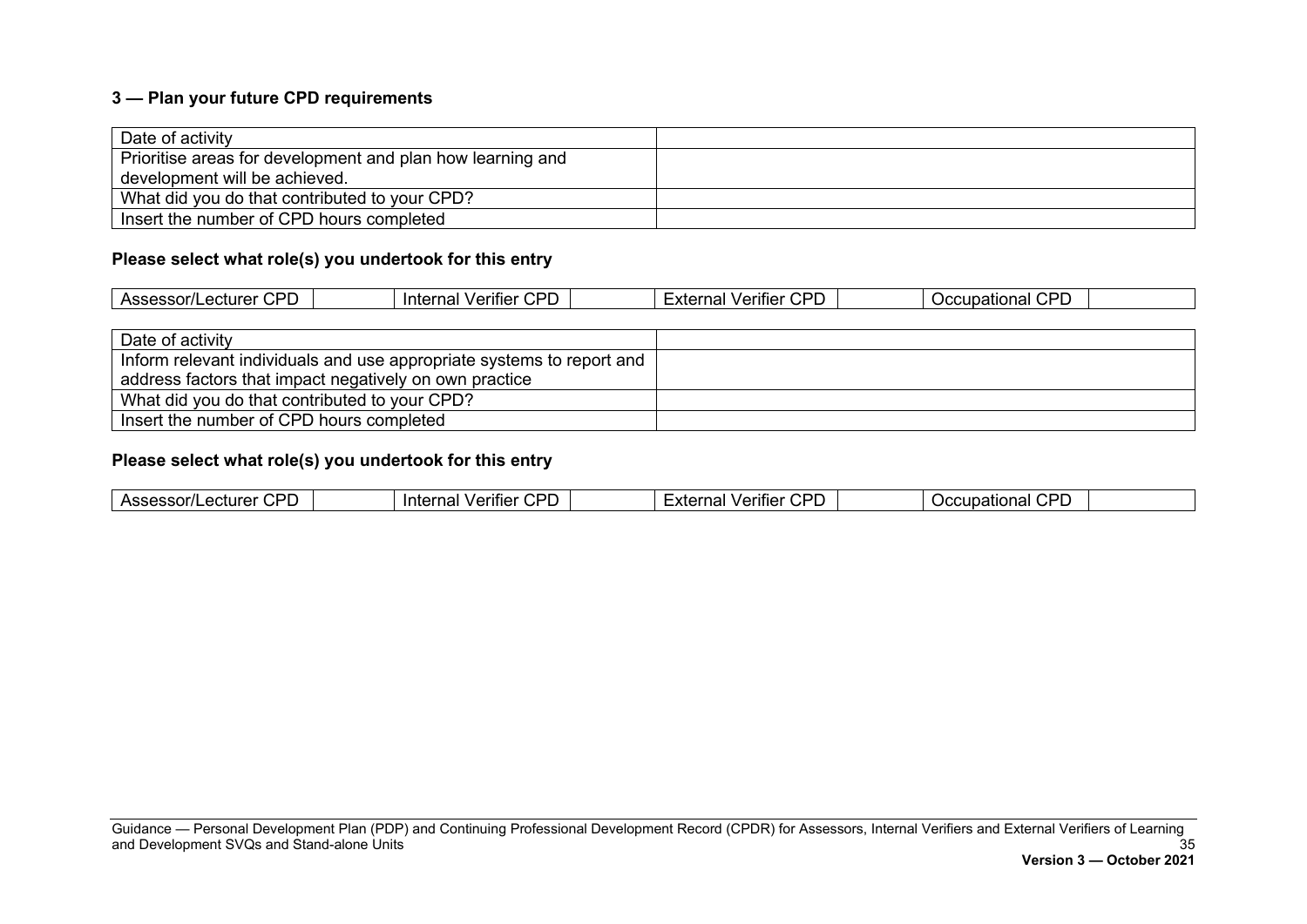### **4 — Record your CPD to date and identify any further actions**

| Date of activity                                                  |  |
|-------------------------------------------------------------------|--|
| Access personal development required to carry out work more       |  |
| effectively, and continually use a range of resources to keep own |  |
| knowledge, skills and practice up-to-date                         |  |
| What did you do that contributed to your CPD?                     |  |
| Insert the number of CPD hours completed                          |  |

### **Please select what role(s) you undertook for this entry**

| Date of Activity                                                 |  |
|------------------------------------------------------------------|--|
| Keep records of own actions, development plans and progress, use |  |
| them to support and inform on-going reflective practice          |  |
| What did you do that contributed to your CPD?                    |  |
| Insert the number of CPD hours completed                         |  |

### **Please select what role(s) you undertook for this entry**

| Date of Activity                                                    |  |
|---------------------------------------------------------------------|--|
| Apply new knowledge and skills to consolidate learning, improve own |  |
| practice and review their effectiveness.                            |  |
| What did you do that contributed to your CPD?                       |  |
| Insert the number of CPD hours completed                            |  |

### **Please select what role(s) you undertook for this entry**

| ---<br>חה<br>CDF<br>---<br>. .<br>ொ<br>Accacco<br>וני<br>erifier<br><b>Inter</b><br>$\sim$ $\sim$ $\sim$<br>$\sim$<br>$\cdot$<br>erifier i T<br>σr<br>.~10 <sub>cm</sub><br>naı<br>Jubalional<br>на<br>60.U<br>$\cdot$<br>.<br>$\overline{\phantom{a}}$<br><b>. .</b><br>.<br>.<br>.<br>. . |  |
|---------------------------------------------------------------------------------------------------------------------------------------------------------------------------------------------------------------------------------------------------------------------------------------------|--|
|---------------------------------------------------------------------------------------------------------------------------------------------------------------------------------------------------------------------------------------------------------------------------------------------|--|

Guidance — Personal Development Plan (PDP) and Continuing Professional Development Record (CPDR) for Assessors, Internal Verifiers and External Verifiers of Learning and Development SVQs and Stand-alone Units 36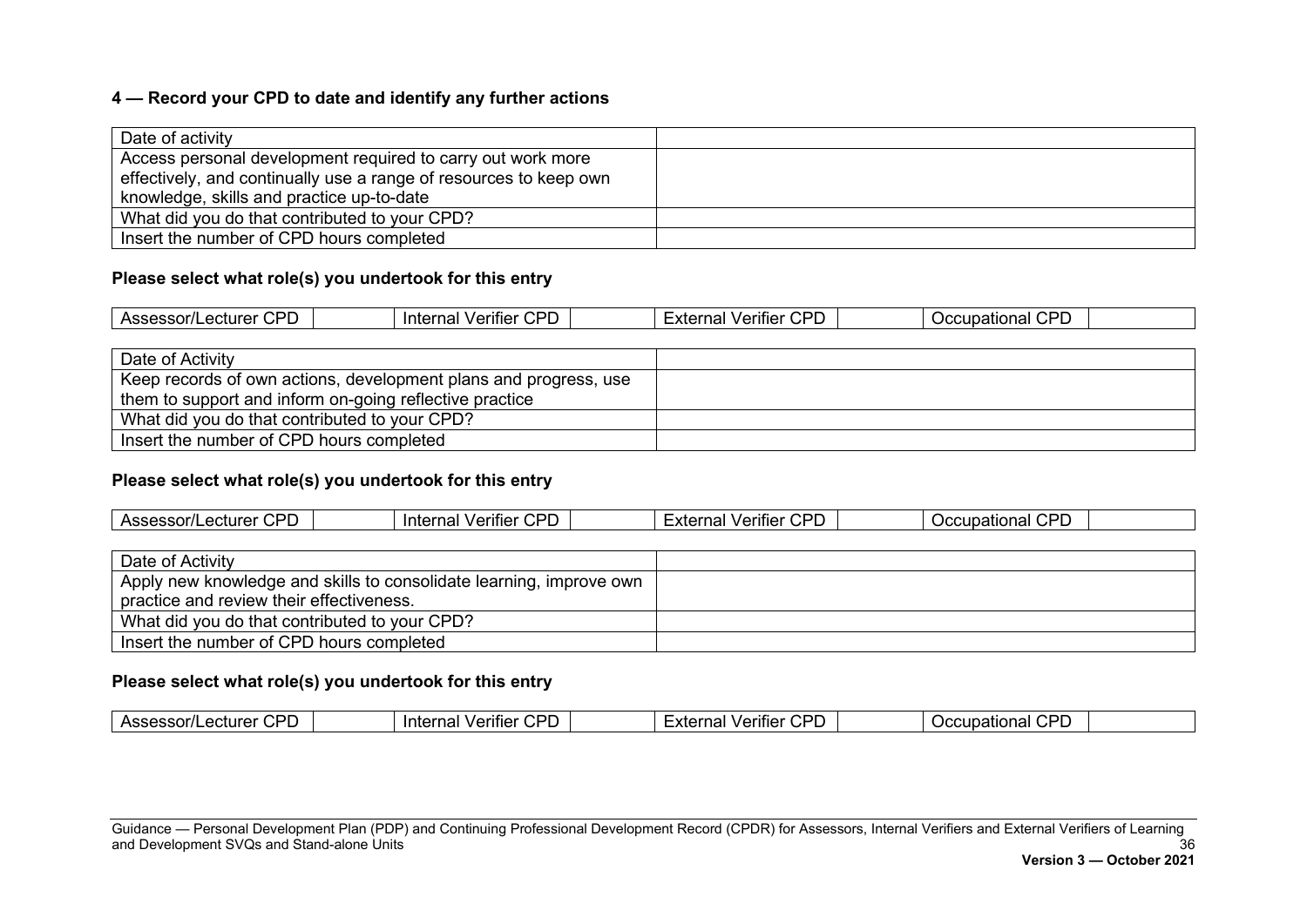### **4 — Record your CPD to date and identify any further actions**

| Date of activity                                                |  |
|-----------------------------------------------------------------|--|
| Share knowledge, skills and improvements to practice with       |  |
| colleagues where it is likely to be beneficial to all concerned |  |
| What did you do that contributed to your CPD?                   |  |
| Insert the number of CPD hours completed                        |  |

#### **Please select what role(s) you undertook for this entry**

Remember to link actions identified in stages 1 and 2 to stages 3 and 4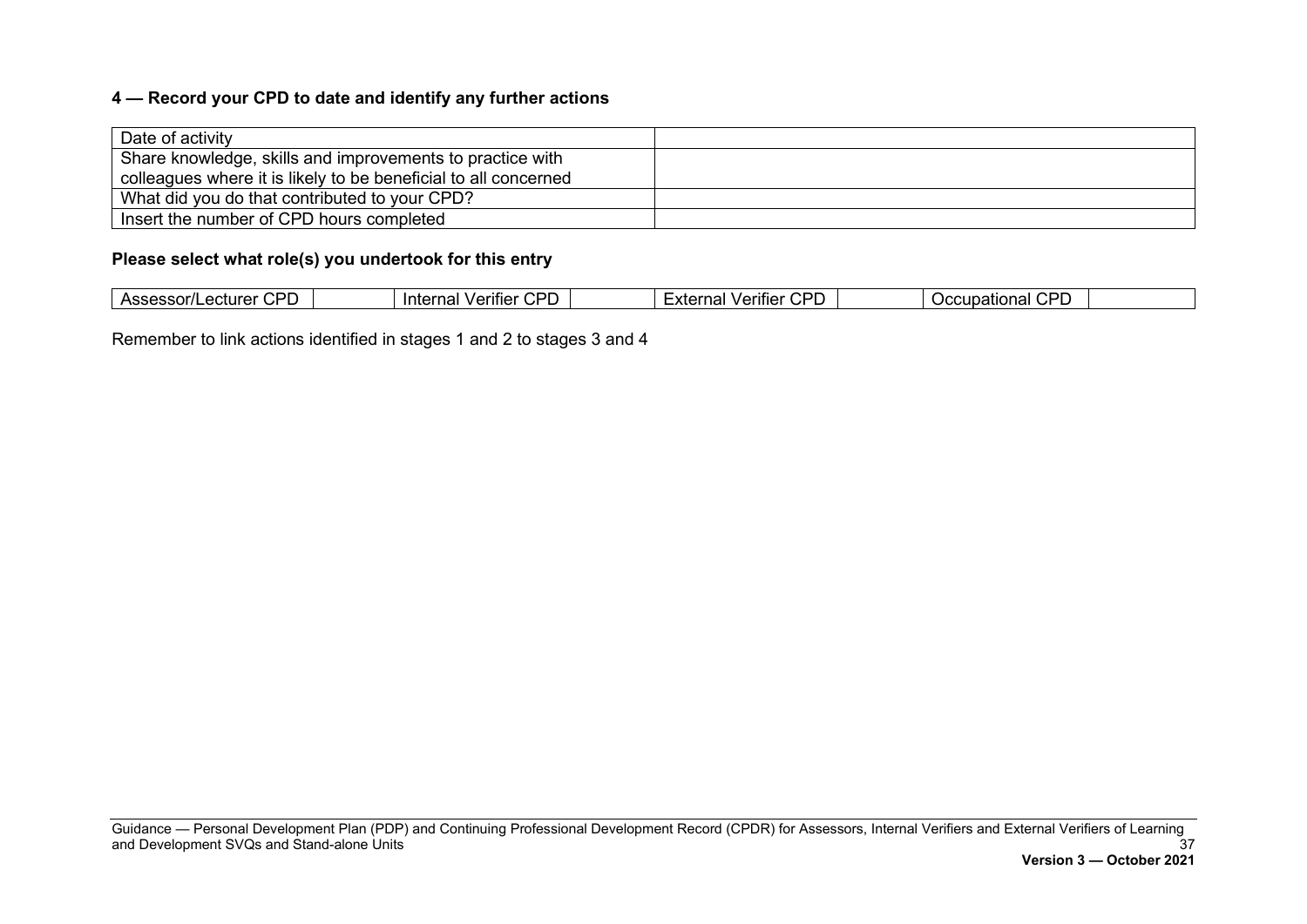#### **Assessment strategy requirement — Assessors/lecturers with a vocational qualification remit**

Please tick the box to confirm that you meet the occupational requirements of the assessment strategy for your area of expertise in any one academic session

#### **Assessment strategy requirement — Internal verifiers with a vocational qualification remit**

Please tick the box to confirm that you meet the occupational requirements of the assessment strategy for your area of expertise in any one academic session

#### **Assessment strategy requirement — External verifiers with a vocational qualification remit**

Please tick the box to confirm that you meet the occupational requirements of the assessment strategy for your area of expertise in any one academic session

**External verifier's signature: Date:**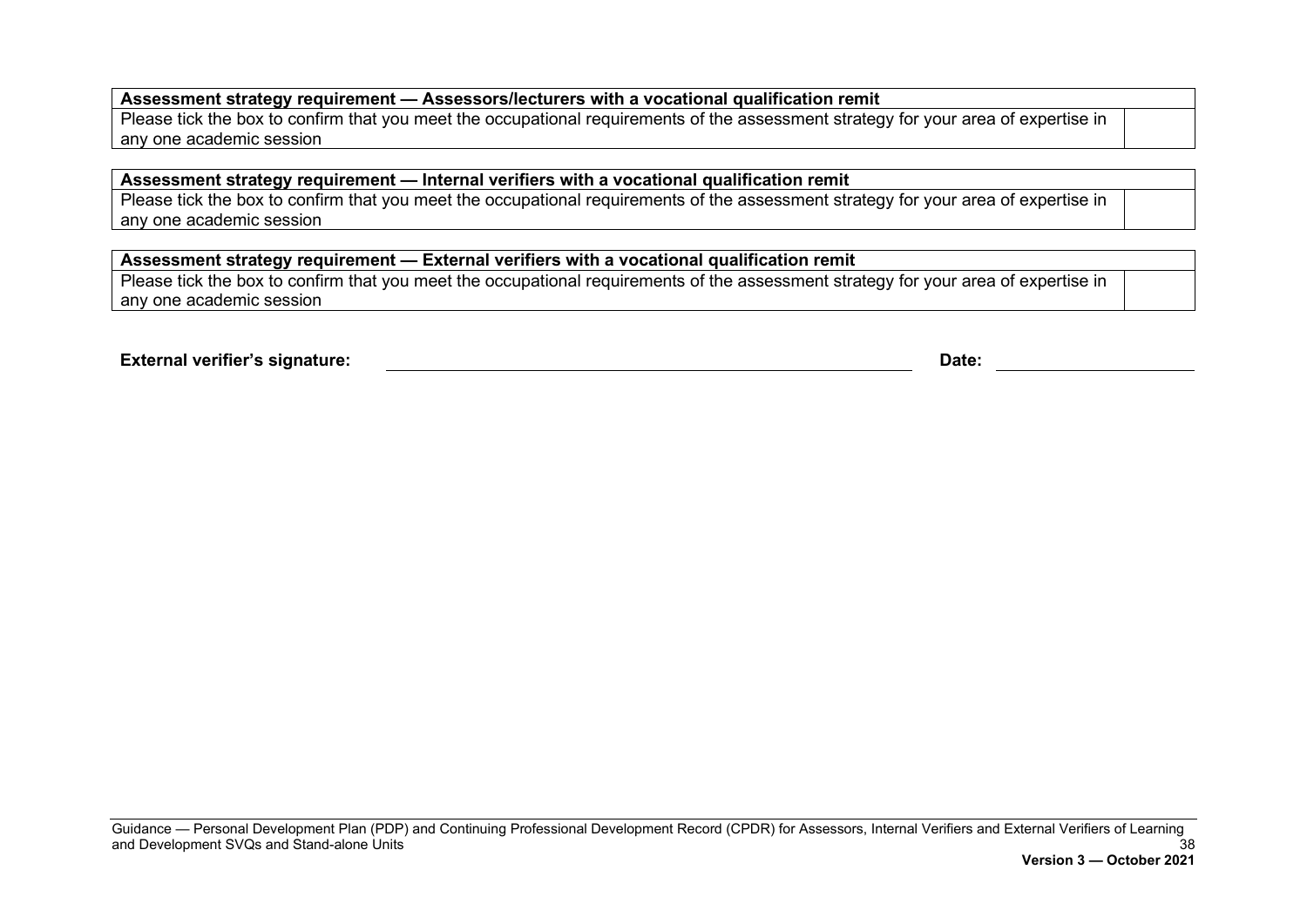**Appendix 2 — History of Changes to: Personal Development Plan (PDP) and Continuing Professional Development Record (CPDR) for assessors, internal verifiers and external verifiers of Learning and Development SVQs and stand-alone assessor, internal verifier and external verifier units**

<span id="page-40-0"></span>

| <b>Version</b> | <b>Description of change</b>                                                                                                                                      | <b>Date</b>     |
|----------------|-------------------------------------------------------------------------------------------------------------------------------------------------------------------|-----------------|
| 3              | Contents listing updated                                                                                                                                          | 14 October 2021 |
|                | Page 1 - Point 3 updated.                                                                                                                                         | 14 October 2021 |
|                | Page 5 - L&D 10 - Reflect on, Develop<br>and Maintain Own Skills and Practice in<br>Learning and Development (FD42 04)                                            | 14 October 2021 |
|                | Page 6 — Personal details — page numbers<br>updated                                                                                                               | 14 October 2021 |
|                | Page 6 - Auditable requirements - page<br>numbers updated                                                                                                         | 14 October 2021 |
|                | Page 6 - Personal Development Plan (PDP)<br>- page numbers updated                                                                                                | 14 October 2021 |
|                | Page 7 - Continuing Professional Record<br>(CPDR) for assessors, internal verifiers and<br>external verifiers of Learning and<br>Development SVQS and stand-alone | 14 October 2021 |
|                | assessor, internal verifier and external verifier<br>units - page numbers updated                                                                                 | 14 October 2021 |
|                | Page 7 — Appendix 1 — page numbers<br>updated.                                                                                                                    | 14 October 2021 |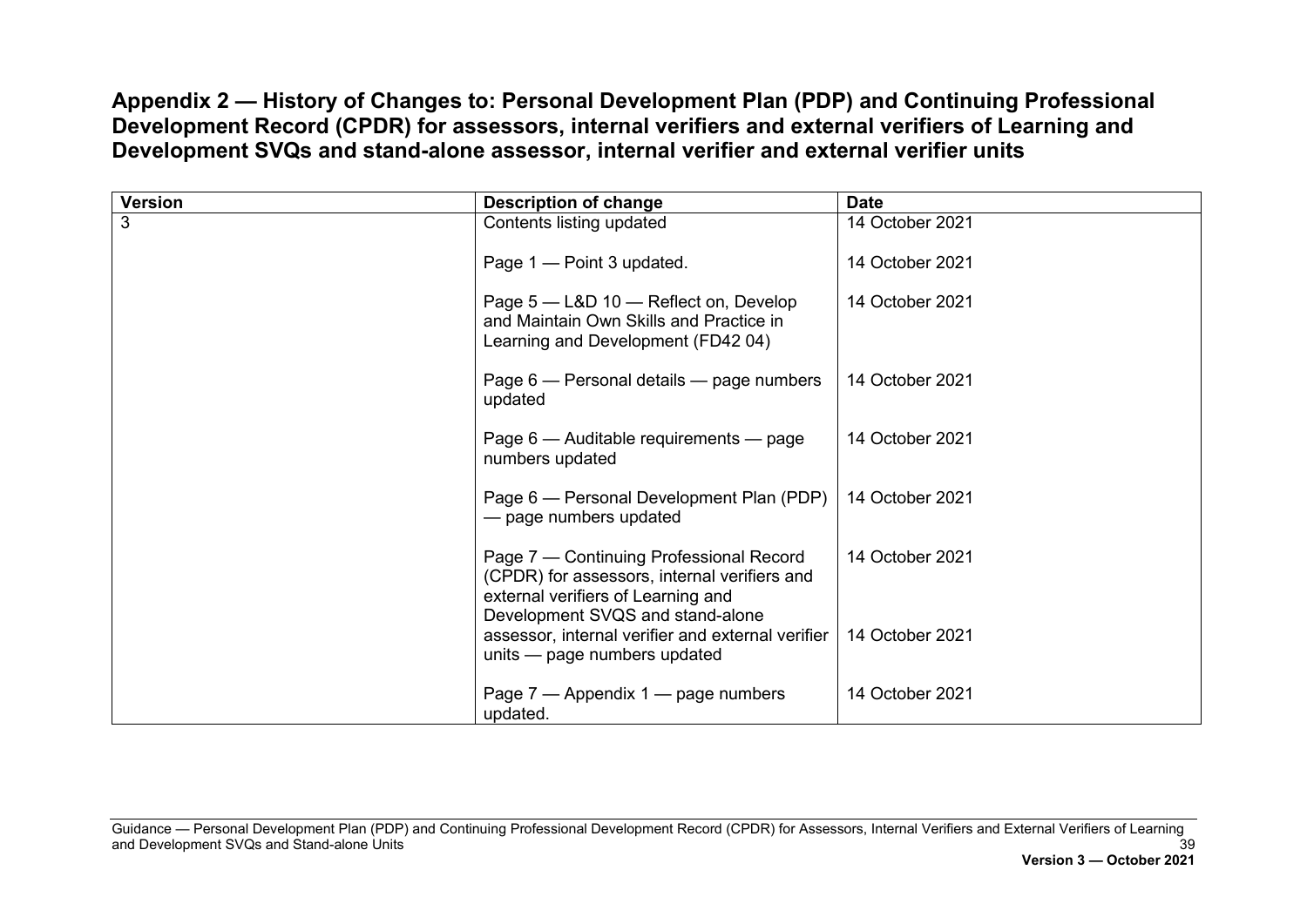| <b>Version</b> | Description of change                                                                                                                          | <b>Date</b>     |
|----------------|------------------------------------------------------------------------------------------------------------------------------------------------|-----------------|
| 3              | Page 7 — Appendix 2 — page numbers<br>updated.                                                                                                 | 14 October 2021 |
|                | Page 10 – Occupational of Registrable<br>qualifications - Possible sources of<br>evidence – Qualifications relating to<br>institutions updated | 14 October 2021 |
|                | Page 17 – External Verifiers – First year of<br>appointment - fourth bullet point updated.                                                     | 14 October 2021 |
|                | Page 19 – Stage 1 – instruction updated.                                                                                                       | 14 October 2021 |
|                | Page 22 – Stage 5 – possible sources of<br>evidence bullet point one new.                                                                      | 14 October 2021 |
|                | Page 23 – Specify the role that your CPD<br>relates to. Possible sources of evidence<br>updated.                                               | 14 October 2021 |
|                | Page 23 – Insert the number of CPD hours<br>completed Possible sources of evidence<br>updated.                                                 | 14 October 2021 |

Guidance — Personal Development Plan (PDP) and Continuing Professional Development Record (CPDR) for Assessors, Internal Verifiers and External Verifiers of Learning and Development SVQs and Stand-alone Units 40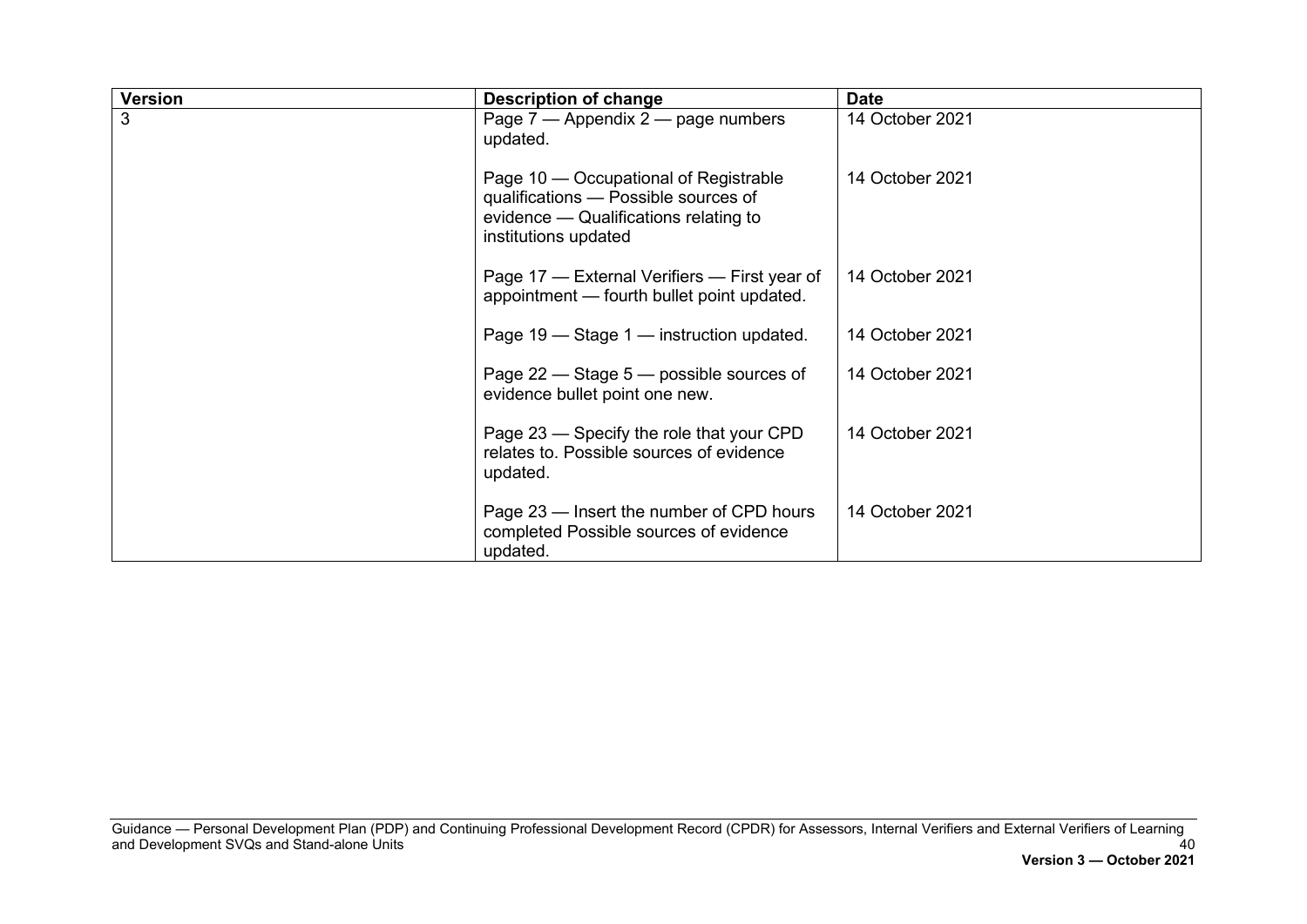| <b>Version</b> | <b>Description of Change</b>                                                                             | <b>Date</b>     |
|----------------|----------------------------------------------------------------------------------------------------------|-----------------|
| 3              | Page 24 – Specify the role that your CPD<br>relates to. Possible sources of evidence<br>updated.         | 14 October 2021 |
|                | Page 24 – Insert the number of CPD hours<br>completed Possible sources of evidence<br>updated.           | 14 October 2021 |
|                | Pages 25 and 27 – Specify the role that your<br>CPD relates to. Possible sources of evidence<br>updated. | 14 October 2021 |
|                | Pages 25 and $27$ – Insert the number of<br>CPD hours completed Possible sources of<br>evidence updated. | 14 October 2021 |